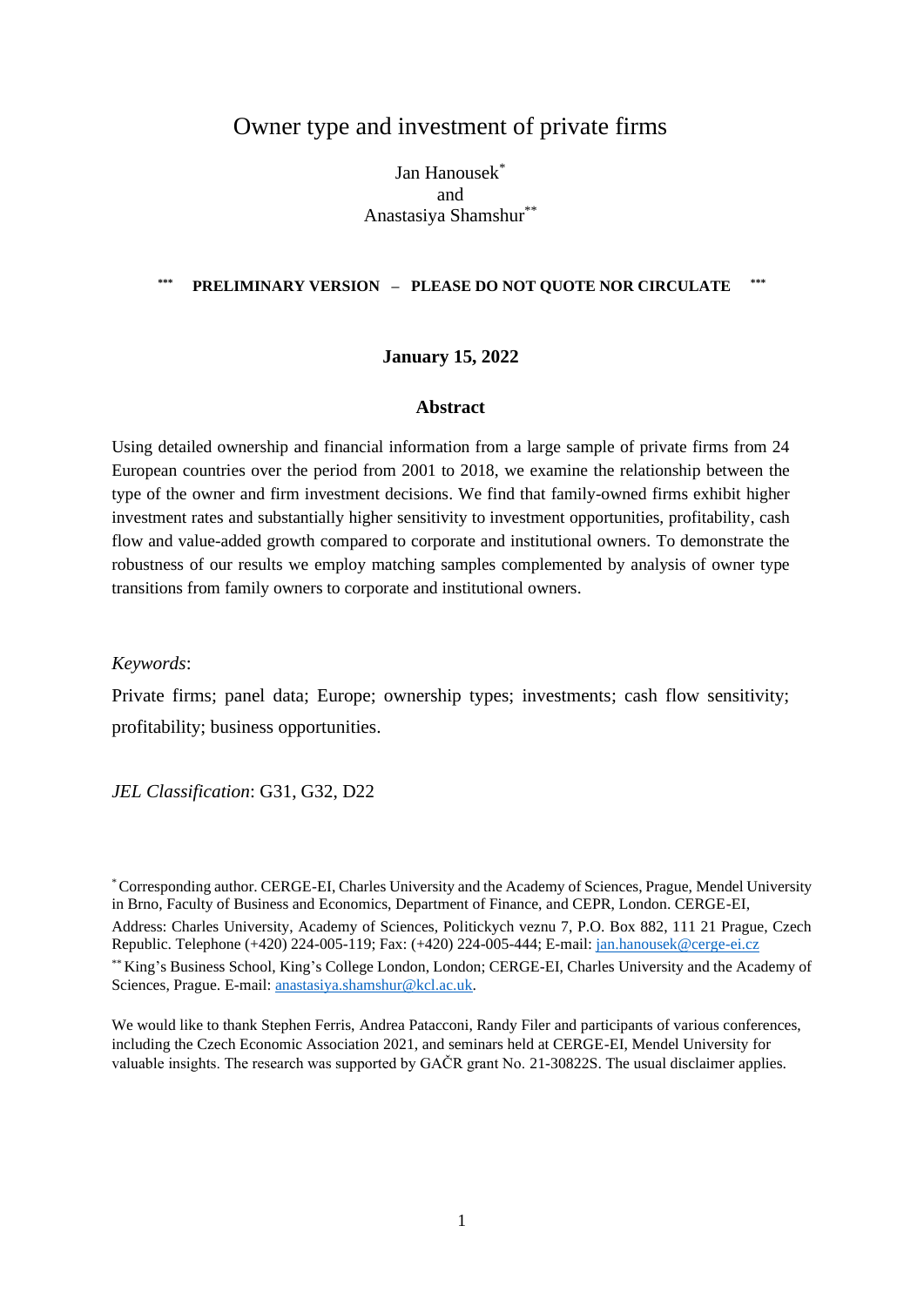#### **1 Introduction**

It's well-established that both ownership structure and the identity of the owners are very important for corporate performance and governance (Thomsen and Pedersen, 2000). In terms of the identity of the owners, scholars often focus on a specific type. Most notably, family ownership has received substantial attention (Villalonga and Amit, 2006; Miller et al., 2007; Xia and Walker, 2015) and, more recently, driven by the rise of institutional ownership in the US and generally all over the world, scholars focus on the motives and effectiveness of institutional investors (Appel, Gormley, and Keim, 2016; McCahery, Sautner, and Starks, 2016; Bebchuk et al, 2017; Kang, Luo, and Na, 2018; Lewellen and Lewellen, 2018). Notably, scholars usually focus on one owner type at the time (except Thomsen and Pedersen, 2000) and mainly examine public firms (Boyd and Solarino, 2016).

This paper aims to study investment decisions of different owner types by comparing their investment levels and sensitivities to investment opportunities, ROA, cash flow, and valueadded growth in a large sample of European private firms. Focusing on private firms has several advantages. First, private firms tend to be less of a subject to short-termist pressures that have been shown to distort investment decisions of public firms (Asker et al., 2015). Second, owners of private firms often hold a large stake in the company and likely to be major decision makers. Restricting the attention to owners with a large stake in a company (95% of the control) also has an advantage of limiting agency problems that could potentially contaminate our results.

For the analysis we construct a large sample of European privately-owned firms spanning over the period from 2001 to 2018. Using the Amadeus owner type classification, we differentiate between Family, Corporate, Active, State, Institutional, Anonymous Corporate, and Anonymous Private owner types. For each category we estimate the effect of the ownership type on the firm investment levels as well as sensitivities to investment opportunities, profitability, cash flow and value-added growth.

Our results suggest that family-owner firms have substantially higher investment levels, and higher sensitivities to investment opportunities, profitability, cash flow and value-added growth compared to other owner types, including corporate and institutional owners. Stateowned firms consistently show even higher sensitivity to profitability, cash flows and business opportunities than family-owned firms. Further analyzing results obtained in matching samples and focusing on ownership transitions from family owners to either corporate or institutional owners, we confirm that this investment behavior could be attributed to owner preferences.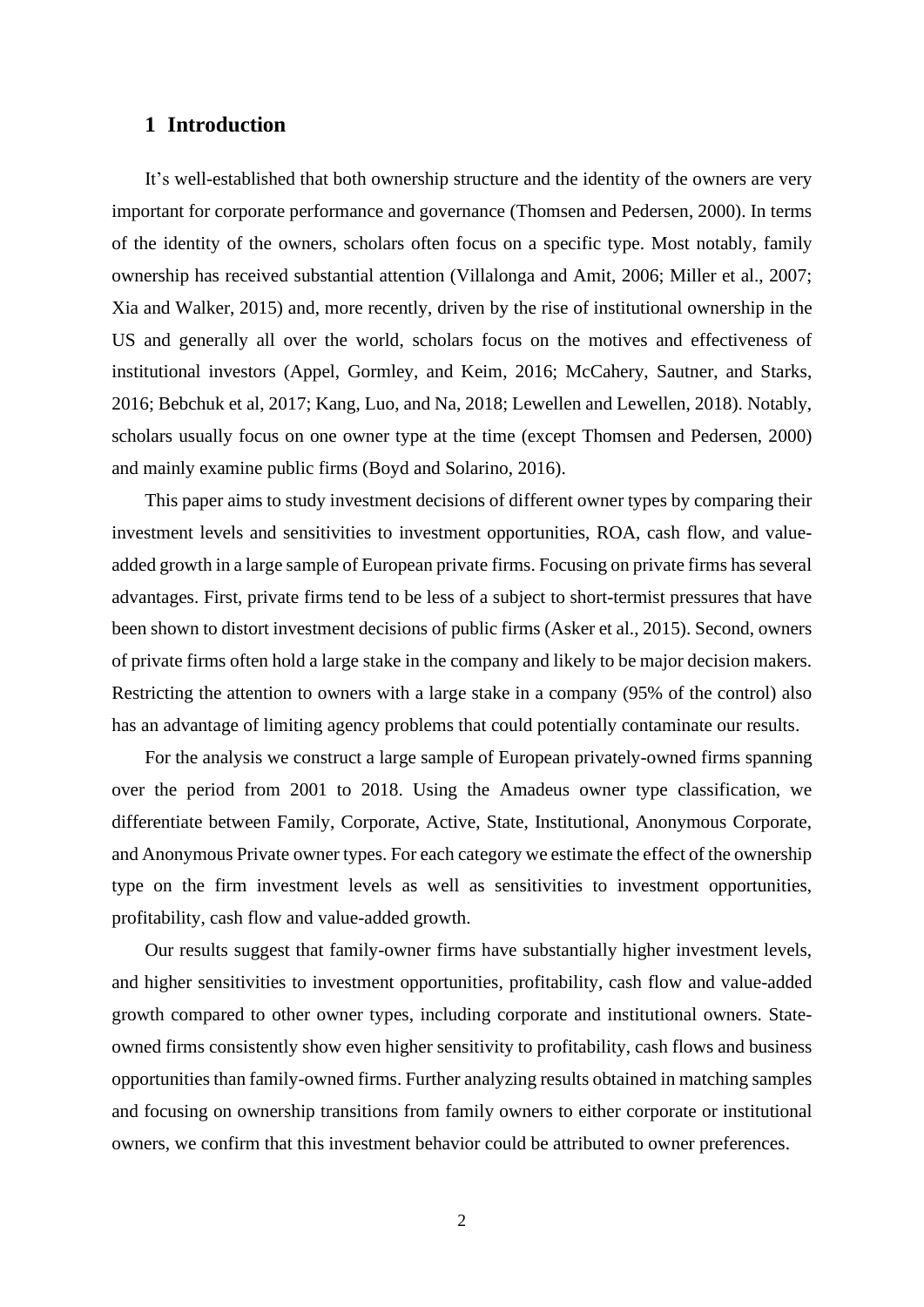### **2 Data**

#### **2.1 Sample Construction**

We start by collecting the data from the Amadeus database maintained by Bureau van Dijk (BvD), a Moody's Analytics company. While this database is the most comprehensive source of financial and ownership information on public and private companies across Europe, it also has several limitations. Specifically, BvD eliminates firm financial information after ten years, or for firms which are inactive, merge, or change identification. More critically, each version of the Amadeus database contains only the latest available ownership structure. We therefore create our dataset using special historical queries and seven bi-annual versions of Amadeus. Using information about the starting date of the ownership and the release date in each update, we trace the ownership structure over time. We retain only those firms for which we have ownership information and exclude firms for which we are unable to identify at least 95% of the reported shareholders and micro firms because they do not systematically report the information on the number of employees and total assets.<sup>1</sup> We further focus our attention on firms controlled by a single owner. After excluding firms operating in financial services and insurance industries (NACE codes 64–66) due to their extensive oversight by government regulatory authorities and fundamental differences in financial data presentation, we have ownership information for 242,536 unique private firms. Our final sample consists of 672,016 firm-year observations representing firms from 24 European countries over the period 2001– 2018.

#### **2.2 Ownership Type Classification**

To estimate a clean effect of the owner type on corporate outcomes, we require firms in our sample to be controlled by a single owner holding at least 95% of company shares. We refer to this control as supermajority control throughout the paper. We use a 95% cutoff rather than 100% because a small portion of shares could be used as a motivational tool for employees.

When assigning owners in different type categories, we use the variable shareholder type (*SH\_TYPE*) in Amadeus as a starting point. We differentiate between the following types:<sup>2</sup>

<sup>&</sup>lt;sup>1</sup> According to Eurostat, micro firms are firms with less than 10 employees. Following existing literature, we also consider firms with total asset value lower than 4,000 USD to be micro firms. This filter comes from rounded requirement for the minimum capital in registering an Ltd. Company across EU.

<sup>&</sup>lt;sup>2</sup> The aggregated ownership types use the ownership classification from the Amadeus (variable SH\_TYPE): A = Insurance company,  $B = Bank$ ,  $C = Trade & Industry organization, D = Nameless private stockholders,$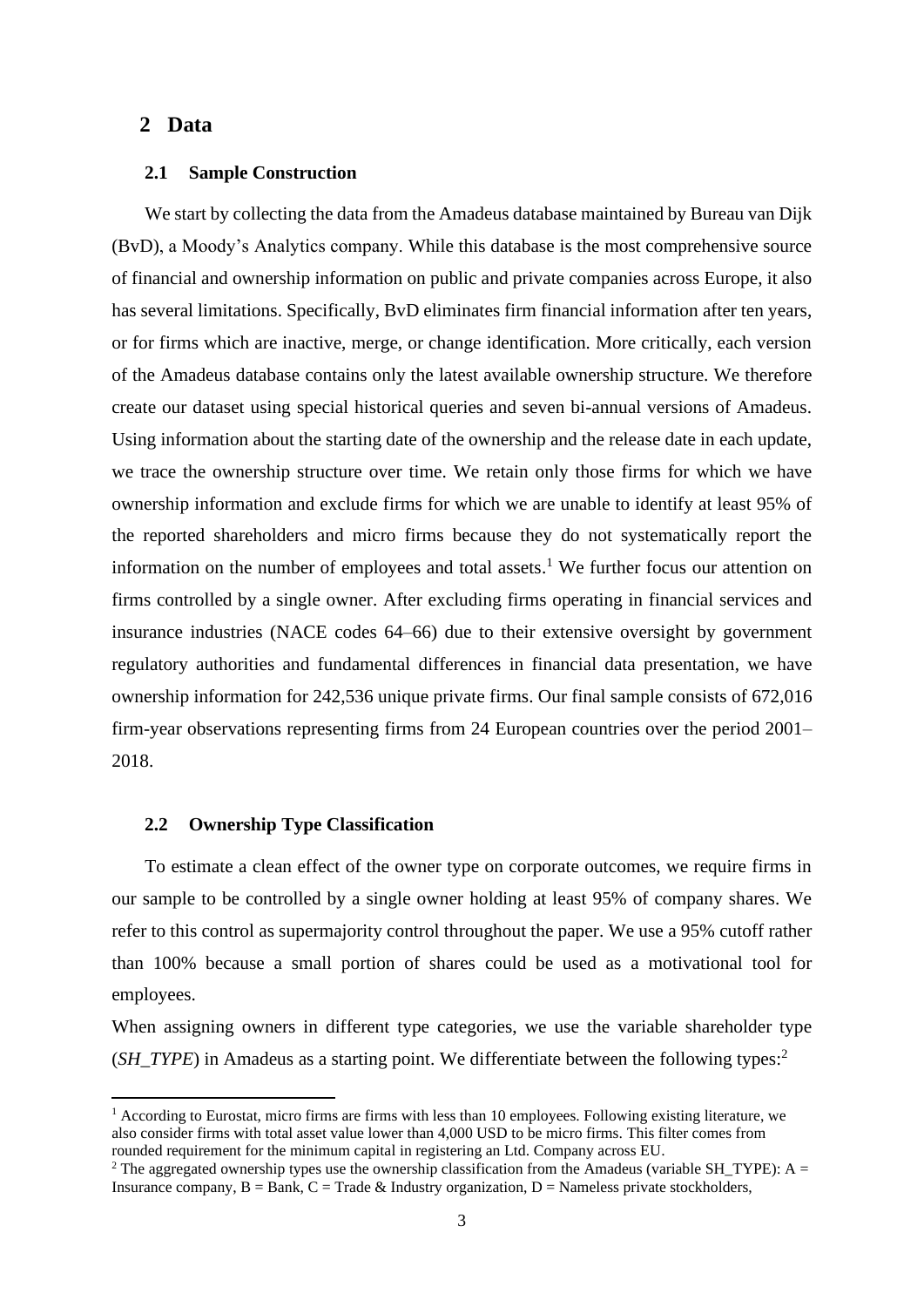- *Family*: (Type 1) Individual/ family owners that belong to category I ("Named individuals or families") in Amadeus. This is our base category.
- *Corporate*: (Type 2) Corporate owners that are denoted by the letter C in Amadeus ("Trade & Industry organization").
- *Active*: (Type 3) Active investors, which include private equity firms, labeled as P ("Private Equity firms"), and venture capitalists, labeled as V ("Venture Capital") in Amadeus.
- *State*: (Type 4) Ownership by the state, labeled as S ("Public authority/ State/ Government") in Amadeus.<sup>3</sup>
- *Institutional:* (Type 5) Institutional owners category includes the following Amadeus shareholder types — B ("Bank"), F ("Financial Companies"), J ("Foundations"), Y ("Hedge funds") and E ("Mutual/Pension fund/Nominee /Trust"). 4
- *Anonymous corporate:* (Type 6) This category pools all corporate shareholders with missing identification, labeled by L ("Other named Shareholders") in Amadeus.
- *Anonymous individual:* (Type 7) Anonymous private investors that are labeled by D ("Anonymous Private Stockholders").

In addition to the type of the owner, we also differentiate between firms that are standalone and firms that belong to business groups. The detailed sorting mechanism identifying stand-alone and business group firms could be found in the Appendix. Note that for business group firms we retain only those subsidiaries which are owned with at least a 95% majority.

### **2.3 Descriptive Statistics**

Table 1 presents summary statistics for the main variables we use in our analysis. These variables are carefully selected based on prior literature because they are informative about investments; they capture financial constraints (Fazzari, Hubbard, and Petersen, 1988; Hadlock and Pierce, 2010), profitability (Blanchard, Rhee, and Summers, 1993; Asker, Farre-Mensa, &

aggregated,  $E = M$ utual & Pension fund / Nominee / Trust / Trustee,  $F = F$ inancial company, I = One or more named individuals or families,  $J =$  Foundation / Research Institute,  $L =$  Other named shareholders, aggregated,  $M =$  Employees/Managers/Directors, P = Private Equity firms, S = Public authority/ State/ Government,  $V =$ Venture Capital,  $Y = H$ edge funds,  $Z = P$ ublic (Publicly listed companies)

<sup>&</sup>lt;sup>3</sup> Let us note that by its feature, all companies owned by State form a business group (in each country we have either zero or at least two state-owned companies).

<sup>4</sup> Note that we do not differentiate between *independent* and *grey* institutional investors (see Ferreira and Matos (2008), Brickley, Lease, and Smith (1988), Almazan, Hartzell, and Starks (2005), and Chen, Harford, and Li (2007)) mainly because the majority of institutional investors, with few exceptions, fall into grey category and because they have a full shareholder control over the firms in our sample.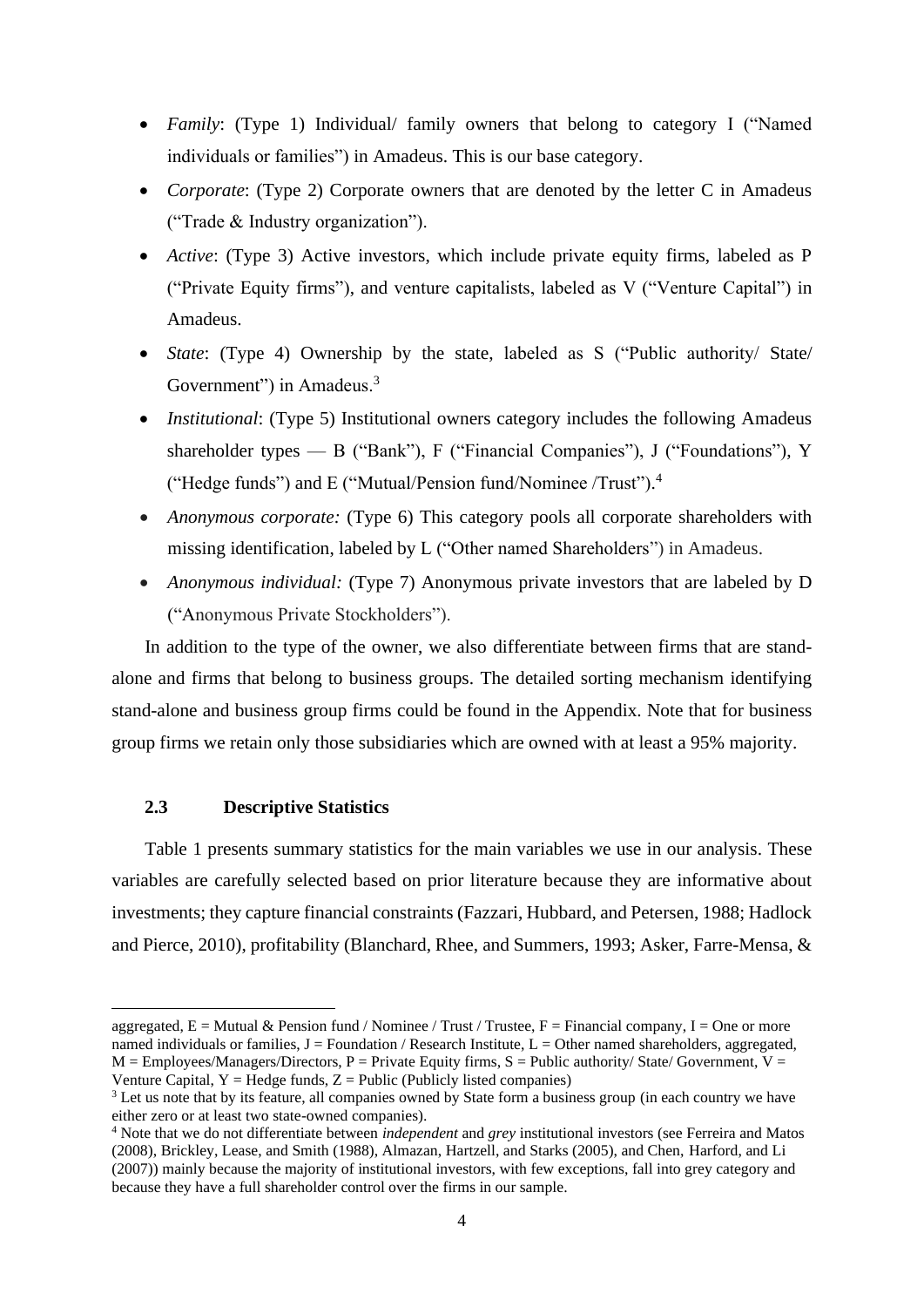Ljungqvist 2015; Erel, Jang, and Weisbach, 2015) and investment opportunities (Lehn and Poulsen, 1989; Shin and Stulz, 1998; Bloom, Bond, and van Reenen, 2007; Michaely and Roberts, 2012).

In the Table 1, Panel A, we present basic descriptive statistics for all firms in our sample. It shows that average firm in our sample has USD 3.5 million of total assets, a gross investment of 0.051, a profitability ratio (ROA) of 0.063, a leverage ratio of 0.188 and about 37 years old. Table 1, Panel B shows summary statistics by owner type. It is clear that *Active, Anonymous Corporate*, and *Anonymous Private* owner types do not have enough observations for a meaningful analysis. We will include them only in the first set of the exploratory regressions, but then focus our analysis on owner types that represent the majority of observations in our sample, namely, *Family*, *Corporate*, *State*, and *Institutional* categories.

Overall, *Family* ownership is linked to smaller firms with a higher cash flow ratio, and higher value-added growth. Mean risk avoidance of the family-owned firms is comparable with the state-owned enterprises, but much lower than for corporates. In terms of value-added growth, the family firm on average shows the higher numbers, being followed by the corporate owners, state, and institutional owners. For the firm size measured by the number of employees the ranking is different; family-owned firms are smallest, followed by firms owned by institutional owners and by the corporate-owned firms with the state-owned firms being the largest, as expected.

Panel C, D and E of the Table 1 show the distribution of owner type in our sample across countries, by industry and over time.

#### **2.3 Matching**

To control for observable differences between firms with different owner types, we follow prior literature and use a matching procedure (Michaely and Roberts, 2012; Gao, Harford, and Li, 2013; Asker et al., 2015). Ideally, we should compare two firms that are identical on dimensions affecting their investment behavior but differ by the type of their majority owner.

Firm investment behavior is likely dependent on firm size, specific industry, and the structure of its assets. We therefore first use the exact matching on country, industry (NACE2 alphabet classification), time period (with 2000, 2005, 2008, 2010, 2013, and 2016 being the cut off point for similar time period), and firm structure (stand-alone and business groups). We further complement the exact matching with the nearest neighbor matching on *ln(total assets)*, *tangibility* and *leverage*. We keep only firms that satisfy the common support requirement and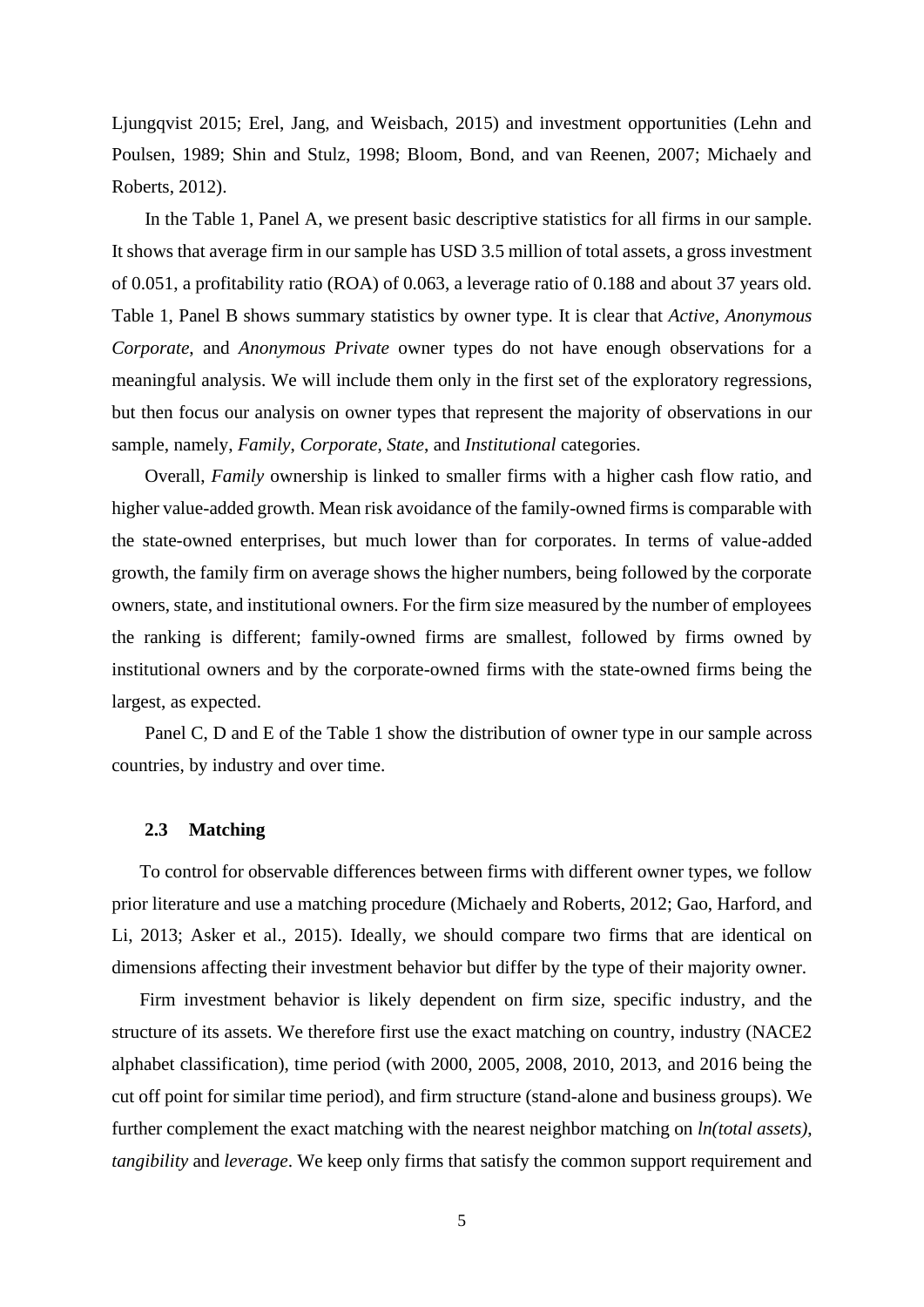those for which we have similar caliper  $\langle 0.005, i.e.,$  probability of being classified as contrafactual. For each firm we add up to five nearest neighbors; removing the duplicates result roughly in similar size of the control group.<sup>5</sup>

### **3 Empirical Results**

#### **3.1 Owner type and level of gross investment**

To study the effect of owner type on firm investment in our sample of private firms we build on the work of Erel, Jang and Weisbach (2015).<sup>6</sup> Specifically, we augment Erel et al. (2015) model with a set of dummy variables that aim to capture the effect of the identity of different owners on firm investment as follows:

$$
Gross Investment_{it} = \alpha_0 + \beta X_{it} + \sum_{k=2}^{K} \gamma_k \text{Ownership Type}_{it} +
$$
  
\n
$$
\delta BGroup_{it} + \lambda_c Macro_{ct} + \tau_t + f_i + \varepsilon_{it},
$$
\n(1)

for all  $i = 1,..., N$  (firm index);  $t = 2001,..., 2018$  (time index, year);  $k = 2,..., K$  (ownership type,  $K = 7$ , omitted category  $(k = 1)$  is *Family*);  $c = 1,..., C$  (country index); *BGroup* is the dummy variable that equals to unity if the firm is part of a business group (omitted category is a stand-alone firm).<sup>7</sup> Vector  $X_{it}$  contains firm-specific control variables of firm size, tangibility, cash flow, number of employees, sales growth, leverage, profitability, cash, and firm age for firm *i* at time *t*. <sup>8</sup> *Macro* is a set of country-level variables that account for variation in external finance availability, country level income, and the development of the local markets: total private credit to GDP, stock market capitalization to GDP, nominal GDP growth, GDP in constant 2010 USD, and GDP per capita. For the detailed definitions of variables, see Table A.1 in Appendix.

<sup>&</sup>lt;sup>5</sup> For the interest of the space, the technical results for matching samples are not presented here, they are included in the technical part of the On-line Appendix or available upon a request.

<sup>6</sup> Erel, Jang, and Weisbach (2015) analyze European private firms and their investment behavior around their acquisition. They also employ the same database, Amadeus, to examine more than 5,000 acquisitions from 2001 to 2008 in Europe.

 $<sup>7</sup>$  As a sensitivity and robust analysis, we disentangle business group and analyze effects of Horizontal pyramid</sup> (subsidiary structure) and Vertical (complex) pyramid in all specifications.

<sup>&</sup>lt;sup>8</sup> These variables are selected based on prior literature because they are informative about investments: they capture financial constraints (Fazzari, Hubbard, and Petersen, 1988; Hadlock and Pierce, 2010), profitability (Blanchard, Rhee, and Summers, 1993; Asker, Farre-Mensa, & Ljungqvist 2015; Erel, Jang, and Weisbach, 2015) and investment opportunities (Lehn and Poulsen, 1989; Shin and Stulz, 1998; Bloom, Bond, and van Reenen, 2007; Michaely and Roberts, 2012).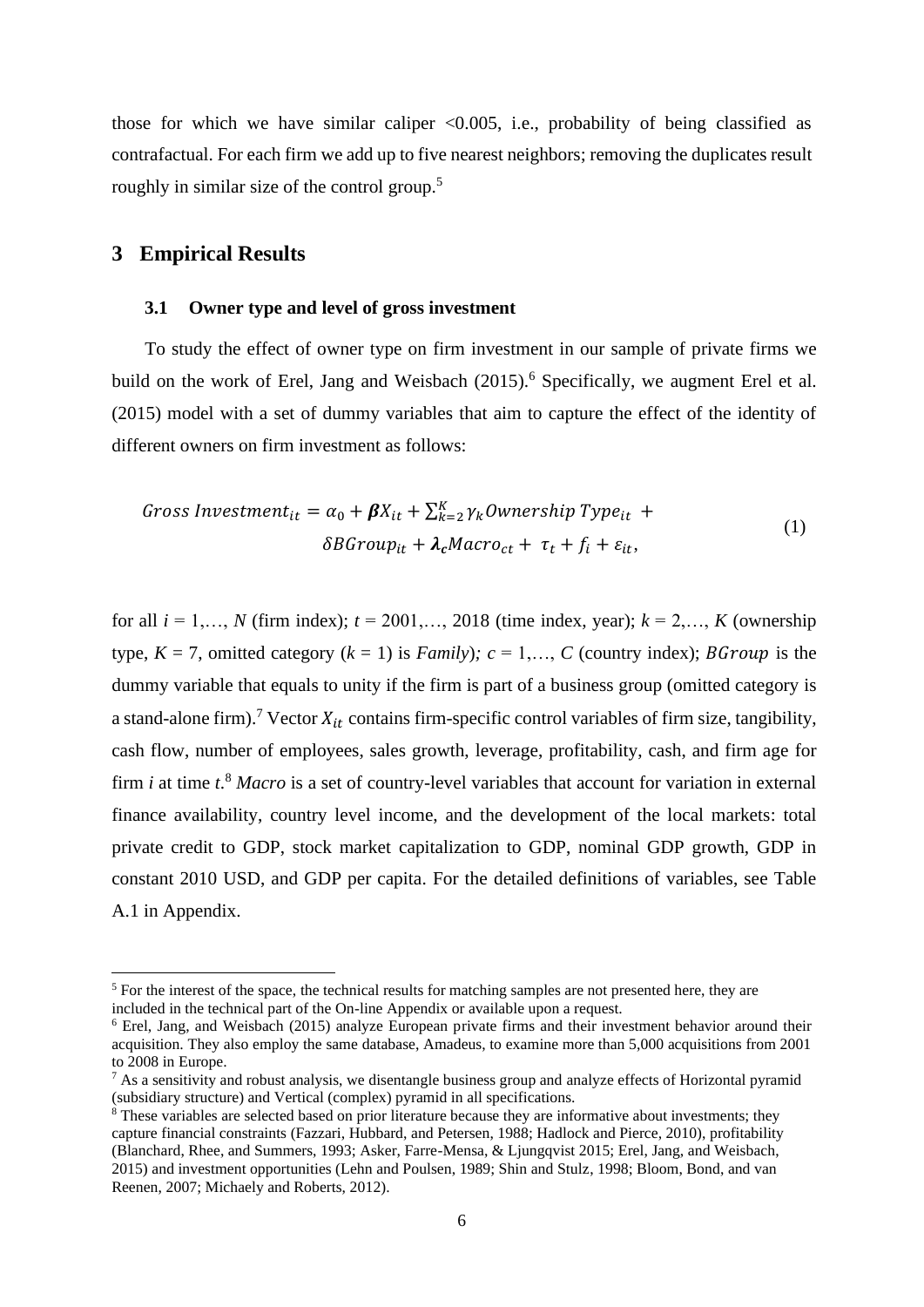In some specifications, we also control for risk-avoidance, which helps us to assess whether risk-avoidance is associated with lower investment levels by firms. Risk-avoidance index is constructed by adding 1 when (1) a firm's leverage is in the bottom 20% of the distribution; (2) the volatility of firm-level profitability is in the bottom 20% of the distribution; and (3) if the firm survives at least 5 years. The index ranges from 0 to 3, with higher scores denoting greater risk-avoidance (Faccio et al., 2016).

We also include a set of time  $(\tau_t)$  and firm  $(f_i)$  fixed effects to control for changing macroeconomic conditions and (unobserved) time-invariant firm-level heterogeneity. Standard errors  $(\varepsilon_{it})$  are robust to arbitrary heteroskedasticity.

Note that the estimated coefficients  $\gamma$  in specification (1) capture the "transitory" effect of owner type on firm investment (the effect in firms with changes in type of the owner). As the ownership structure of fully controlled firms is rather stable, we also estimate the "permanent" effect (the effect in firms with no changes in type of the owner) by regressing the estimated fixed effect  $(\widehat{f}_t)$  from (1) on ownership type categories.

$$
\widehat{f}_i = \sum_{k=1}^{K} \gamma_k^* \text{Ownership Type}_i + \delta^* \text{BGroup}_{it} + \kappa_c + \iota_p + \xi_i \tag{2}
$$

for all  $i = 1, \ldots, N$  (firm index);  $k = 1, \ldots, K$  (ownership type);  $c = 1, \ldots, C$  (country index); and  $p = 1, \ldots, P$  (industry index). *BGroup* is the dummy variable that equals to unity if the firm is part of a business group (omitted category is a stand-alone firm). We also control for a set of industry  $(\iota_p)$  and country  $(\kappa_c)$  fixed effects to capture the time-invariant legal and financial environment (see for example Francis et al., 2013). Standard errors  $(\xi_{it})$  are robust to arbitrary heteroscedasticity. The estimated coefficients  $\gamma^*$  in specification (2) would then capture the "permanent" effect of owner type on firm investment.

We also control if our initial results would hold in the matched samples by comparing investment levels in sub-samples representing pairs of ownership type (*Corporate, State, Institutional*) and a control group of *Family*-owned firms.

We start exploring the effect of a specific owner type on the level of firm investment by estimating baseline regressions (1) and (2). Table 3 presents these regression estimation results. Columns 1, 3, 5, 7, and 9 show the effect of type of the owner for firm investment in firms with changes in type of the owner or "transitory" effect. Notably, we don't observe any significant "transitory" effect that could be attributed to the type of the owner in the full sample of firms (columns 1 and 3). Similarly, no significant "transitory" effect is found in the matched samples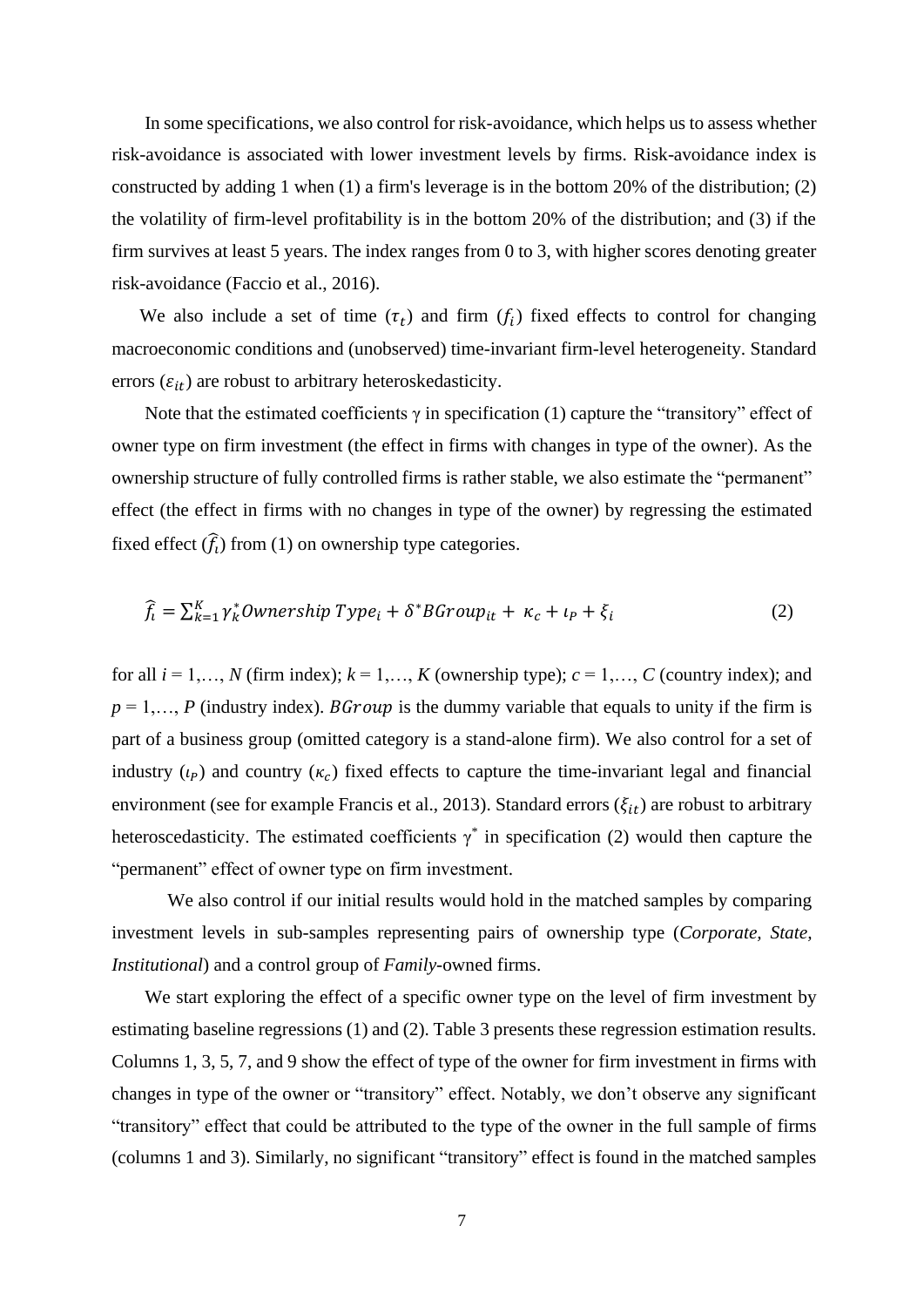(columns 5,7, and 9). The owner type effects on firm investment are significantly more pronounced in "permanent" specifications reported in Columns 2, 4, 6, 8 and 10. This is to some extent expected as the changes in the ownership type are rather infrequent and therefore would be captured by firm fixed effects. Decomposing firm fixed effects, as outlined in specification (2), yields a set of significantly negative coefficients for ownership type controls, suggesting that family owners invest significantly more than any other owner type in our sample. These results hold in the matched samples.

#### **3.2 Investment Sensitivity to Growth Opportunities, Profitability and Cash Flow**

We observe clear differences in investment levels between owner types in firms with no changes in type of the owner. Our analysis shows that family owners invest more than other owner types. This is a bit surprising because corporate and institutional owners could potentially have access to cheaper investment capital. To understand why these patterns are observed, we further explore how firms with different owner types respond to changes in investment opportunities by estimating investment sensitivity to profitability and cash flow. The model is defined as follows.

$$
Gross Investment_{it} = \alpha_0 + \beta X_{it} + \mu InvOppr_{it} + \sum_{k=2}^{K} \gamma_k Ownership Type_{it} +
$$
  
+  $\sum_{k=2}^{K} \rho_k InvOppr_{it} \times Ownership Type_{it} +$   
+  $\sum_{k=2}^{K} \varphi_k Z_{it} \times Ownership Type_{it} + \zeta Z_{it} + \lambda_c Macro_{ct} +$   
+  $\tau_t + f_i + \varepsilon_{it}$ , (3)

As in all specifications above, the vector  $X_{it}$  contains firm-specific control variables. In this case proxies for size *Ln(Employees)* and *Ln(Total Assets)*, profitability (*ROA*), *leverage*, *cash flows* (and *cash*), and *firm ag*e for firm *i* at time *t*. As before, we control for firm fixed effects  $(f_i)$ , as well as for standard macroeconomic variables (*Macro<sub>ct</sub>*) and year effects  $(\tau_t)$ .

Investment opportunities (*InvOppr*) are measured by the sales growth as it is argued by the literature to be the best proxy of business opportunities for privately held firms (see e.g., Lehn and Poulsen, 1989; Shin and Stulz, 1998; Bloom, Bond, and van Reenen, 2007; Michaely and Roberts, 2012, among others).

 stands either for *ROA* or for *cash flow* (to total assets) depending on the specification. As a part of these effects, we also explore sensitivity of ownership type to firm profitability, interaction with *ROA* and/or interaction to firm cash flow. The interaction term of ROA (or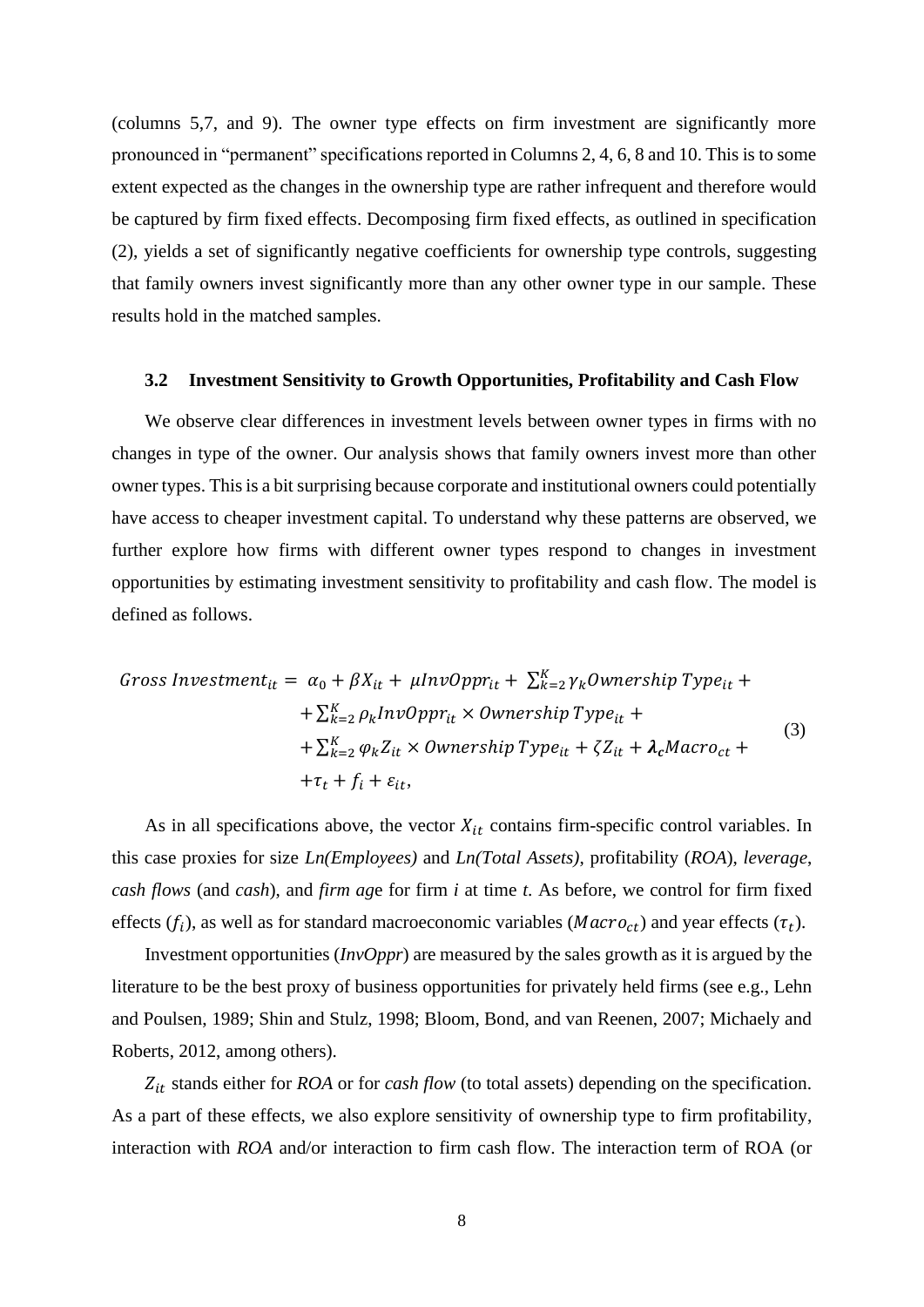cash flow) with the owner type captures the effect of firm profitability on the size of the investment; to what extent different owners use their profit to finance their investment.

Table 4 and Table 5 present results of investment sensitivity regressions to growth opportunities as well as to ROA and cash flow, respectively. The results in columns 1 and 2 of Table 4 and Table 5 suggest that firms with corporate owners are less sensitive to changes in growth opportunities than firms owned by families (base category). This result though is only significant in the full sample of firms and doesn't hold in the matched sample. At the same time, state-owned firms reveal substantially larger (and more robust) sensitivity to growth opportunities compared to family-owned firms.

In terms of investment sensitivity to profitability and cash flow, the results are remarkably similar – firms with corporate and institutional owners are less sensitive to changes in profitability and cash flow, while state-owned firms have much larger sensitivity to profitability and cash flow than firms own by families. These results are somewhat expected due to an easier and likely cheaper access to external financing for the firms controlled by (financial) institutions, as well as the higher dividend payouts to institutional investors (Gugler, 2003; Gugler and Yurtoglu, 2003; Bena and Hanousek, 2008).

#### **3.3 Investment efficiency**

While differences in investment levels and investment sensitivities offer an insight into investment decisions by different types of owners, it is also important to understand whether invested capital is allocated efficiently. Efficient allocation is achieved by investing in growing industries, while investment in declining industries should be reduced (Wurgler, 2000). The quality of investment opportunities at the firm level could be proxied by the value-added growth. To capture the sensitivity of investment to the growth in value added, we follow Faccio at al. (2016) and estimate the investment efficiency model augmented to account for the owner type.

$$
Gross Investment_{it} = \alpha_0 + \beta X_{it} + \sum_{k=2}^{K} \gamma_k \text{Ownership Type}_{it} +
$$
  
+  $\sum_{k=2}^{K} \rho_k V A_{it} \times \text{Ownership Type}_{it} +$   
+  $\mu V A_{it} + \eta V A_{it} \times \text{BGroup}_{it} +$   
+  $\delta B \text{Group}_{it} + \nu R A_{it} + \lambda_c \text{Maccro}_{ct} + \tau_t + f_i + \varepsilon_{it},$  (4)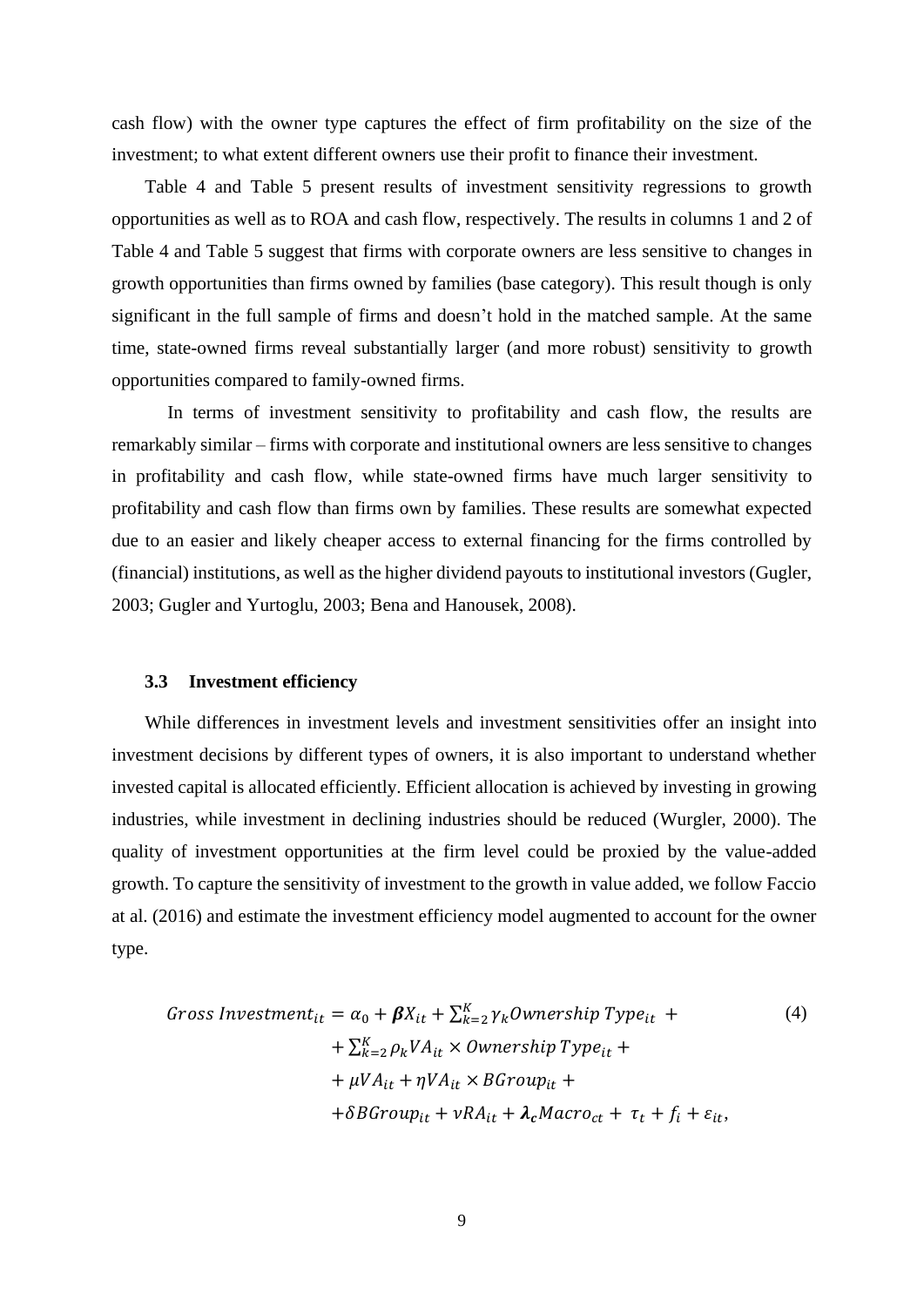for all  $i = 1,..., N$  (firm index);  $t = 2001,..., 2018$  (time index, year);  $k = 2,..., K$  (ownership type,  $K = 7$ , omitted category  $(k = 1)$  is *Family*);  $c = 1,..., C$  (country index). *BGroup* is the dummy variable that equals to unity if the firm is part of a business group (omitted category is a stand-alone firm).

 $VA_{it}$  is the growth in value added defined as  $\ln \frac{Value \text{ Added}_{it}}{Value \text{ Added}_{it-1}}$ , which reflects the quality of the firm's investment opportunities. Then, *μ* represents the sensitivity of investments to growth opportunities and  $\rho$  indicates how relevant ownership type for investment efficiency ( $\rho = 0$  if irrelevant). Similarly, *VA* is interacted with *BGroup* capturing the effect of business group affiliation on investment efficiency ( $\eta = 0$  if irrelevant). We also control for risk-avoidance  $(RA_{it})$  defined earlier.

Vector  $X_{it}$  and vector  $Maccro_{ct}$  contain sets of firm-specific and country-level control variables respectively, as discussed above.  $\tau_t$  and  $f_i$  are time and firm fixed effects.  $\varepsilon_{it}$  is the error term robust to arbitrary heteroskedasticity.

The results are presented in Table 6 and show that investment of state-owned firms have higher efficiency than investment of family-owned firms. For the corporate owners we observe a lower investment efficiency compared to family owners. Also, in general (in pooled data) the business group firms *ceteris paribus* show higher contribution to the value-added growth.

#### **3.4 Change in the Ownership Type as an Identification of Investment Behavior**

Despite careful sample construction using matched samples as a robust test in all previous analyses we are aware that we cannot be fully confident that we completely disentangle the influence of the type of the supermajority owner and the unobserved firm-level characteristics. It could be the case that unobserved latent parts of the firm characteristics could be responsible for the substantial part of the observed effect(s).

While changes in owner type are rather infrequent, we are able to identify a sufficient number of changes between major ownership types (family, corporate, institutional) to conduct a meaningful analysis. We use the "shock" introduced by the owner type change to assess change in the level of investment, change in sensitivity to business opportunities, profitability, and cash flows.

To properly capture the effect of change in the owner type, we use several matched samples. For example, if a firm is transitioning from family ownership to corporate ownership, we compare its investment levels and sensitivities to the matched sample of family-owned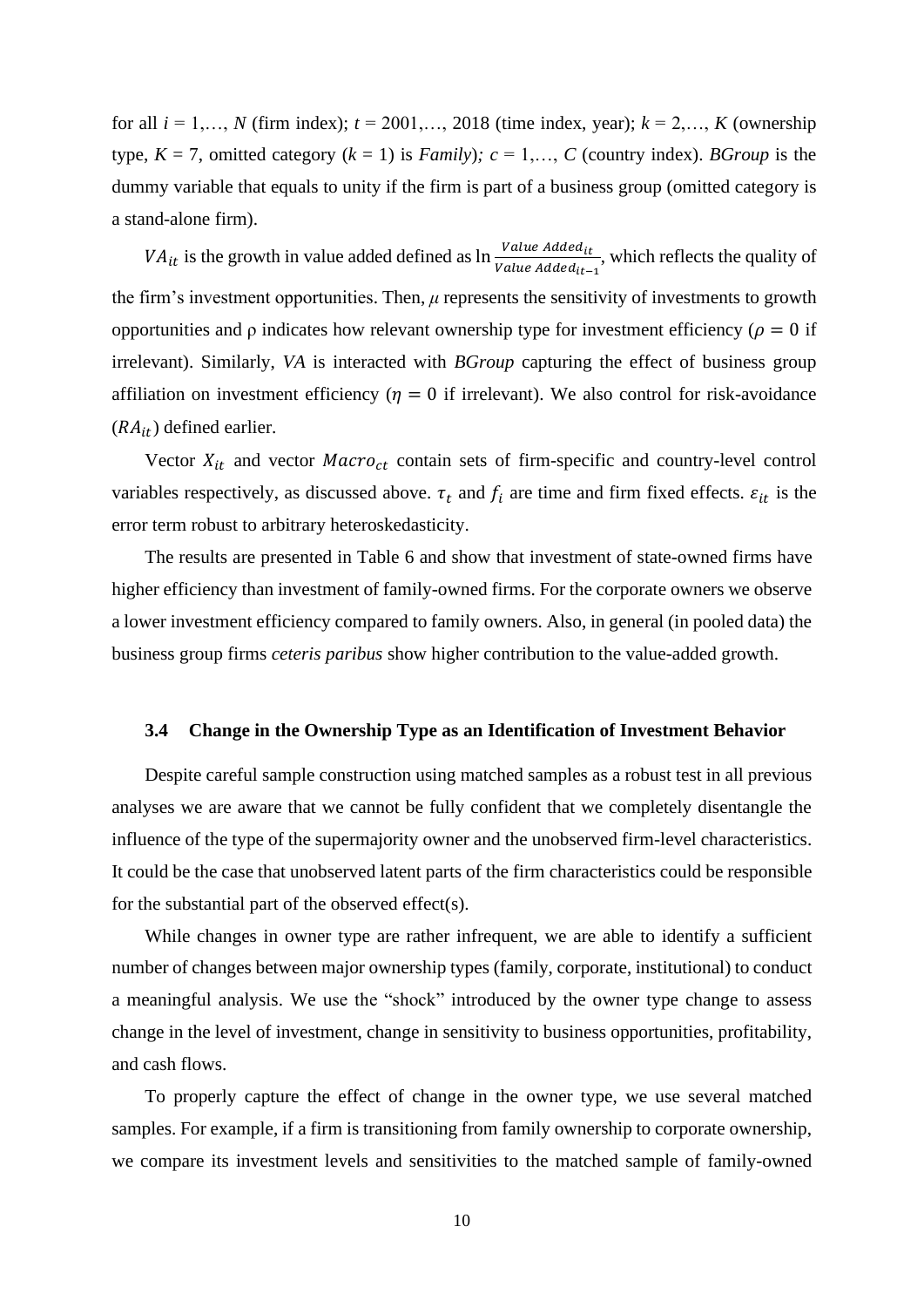firms and also to the matched sample of firms owned by corporates. This strategy allows us better map the transition and its implications for firm investment. As before, matched samples are constructed by identifying firms of similar size and asset structure, operating in exactly the same industry (letter NACE2), country, and time period and the same firm structure (standalone versus business group).

Table 7 presents the results. Panel A focuses on the ownership transfers from family to corporate owners. Note that a dummy variable *After* captures the change in investment levels and sensitivities after the owner type change. When firms transitioning from family to corporate ownership are compared against the control sample of family owners (Columns 1- 3), the decrease in the level of firm investment, the decrease of ROA, cash flow and valueadded growth sensitivities are observed. Interestingly, when transitioning firms are compared against a control sample of firms with corporate owners, no significant *after* changes in investment levels, ROA, cash flow and value-added growth sensitivities are observed. These results suggest that transfer of ownership from family owners to corporate owners triggers the change in firm investment behavior, which becomes less family-like and more corporate-like.

Panel B of Table 7 focuses on the transitions from family ownership to institutional ownership. Similarly to Panel A, the investment levels and sensitivities are assessed against the control sample of family firms and against the control sample of institutional owners. We do not observe any significant changes in investment levels for transitioning firms. Lack of changes in investment levels could be attributed to the majority of institutional investors being passive in our sample. There are however clear changes in sensitivities. Specifically, ROA, cash flow and value-added growth sensitivities decrease when compared against the control sample of family firms with no owner type changes. No significant after changes in sensitivities are observed when transitioning firms are compared against the control sample of firms with institutional owners.

### **4 Conclusion**

We examine the impacts of different types of the owners on investment decisions of private firms. In order to eliminate agency problem, we consider firms with the share of largest owner above 95 percent. In particular, we document how owner type affects firm investment levels and whether different types of owners have different sensitivities to business opportunities, profitability, cash flows and value-added growth. We also control for a firm structure and include identification of stand-alone firms and business groups, respectively.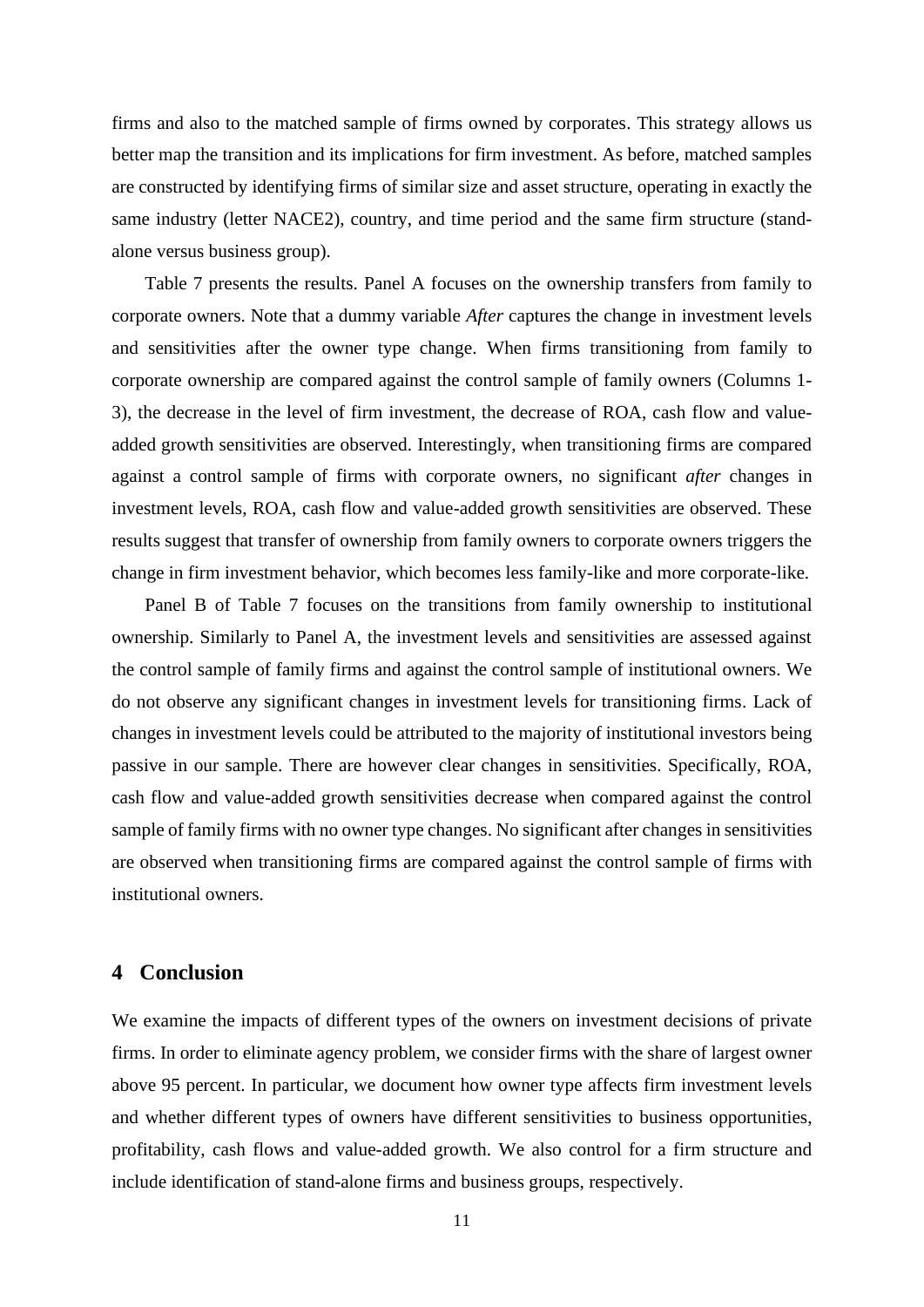For the analysis we construct a large sample of European privately owned firms covering the period from 2001 to 2018. The advantage of our sample is that identified owner types are the major decision makers. We focus on family (base category), corporate, institutional and state owners. Our methodology is designed to overcome methodological shortcomings of previous studies. To this end, we capture the effect of the change in the ownership type ("transitory" effect) as well as the effect of ownership type in firms with no change of ownership ("permanent" effect) in the sample. Prior studies (See e.g., Thomsen and Pedersen, 2000) focus only the so-called transitory effect.

Finally, address the potential endogeneity by using matching samples and examining transitions from one owner type to another. Overall, our main results confirm substantially higher sensitivity of the family-owned firms to investment opportunities, profitability, cash flows and value-added growth compared to corporate and institutional owners. State-owned firms consistently show even higher sensitivity to ROA, cash flows and business opportunities than family-owned firms.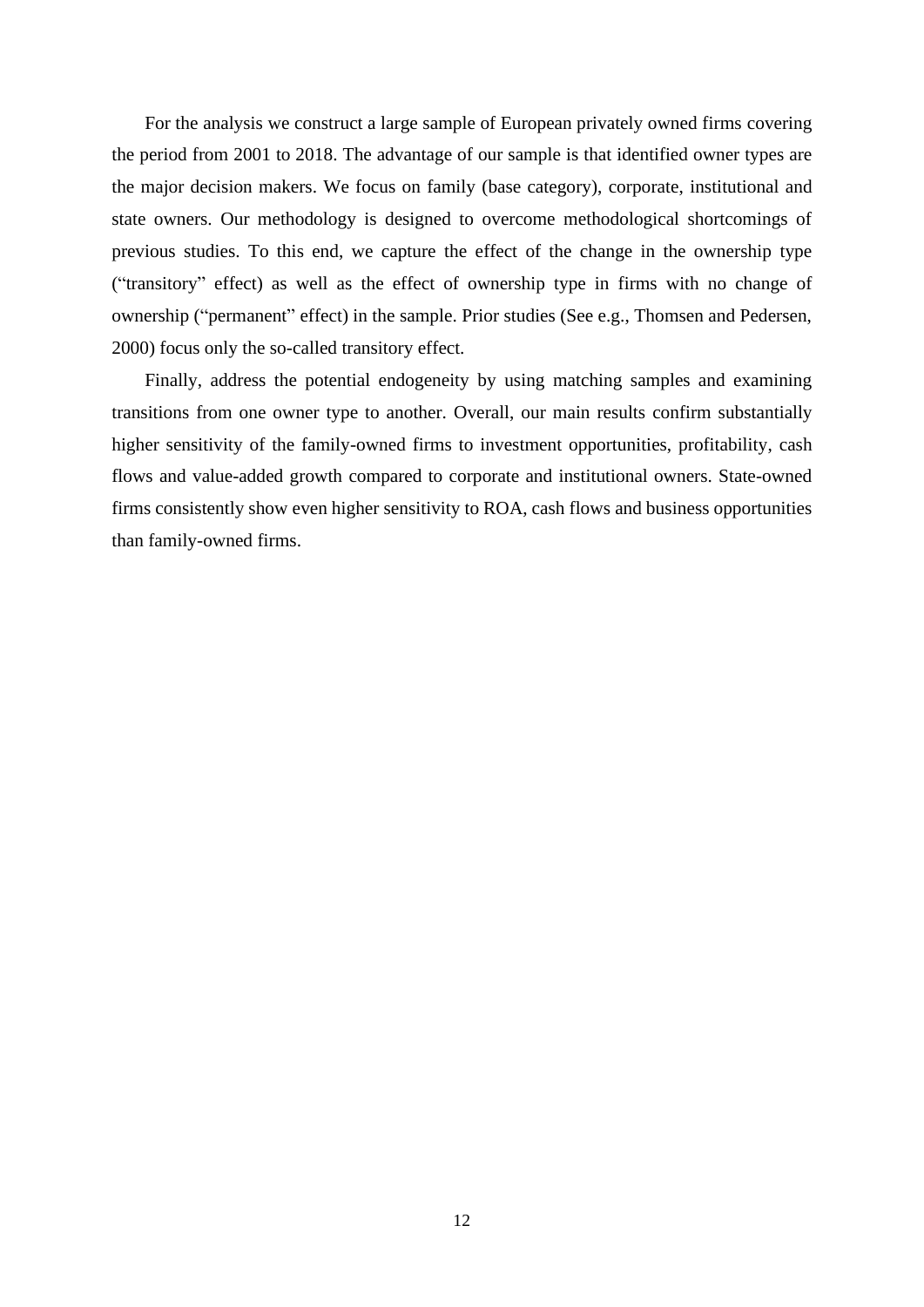#### **References**

- Ağca, Şenay, and Abon Mozumdar. "Investment–cash flow sensitivity: fact or fiction?." *Journal of Financial & Quantitative Analysis* 52 (2017).
- Aggarwal, R., Erel, I., Ferreira, M., & Matos, P. (2011). Does governance travel around the world? Evidence from institutional investors. *Journal of Financial Economics*, *100*(1), 154-181.
- Almazan, A., Hartzell, J. C., & Starks, L. T. (2005). Active institutional shareholders and costs of monitoring: Evidence from executive compensation. *Financial management*, *34*(4), 5- 34.
- Almeida, H. V., & Wolfenzon, D. (2006). A theory of pyramidal ownership and family business groups. *The journal of finance*, *61*(6), 2637-2680.
- Appel, I. R., Gormley, T. A., & Keim, D. B. (2016). Passive investors, not passive owners. *Journal of Financial Economics*, *121*(1), 111-141.
- Asker, J., Farre-Mensa, J., & Ljungqvist, A. (2015). Corporate investment and stock market listing: A puzzle?. *The Review of Financial Studies*, *28*(2), 342-390.
- Baker, H. Kent, and Rob Weigand. "Corporate dividend policy revisited." Managerial Finance (2015).
- Beaver, W. H., Cascino, S., Correia, M. M., & McNichols, M. F. (2016). Bankruptcy in groups.
- Beaver, W. H., Cascino, S., Correia, M., & McNichols, M. F. (2019). Group affiliation and default prediction. *Management Science*, *65*(8), 3559-3584.
- Bebchuk, L. A., Cohen, A., & Hirst, S. (2017). The agency problems of institutional investors. *Journal of Economic Perspectives*, *31*(3), 89-102.
- Bena, J., Ferreira, M. A., Matos, P., & Pires, P. (2017). Are foreign investors locusts? The longterm effects of foreign institutional ownership. *Journal of Financial Economics*, *126*(1), 122-146.
- Berle, A., & Means, G. (1968). The modern corporation and private property, 1932. *McMillan, New York, NY*.
- Bertrand, M., & Mullainathan, S. (2003). Pyramids. *Journal of the European Economic Association*, *1*(2-3), 478-483.
- Blanchard, O., Rhee, C., & Summers, L. (1993). The stock market, profit, and investment. *The Quarterly Journal of Economics*, *108*(1), 115-136.
- Bloom, N., Bond, S., & Van Reenen, J. (2007). Uncertainty and investment dynamics. *The review of economic studies*, *74*(2), 391-415.
- Boyd, B. K., & Solarino, A. M. (2016). Ownership of corporations: A review, synthesis, and research agenda. *Journal of Management*, *42*(5), 1282-1314.
- Brickley, J. A., Lease, R. C., & Smith Jr, C. W. (1988). Ownership structure and voting on antitakeover amendments. *Journal of financial economics*, *20*, 267-291.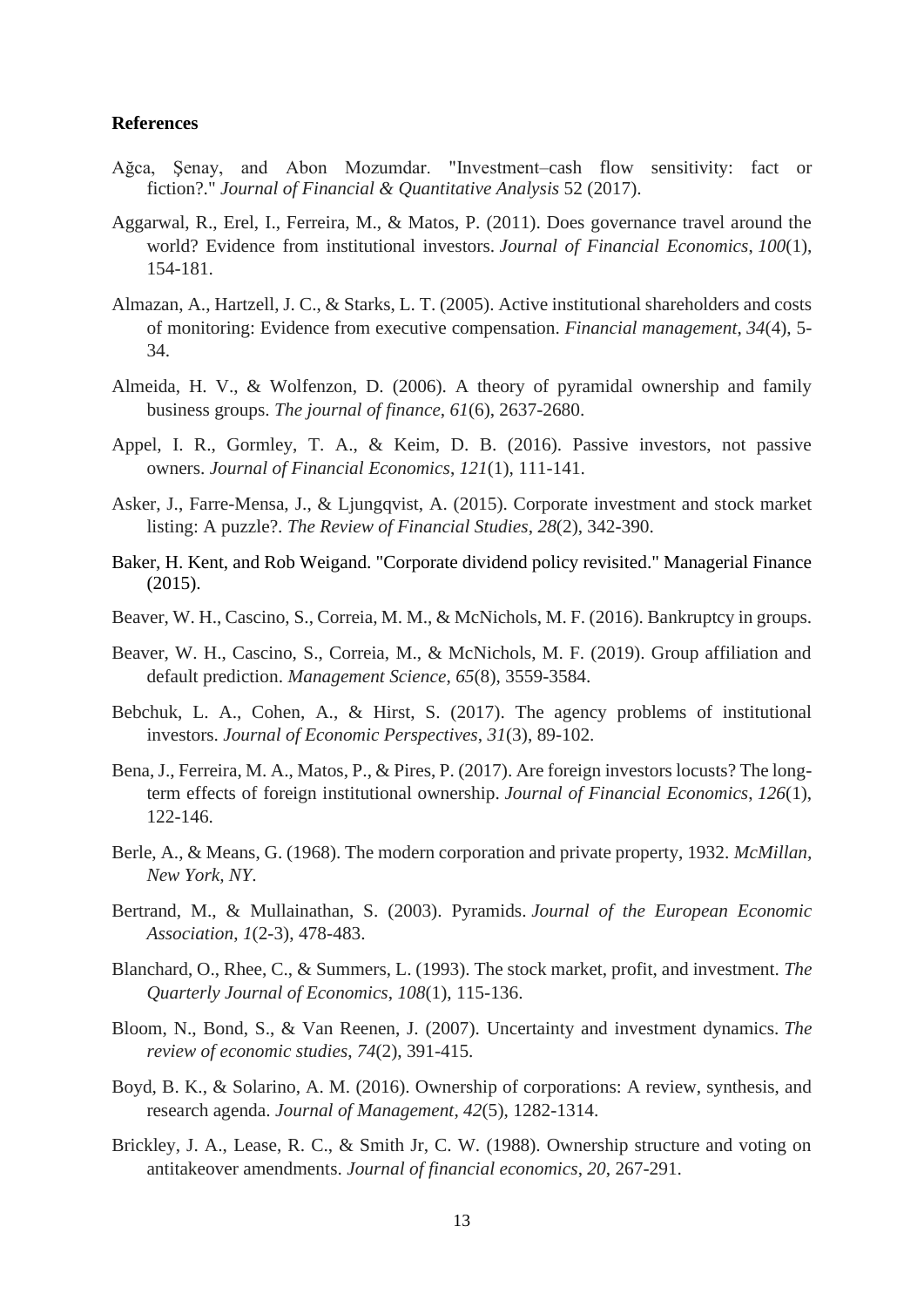- Chen, Huafeng Jason, and Shaojun Jenny Chen. "Investment-cash flow sensitivity cannot be a good measure of financial constraints: Evidence from the time series." *Journal of Financial Economics* 103.2 (2012): 393-410.
- Chen, X., Harford, J., & Li, K. (2007). Monitoring: Which institutions matter?. *Journal of financial Economics*, *86*(2), 279-305.
- Claessens, S., Djankov, S., & Lang, L. H. (2000). The separation of ownership and control in East Asian corporations. *Journal of financial Economics*, *58*(1-2), 81-112.
- Claessens, S., Fan, J. P., & Lang, L. H. (2006). The benefits and costs of group affiliation: Evidence from East Asia. *Emerging Markets Review*, *7*(1), 1-26.
- Desai, M. A., Foley, C. F., & Hines Jr, J. R. (2004). A multinational perspective on capital structure choice and internal capital markets. *The Journal of finance*, *59*(6), 2451-2487.
- Desai, Mihir A., C. Fritz Folley and James R. Hines Jr. "Dividend Policy Inside the Multinational Firm." Financial Management 36, 1 (2007): 5-26.
- Erel, I., Jang, Y., & Weisbach, M. S. (2015). Do acquisitions relieve target firms' financial constraints?. *The Journal of Finance*, *70*(1), 289-328.
- Fama, E. F., & Jensen, M. C. (1983). Separation of ownership and control. *The journal of law and Economics*, *26*(2), 301-325.
- Fazzari, S., Hubbard, R. G., & Petersen, B. (1988). Investment, financing decisions, and tax policy. *The American Economic Review*, *78*(2), 200-205.
- Feldman, Naomi, et al. "The Long and Short of It: Do Public and Private Firms Invest Differently?." (2018).
- Ferreira, M. A., & Matos, P. (2008). The colors of investors' money: The role of institutional investors around the world. *Journal of financial economics*, *88*(3), 499-533.
- Goergen, Marc, and Luc Renneboog. "Investment policy, internal financing and ownership concentration in the UK." *Journal of Corporate Finance* 7.3 (2001): 257-284.
- Gopalan, R., Nanda, V., & Seru, A. (2007). Affiliated firms and financial support: Evidence from Indian business groups. *Journal of Financial Economics*, *86*(3), 759-795.
- Gugler, K., & Weigand, J. (2003). Is ownership really endogenous?. *Applied Economics Letters*, *10*(8), 483-486.
- Gugler, K., 2003, "Corporate Governance, Dividend Payout Policy, and the Interrelation Between Dividends, R&D, and Capital Investment," Journal of Banking and Finance, Vol. 27, pp. 1297-1321.
- Gugler, K., Yurtoglu, B., 2003, "Corporate Governance and Dividend Pay-out Policy in Germany," European Economic Review, Vol. 47, pp. 731-758.
- Hadlock, C. J., & Pierce, J. R. (2010). New evidence on measuring financial constraints: Moving beyond the KZ index. *The Review of Financial Studies*, *23*(5), 1909-1940.
- Johnson, S., & La Porta, R. Lopez-de-Silanes. F. and Scheifer, A. (2000) 'Tunnelling'. *American Economic Review*, *90*(2).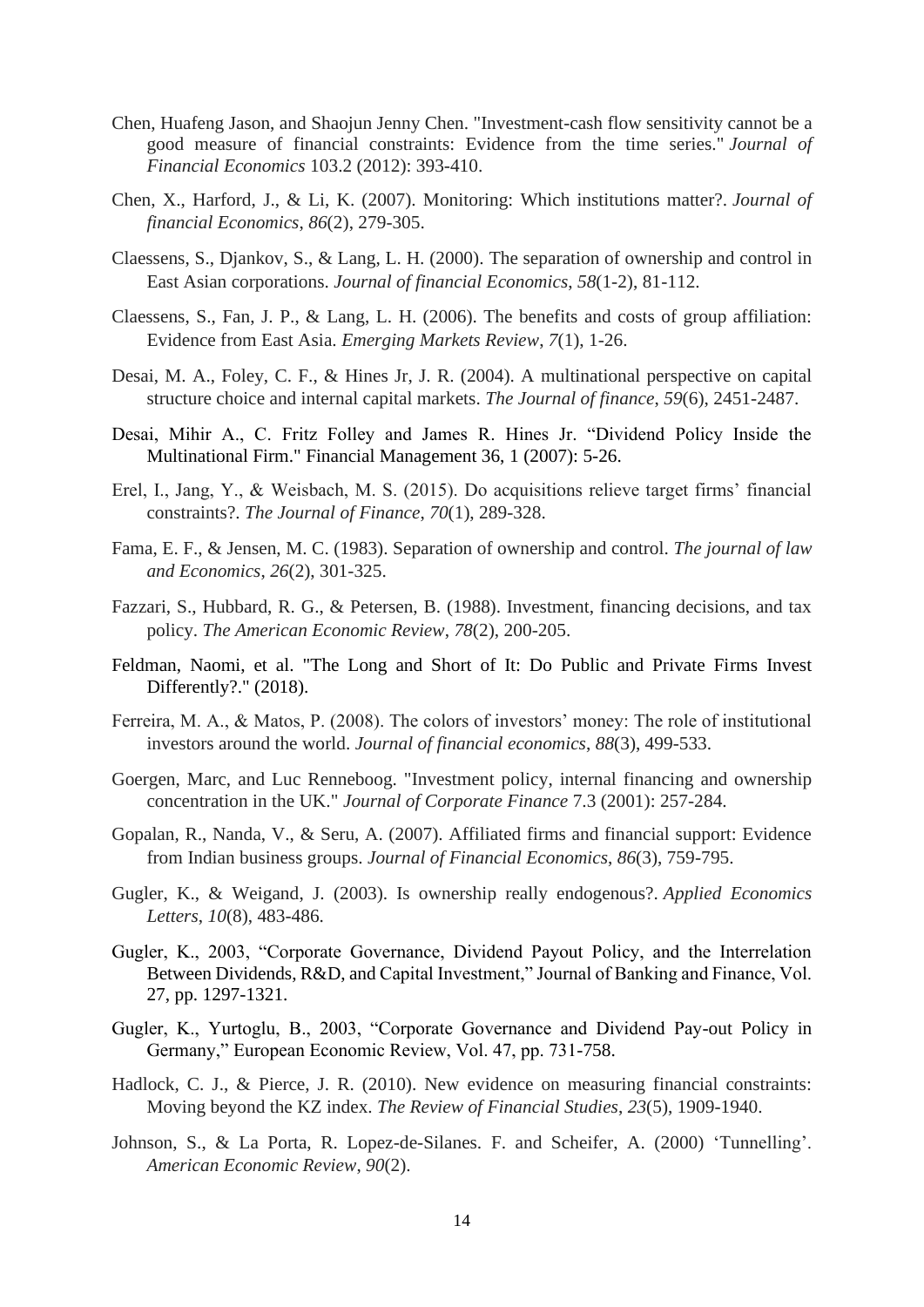- Kadapakkam, Palani-Rajan, P. C. Kumar, and Leigh A. Riddick. "The impact of cash flows and firm size on investment: The international evidence." *Journal of banking & Finance* 22.3 (1998): 293-320.
- Kang, J. K., Luo, J., & Na, H. S. (2018). Are institutional investors with multiple blockholdings effective monitors?. *Journal of Financial Economics*, *128*(3), 576-602.
- Khanna, T., & Palepu, K. (2000). The future of business groups in emerging markets: Longrun evidence from Chile. *Academy of Management journal*, *43*(3), 268-285.
- Khanna, T., & Yafeh, Y. (2007). Business groups in emerging markets: Paragons or parasites?. *Journal of Economic literature*, *45*(2), 331-372.
- Khorana, A., Servaes, H., & Tufano, P. (2005). Explaining the size of the mutual fund industry around the world. *Journal of Financial Economics*, *78*(1), 145-185.
- La Porta, R., Lopez‐de‐Silanes, F., & Shleifer, A. (1999). Corporate ownership around the world. *The journal of finance*, *54*(2), 471-517.
- La Porta, R., Lopez‐de‐Silanes, F., Shleifer, A., & Vishny, R. W. (2000). Agency problems and dividend policies around the world. *The journal of finance*, *55*(1), 1-33.
- Lehn, K., & Poulsen, A. (1989). Free cash flow and stockholder gains in going private transactions. *The Journal of Finance*, *44*(3), 771-787.
- Lewellen, J., & Lewellen, K. (2018). Institutional investors and corporate governance: The incentive to be engaged. *Tuck School of Business Working Paper*, (3265761).
- Lewellen, Jonathan, and Katharina Lewellen. "Investment and cash flow: New evidence." *Journal of Financial and Quantitative Analysis* (2016): 1135-1164.
- Masulis, R. W., Pham, P. K., & Zein, J. (2011). Family business groups around the world: Financing advantages, control motivations, and organizational choices. *The Review of Financial Studies*, *24*(11), 3556-3600.
- Mauro, P. (1995). Corruption and growth. *The quarterly journal of economics*, *110*(3), 681- 712.
- McCahery, J. A., Sautner, Z., & Starks, L. T. (2016). Behind the scenes: The corporate governance preferences of institutional investors. *The Journal of Finance*, *71*(6), 2905- 2932.
- Michaely, R., & Roberts, M. R. (2012). Corporate dividend policies: Lessons from private firms. *The Review of Financial Studies*, *25*(3), 711-746.
- Morck, R., Wolfenzon, D., & Yeung, B. (2005). Corporate governance, economic entrenchment, and growth. *Journal of economic literature*, *43*(3), 655-720.
- Moshirian, Fariborz, et al. "What drives investment–cash flow sensitivity around the World? An asset tangibility Perspective." *Journal of Banking & Finance* 77 (2017): 1-17.
- Rajan, R. G., & Zingales, L. (2002). The Great Reversals: the Politics of Financial Development in the 20th Century" forthcoming. *Journal of Financial Economics*.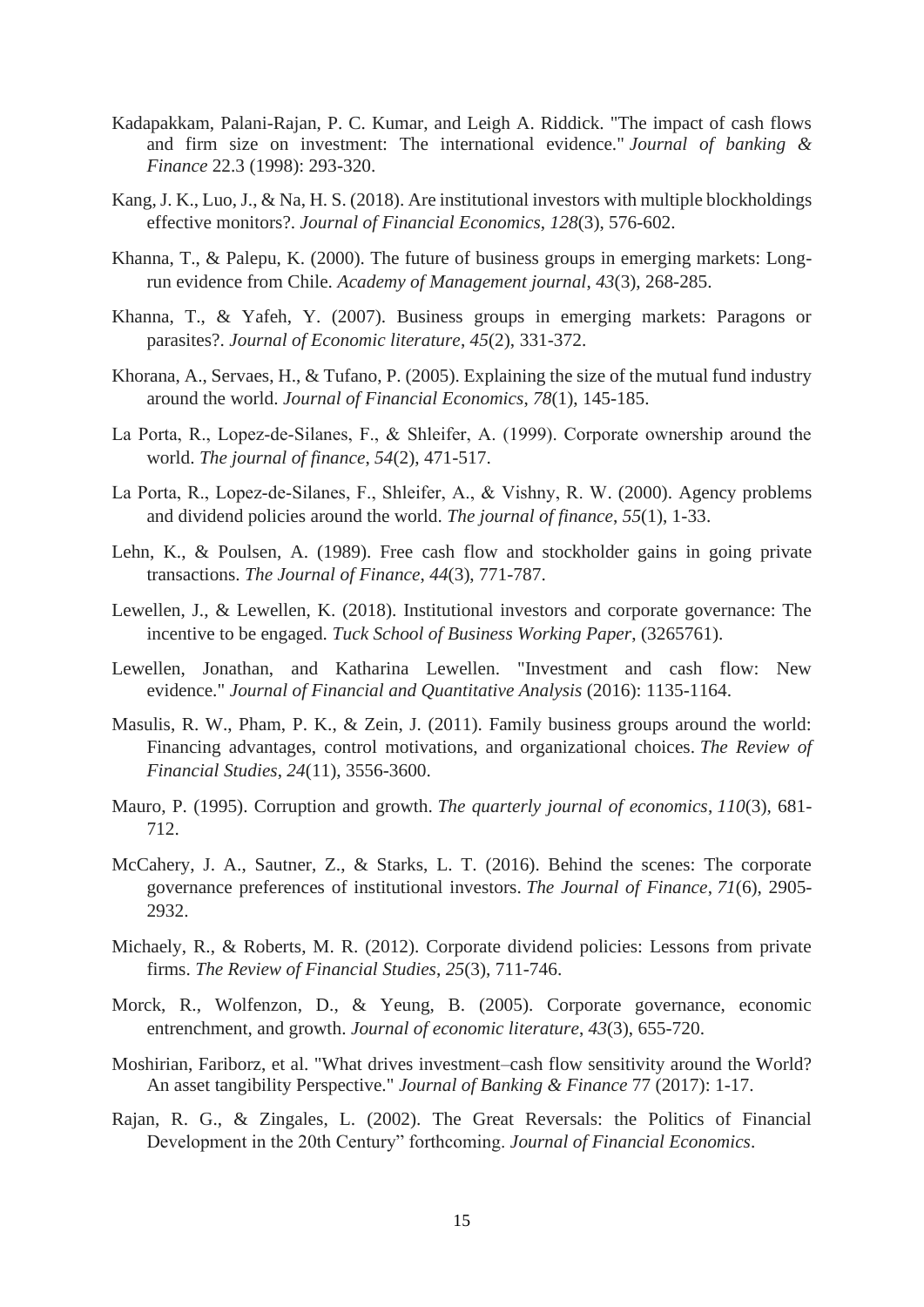- Rajan, R., & Zingales, L. (2003). *Saving capitalism from the capitalists: how open financial markets challenge the establishment and spread prosperity to rich and poor alike*. Currency.
- Richardson, Scott. "Over-investment of free cash flow." *Review of accounting studies* 11.2-3 (2006): 159-189.
- Shin, H. H., & Stulz, R. M. (1998). Are internal capital markets efficient?. *The Quarterly Journal of Economics*, *113*(2), 531-552.
- Shleifer, A., & Vishny, R. W. (1986). Large shareholders and corporate control. *Journal of political economy*, *94*(3, Part 1), 461-488.
- Siegel, J., & Choudhury, P. (2012). A reexamination of tunneling and business groups: New data and new methods. *The Review of Financial Studies*, *25*(6), 1763-1798.
- Thomsen, S., & Pedersen, T. (2000). Ownership structure and economic performance in the largest European companies. *Strategic Management Journal*, *21*(6), 689-705.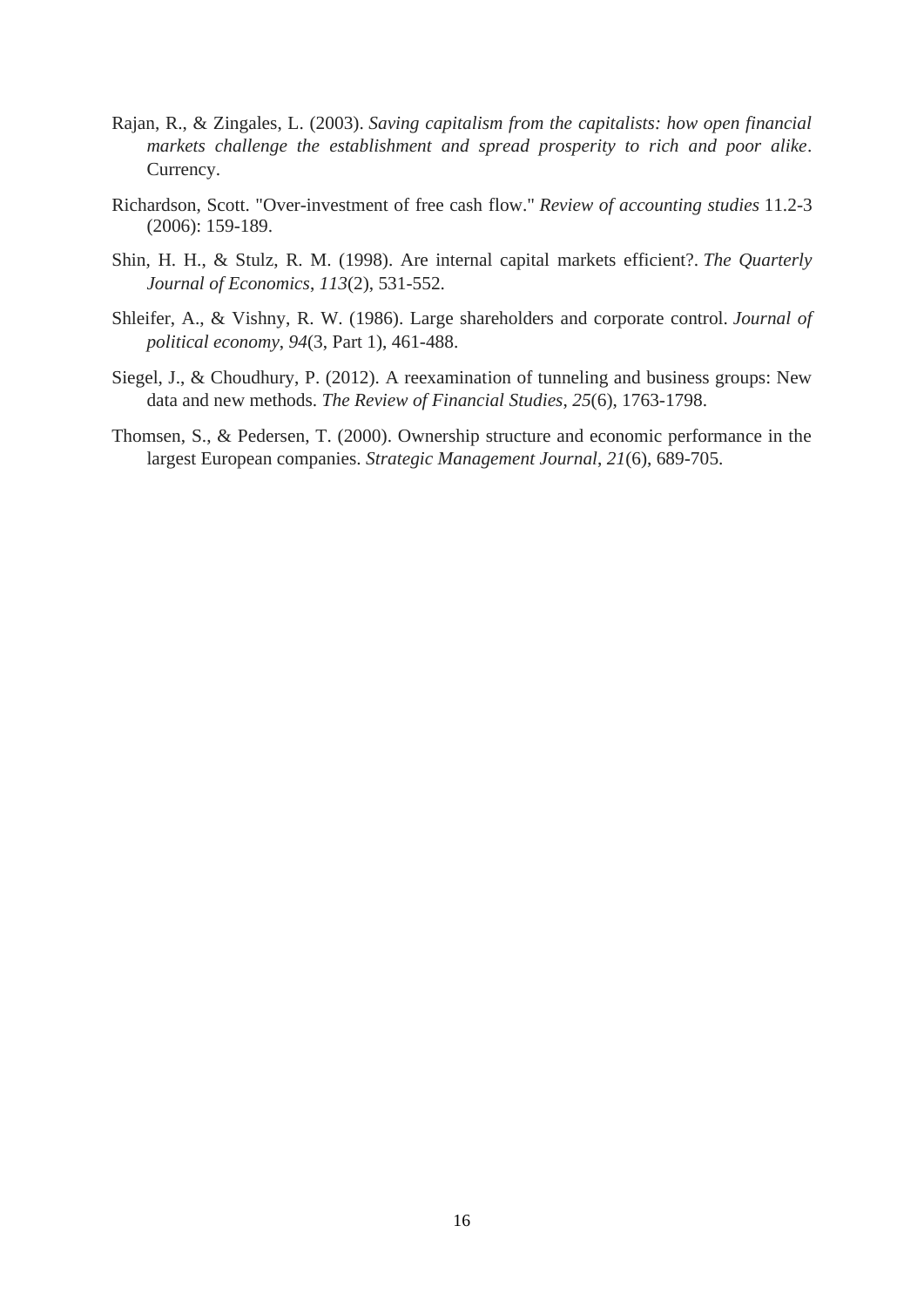#### **Table 1 Summary statistics**

This table contains summary statistics for our sample. Firm-level data were retrieved from eight biannual updates of Amadeus (Bureau van Dijk) database. Macroeconomic indicators use the WDI (World Bank) data. Firms operating in financial industries are excluded (NACE codes 64 – 66). Panel A reports the summary statistics for the variables used in the analysis. All firm level variables are measured in the USD. GDP is in constant 2010 USD and expressed here in trillions. GDP per capita is also in constant 2010 USD. Panel B reports the number of observations by industry and owner type; Panel C by country; Panel D by year. Finally, Panel E provides selective descriptive statistics by the type of the owner. Definition of variables in available in Table A.1 in the Appendix.

|                       |                  |        |        | Distribution |          |            |             |         |  |  |
|-----------------------|------------------|--------|--------|--------------|----------|------------|-------------|---------|--|--|
|                       | $\boldsymbol{N}$ | Mean   | St Dev | p5           | P25      | <i>P50</i> | <i>p</i> 75 | p95     |  |  |
| Firm-level variables  |                  |        |        |              |          |            |             |         |  |  |
| Gross Investment      | 672,016          | 0.051  | 1.010  | $-0.072$     | 0.001    | 0.030      | 0.094       | 0.288   |  |  |
| Ln (Total Assets)     | 672,016          | 15.077 | 1.557  | 12.456       | 14.000   | 15.091     | 16.223      | 17.602  |  |  |
| Ln (Employees)        | 672,016          | 3.611  | 0.986  | 2.398        | 2.773    | 3.401      | 4.290       | 5.517   |  |  |
| <b>Cash Flow</b>      | 672,016          | 0.084  | 0.130  | $-0.085$     | 0.030    | 0.073      | 0.136       | 0.285   |  |  |
| <b>Sales Growth</b>   | 672,016          | 0.116  | 0.468  | $-0.322$     | $-0.091$ | 0.042      | 0.217       | 0.707   |  |  |
| Value Added growth    | 368,521          | 0.055  | 0.321  | $-0.421$     | $-0.099$ | 0.044      | 0.206       | 0.566   |  |  |
| <b>ROA</b>            | 671,781          | 0.063  | 0.143  | $-0.131$     | 0.012    | 0.051      | 0.116       | 0.286   |  |  |
| Leverage              | 672,016          | 0.188  | 0.222  | 0.000        | 0.002    | 0.109      | 0.302       | 0.625   |  |  |
| Age                   | 671,438          | 37.850 | 17.521 | 6.000        | 19.000   | 50.000     | 50.000      | 50.000  |  |  |
| Tangibility           | 672,016          | 0.259  | 0.239  | 0.009        | 0.062    | 0.184      | 0.400       | 0.757   |  |  |
| <b>Risk Avoidance</b> | 672,016          | 1.172  | 0.638  | 0.000        | 1.000    | 1.000      | 2.000       | 2.000   |  |  |
| Macro variables       |                  |        |        |              |          |            |             |         |  |  |
| GDP (in trillions)    | 672,016          | 1.365  | 1.085  | 0.052        | 0.247    | 1.418      | 2.505       | 3.191   |  |  |
| GDP per Capita        | 672,016          | 33,059 | 18,063 | 6,710        | 22,444   | 32,283     | 41,249      | 87,770  |  |  |
| <b>GDP</b> Growth     | 672,016          | 1.728  | 2.627  | $-3.439$     | 0.623    | 1.706      | 2.917       | 6.247   |  |  |
| Private Credit/GDP    | 672,016          | 97.230 | 40.574 | 31.203       | 67.728   | 96.020     | 119.835     | 171.188 |  |  |
| Market Cap/GDP        | 672,016          | 59.686 | 30.832 | 14.624       | 34.148   | 58.352     | 81.858      | 116.683 |  |  |

Panel A: Descriptive statistics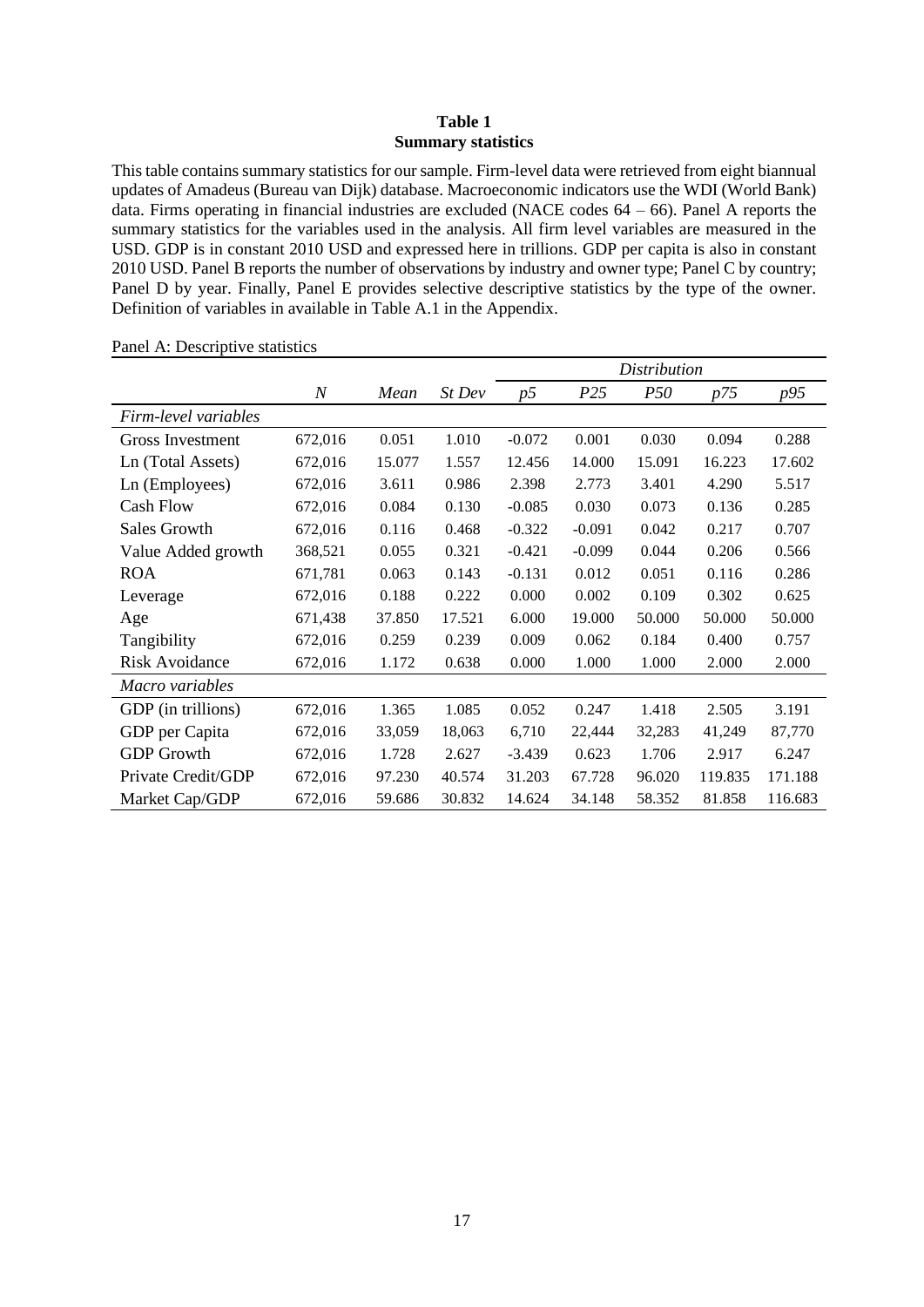|                                                                                                           |         |           |                  |              |               | Anonymous      | Anonymous |         |
|-----------------------------------------------------------------------------------------------------------|---------|-----------|------------------|--------------|---------------|----------------|-----------|---------|
| Industry (Alphabet, NACE 2)                                                                               | Family  | Corporate | Active           | <b>State</b> | Institutional | Corporate      | Private   | Total   |
| A. Agriculture, Forestry and Fishing                                                                      | 7,924   | 3,466     | $\overline{0}$   | 1,255        | 452           | 13             | 14        | 13,124  |
| B. Mining and Quarrying                                                                                   | 886     | 1,492     | $\boldsymbol{0}$ | 79           | 176           | $\theta$       | $\theta$  | 2,633   |
| C. Manufacturing                                                                                          | 77,309  | 83,754    | 72               | 1,200        | 10,395        | 177            | 100       | 173,007 |
| D. Electricity, Gas, Steam and Air Conditioning Supply<br>E. Water Supply; Sewerage, Waste Management and | 580     | 2,308     | $\boldsymbol{0}$ | 1,284        | 73            | $\overline{2}$ | 3         | 4,250   |
| <b>Remediation Activities</b>                                                                             | 2,271   | 4,853     | $\boldsymbol{0}$ | 1,950        | 277           | $\overline{2}$ | 8         | 9,361   |
| F. Construction                                                                                           | 54,707  | 21,675    | 12               | 644          | 4,469         | 63             | 51        | 81,621  |
| G. Wholesale and Retail Trade; Repair of Motor Vehicles                                                   | 83,320  | 75,350    | 55               | 324          | 10,075        | 282            | 174       | 169,580 |
| H. Transportation and Storage                                                                             | 19,149  | 15,177    | 4                | 1,286        | 1,937         | 18             | 17        | 37,588  |
| I. Accommodation and Food Service Activities                                                              | 16,076  | 10,264    | 11               | 196          | 2,014         | 9              | 13        | 28,583  |
| J. Information and Communication                                                                          | 5,617   | 14,237    | 26               | 377          | 1,566         | 11             | 28        | 21,862  |
| L. Real Estate Activities                                                                                 | 3,268   | 3,989     | $\overline{c}$   | 1,135        | 1,199         |                | 13        | 9,607   |
| M. Professional, Scientific and Technical Activities                                                      | 10,530  | 15,861    | 31               | 1,534        | 2,210         | 4              | 48        | 30,218  |
| N. Administrative and Support Service Activities                                                          | 12,373  | 10,480    | 20               | 465          | 2,008         | 23             | 16        | 25,385  |
| P. Human Health and Social Work Activities                                                                | 2,118   | 1,863     | 3                | 150          | 451           | 8              | 14        | 4,607   |
| Q. Arts, Entertainment and Recreation                                                                     | 4,658   | 8,307     | 28               | 1,719        | 1,617         | 4              | 251       | 16,584  |
| R. Other Service Activities                                                                               | 2,030   | 3,020     | 4                | 616          | 503           | 3              | 30        | 6,206   |
| S. Activities of Households                                                                               | 2,691   | 1,953     | $\overline{2}$   | 281          | 303           | 3              | 8         | 5,241   |
| X. Other                                                                                                  | 10,189  | 20,441    | 10               | 231          | 1,644         | 26             | 18        | 32,559  |
| Total                                                                                                     | 315,696 | 298,490   | 280              | 14,726       | 41,369        | 649            | 806       | 672,016 |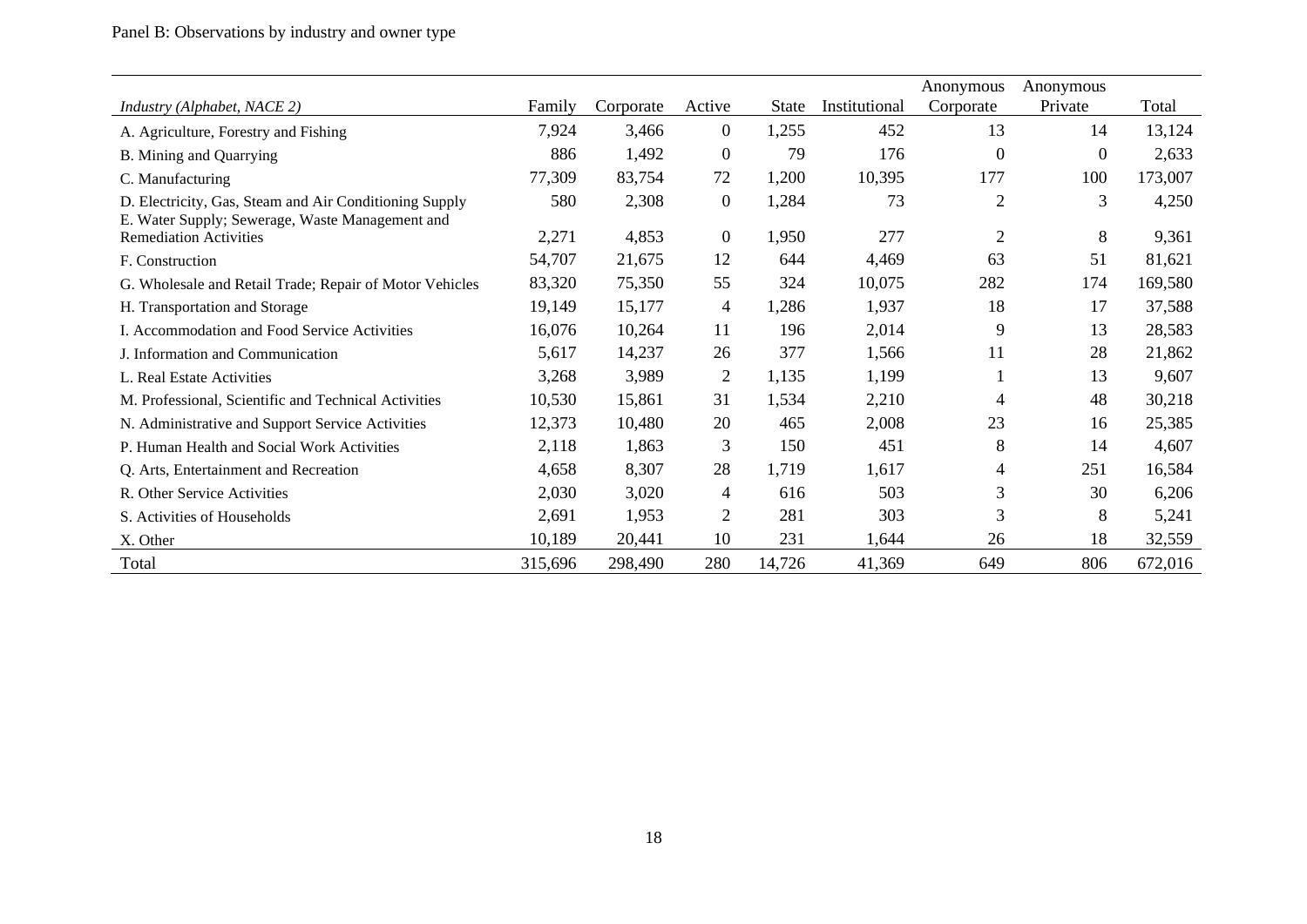|                      |              |           |                  |                  |               | Anonymous        | Anonymous        |         |
|----------------------|--------------|-----------|------------------|------------------|---------------|------------------|------------------|---------|
| Country              | Family       | Corporate | Active           | <b>State</b>     | Institutional | Corporate        | Private          | Total   |
| Austria              | 985          | 2,884     | $\overline{0}$   | 87               | 558           | $\boldsymbol{0}$ | $\overline{0}$   | 4,514   |
| Belgium              | 254          | 24,387    | 59               | 12               | 3,389         |                  | 10               | 28,118  |
| Bulgaria             | 20,932       | 3,562     |                  | 796              | 261           | $\boldsymbol{0}$ | $\overline{2}$   | 25,554  |
| Czech Republic       | 11,698       | 5,975     | 3                | $\overline{4}$   | 531           | $\boldsymbol{0}$ | $\boldsymbol{0}$ | 18,211  |
| Germany              | 12,183       | 19,310    | 10               | 2,148            | 2,076         | $8\,$            | 29               | 35,764  |
| Spain                | 109,302      | 52,810    | 33               | 1,362            | 8,547         | 18               | 4                | 172,076 |
| Finland              |              | 986       | $\mathbf{0}$     | $\boldsymbol{0}$ | 12            | $\boldsymbol{0}$ | $\boldsymbol{0}$ | 999     |
| France               | 35,785       | 81,313    | 81               | 20               | 15,658        | 507              | 47               | 133,411 |
| <b>Great Britain</b> | 1,812        | 29,154    | 9                | 17               | 958           | $\boldsymbol{0}$ | 66               | 32,016  |
| Greece               | 9,496        | 5,670     | $\boldsymbol{0}$ | 108              | 439           | 36               | $\overline{0}$   | 15,749  |
| Croatia              | 22,198       | 6,820     | $\overline{2}$   | 632              | 218           | 13               | 25               | 29,908  |
| Hungary              | 111          | 1,634     | 6                | 3                | 181           | $\boldsymbol{0}$ | $\overline{2}$   | 1,937   |
| Ireland              | 339          | 1,228     |                  | 11               | 199           | $\boldsymbol{0}$ |                  | 1,779   |
| Italy                | 1,765        | 14,898    | 14               | 249              | 1,586         | $\boldsymbol{0}$ | 3                | 18,515  |
| Netherlands          | $\mathbf{0}$ | 1,342     | $\mathbf{0}$     | 6                | 164           | $\boldsymbol{0}$ | $\boldsymbol{0}$ | 1,512   |
| Norway               | 16,979       | 11,873    | 4                | 678              | 4,322         | $\boldsymbol{0}$ | 448              | 34,304  |
| Poland               | 9,961        | 13,608    | 48               | 3,306            | 663           | $\boldsymbol{0}$ | $\boldsymbol{0}$ | 27,586  |
| Portugal             | 22,025       | 7,689     | 6                | 157              | 810           | 33               | 14               | 30,734  |
| Romania              | 20,903       | 3,582     | $\mathbf{0}$     | 78               | 104           | 23               | 153              | 24,843  |
| Serbia               | 5,608        | 740       | $\boldsymbol{0}$ | 28               | 42            | $\boldsymbol{0}$ | $\boldsymbol{0}$ | 6,418   |
| Sweden               | 3            | 2,678     | $\boldsymbol{0}$ | $\boldsymbol{0}$ | 41            | $\boldsymbol{0}$ | $\boldsymbol{0}$ | 2,722   |
| Slovenia             | 7,520        | 1,893     |                  | 44               | 250           | $\boldsymbol{0}$ | $\overline{2}$   | 9,710   |
| Slovakia             | 1,503        | 883       | $\boldsymbol{0}$ | 5                | 71            | 4                | $\boldsymbol{0}$ | 2,466   |
| Ukraine              | 4,333        | 3,571     | $\overline{2}$   | 4,975            | 289           | $\boldsymbol{0}$ | $\boldsymbol{0}$ | 13,170  |
| Total                | 315,696      | 298,490   | 280              | 14,726           | 41,369        | 649              | 806              | 672,016 |

Panel C: Observations by country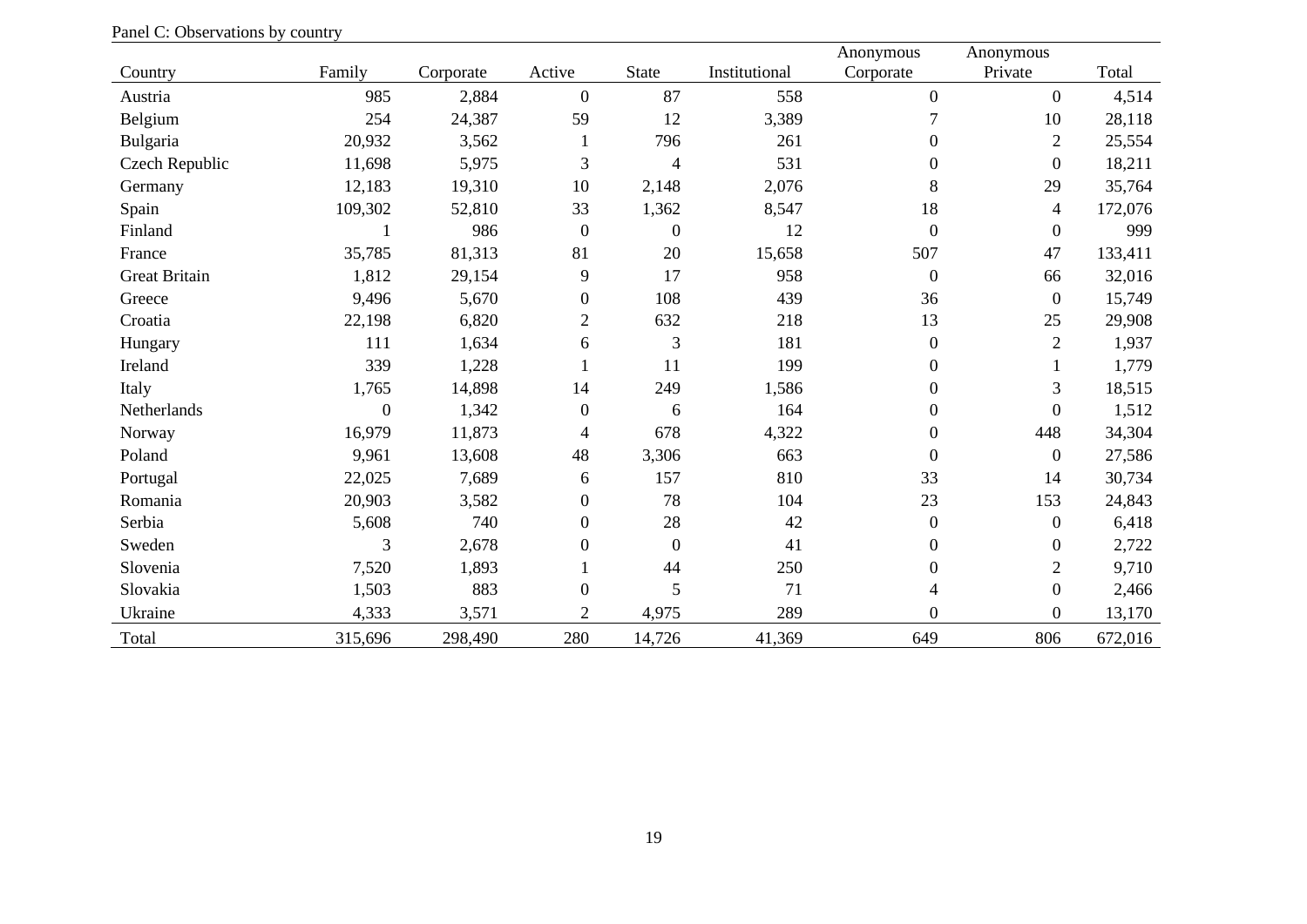|       |         |           |                  |              |               | Anonymous | Anonymous      |         |
|-------|---------|-----------|------------------|--------------|---------------|-----------|----------------|---------|
| Year  | Family  | Corporate | Active           | <b>State</b> | Institutional | Corporate | Private        | Total   |
| 2000  | 99      | 746       | $\mathbf{0}$     | 5            | 17            |           | $\mathbf{0}$   | 868     |
| 2001  | 1,283   | 9,685     | 0                | 220          | 303           | 12        | $\mathbf{0}$   | 11,503  |
| 2002  | 1,759   | 11,693    | $\boldsymbol{0}$ | 260          | 391           | 6         |                | 14,110  |
| 2003  | 3,589   | 13,345    | $\overline{2}$   | 277          | 524           | 11        | 3              | 17,751  |
| 2004  | 8,573   | 16,678    | 3                | 388          | 874           | 14        | 9              | 26,539  |
| 2005  | 21,873  | 24,752    | 8                | 518          | 1,602         | 52        | 92             | 48,897  |
| 2006  | 28,305  | 26,455    | 11               | 567          | 2,553         | 104       | 26             | 58,021  |
| 2007  | 23,520  | 26,832    | 12               | 689          | 3,281         | 80        | 39             | 54,453  |
| 2008  | 27,548  | 28,064    | 30               | 809          | 4,023         | 22        | 48             | 60,544  |
| 2009  | 21,634  | 18,350    | 27               | 800          | 2,931         | 11        | $\overline{7}$ | 43,760  |
| 2010  | 21,794  | 15,773    | 17               | 2,226        | 2,379         | 17        | 31             | 42,237  |
| 2011  | 17,316  | 10,053    | 15               | 1,213        | 1,584         | 41        | 29             | 30,251  |
| 2012  | 3,477   | 2,256     | 5                | 71           | 493           | 37        | $\overline{2}$ | 6,341   |
| 2013  | 5,178   | 8,938     | 19               | 80           | 1,835         | 49        | 4              | 16,103  |
| 2014  | 23,410  | 17,901    | 35               | 569          | 3,669         | 59        | 64             | 45,707  |
| 2015  | 25,136  | 17,833    | 30               | 640          | 4,274         | 50        | 177            | 48,140  |
| 2016  | 25,641  | 18,166    | 25               | 886          | 3,963         | 35        | 175            | 48,891  |
| 2017  | 28,534  | 16,586    | 23               | 2,357        | 3,666         | 24        | 60             | 51,250  |
| 2018  | 27,027  | 14,384    | 18               | 2,151        | 3,007         | 24        | 39             | 46,650  |
| Total | 315,696 | 298,490   | 280              | 14,726       | 41,369        | 649       | 806            | 672,016 |

Panel D: Observations by year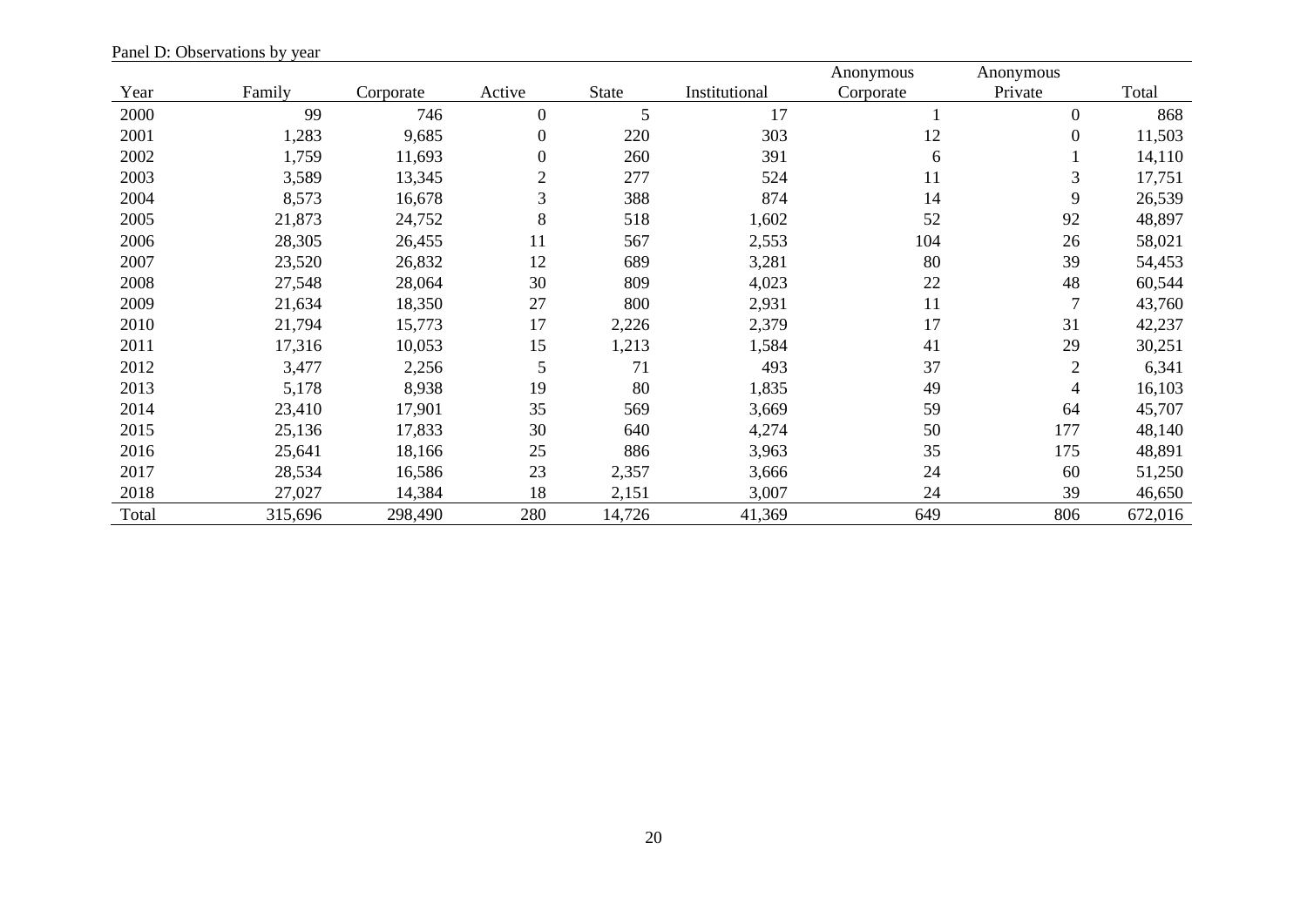| Panel E: Selective Descriptive Statistics by Ownership Type<br>Variables | $\cal N$ | Mean     | St Dev | p5        | p25      | p50      | p75   | p95   |
|--------------------------------------------------------------------------|----------|----------|--------|-----------|----------|----------|-------|-------|
| Family                                                                   |          |          |        |           |          |          |       |       |
| <b>Gross Investment</b>                                                  | 315,541  | 0.065    | 0.890  | $-0.071$  | 0.000    | 0.035    | 0.110 | 0.324 |
| <b>Cash Flow</b>                                                         | 315,541  | 0.094    | 0.129  | $-0.055$  | 0.035    | 0.077    | 0.143 | 0.303 |
| Value Added growth                                                       | 169,006  | 0.069    | 0.397  | $-0.429$  | $-0.097$ | 0.051    | 0.225 | 0.639 |
| Ln (Employees)                                                           | 315,541  | 3.211    | 0.790  | 2.303     | 2.639    | 2.996    | 3.638 | 4.868 |
| Risk Avoidance                                                           | 315,541  | 1.160    | 0.620  | 0.000     | 1.000    | 1.000    | 2.000 | 2.000 |
| Corporate                                                                |          |          |        |           |          |          |       |       |
| <b>Gross Investment</b>                                                  | 283,817  | 0.045    | 0.532  | $-0.070$  | 0.002    | 0.027    | 0.081 | 0.248 |
| <b>Cash Flow</b>                                                         | 283,817  | 0.076    | 0.131  | $-0.111$  | 0.026    | 0.071    | 0.131 | 0.270 |
| Value Added growth                                                       | 161,044  | 0.049    | 0.420  | $-0.459$  | $-0.102$ | 0.044    | 0.203 | 0.565 |
| Ln (Employees)                                                           | 283,817  | 3.974    | 1.006  | 2.485     | 3.135    | 3.871    | 4.727 | 5.749 |
| Risk Avoidance                                                           | 283,817  | 1.154    | 0.646  | $0.000\,$ | 1.000    | 1.000    | 2.000 | 2.000 |
| Active                                                                   |          |          |        |           |          |          |       |       |
| Gross Investment                                                         | 380      | 0.047    | 0.128  | $-0.123$  | $-0.005$ | 0.021    | 0.085 | 0.268 |
| Cash Flow                                                                | 380      | 0.069    | 0.168  | $-0.201$  | 0.007    | 0.072    | 0.143 | 0.294 |
| Value Added growth                                                       | 191      | $-0.015$ | 0.355  | $-0.405$  | $-0.131$ | $-0.021$ | 0.160 | 0.404 |
| Ln (Employees)                                                           | 380      | 4.246    | 1.028  | 2.674     | 3.466    | 4.227    | 5.081 | 5.979 |
| Risk Avoidance                                                           | 380      | 1.082    | 0.682  | 0.000     | 1.000    | 1.000    | 2.000 | 2.000 |
| <b>State</b>                                                             |          |          |        |           |          |          |       |       |
| <b>Gross Investment</b>                                                  | 17,989   | $-0.081$ | 4.423  | $-0.101$  | $-0.005$ | 0.045    | 0.132 | 0.312 |
| <b>Cash Flow</b>                                                         | 17,989   | 0.054    | 0.122  | $-0.111$  | 0.018    | 0.056    | 0.100 | 0.214 |
| Value Added growth                                                       | 7,049    | 0.041    | 0.376  | $-0.368$  | $-0.077$ | 0.041    | 0.174 | 0.443 |
| Ln (Employees)                                                           | 17,989   | 4.413    | 1.027  | 2.639     | 3.664    | 4.477    | 5.215 | 5.999 |
| Risk Avoidance                                                           | 17,989   | 1.675    | 0.667  | 1.000     | 1.000    | 2.000    | 2.000 | 3.000 |
| <b>Institutional</b>                                                     |          |          |        |           |          |          |       |       |
| <b>Gross Investment</b>                                                  | 52,802   | 0.039    | 0.216  | $-0.079$  | 0.000    | 0.023    | 0.071 | 0.227 |
| <b>Cash Flow</b>                                                         | 52,802   | 0.079    | 0.128  | $-0.094$  | 0.028    | 0.072    | 0.133 | 0.272 |
| Value Added growth                                                       | 33,910   | 0.023    | 0.385  | $-0.440$  | $-0.114$ | 0.018    | 0.166 | 0.487 |
| Ln (Employees)                                                           | 52,802   | 3.768    | 0.949  | 2.398     | 2.996    | 3.638    | 4.407 | 5.541 |
| <b>Risk Avoidance</b>                                                    | 52,802   | 1.169    | 0.615  | 0.000     | 1.000    | 1.000    | 2.000 | 2.000 |
| <b>Anonymous Corporate</b>                                               |          |          |        |           |          |          |       |       |
| Gross Investment                                                         | 661      | 0.043    | 0.090  | $-0.051$  | 0.004    | 0.033    | 0.070 | 0.165 |
| Cash Flow                                                                | 661      | 0.058    | 0.095  | $-0.041$  | 0.026    | 0.050    | 0.084 | 0.200 |

#### Panel E: Selective Descriptive Statistics by Ownership Type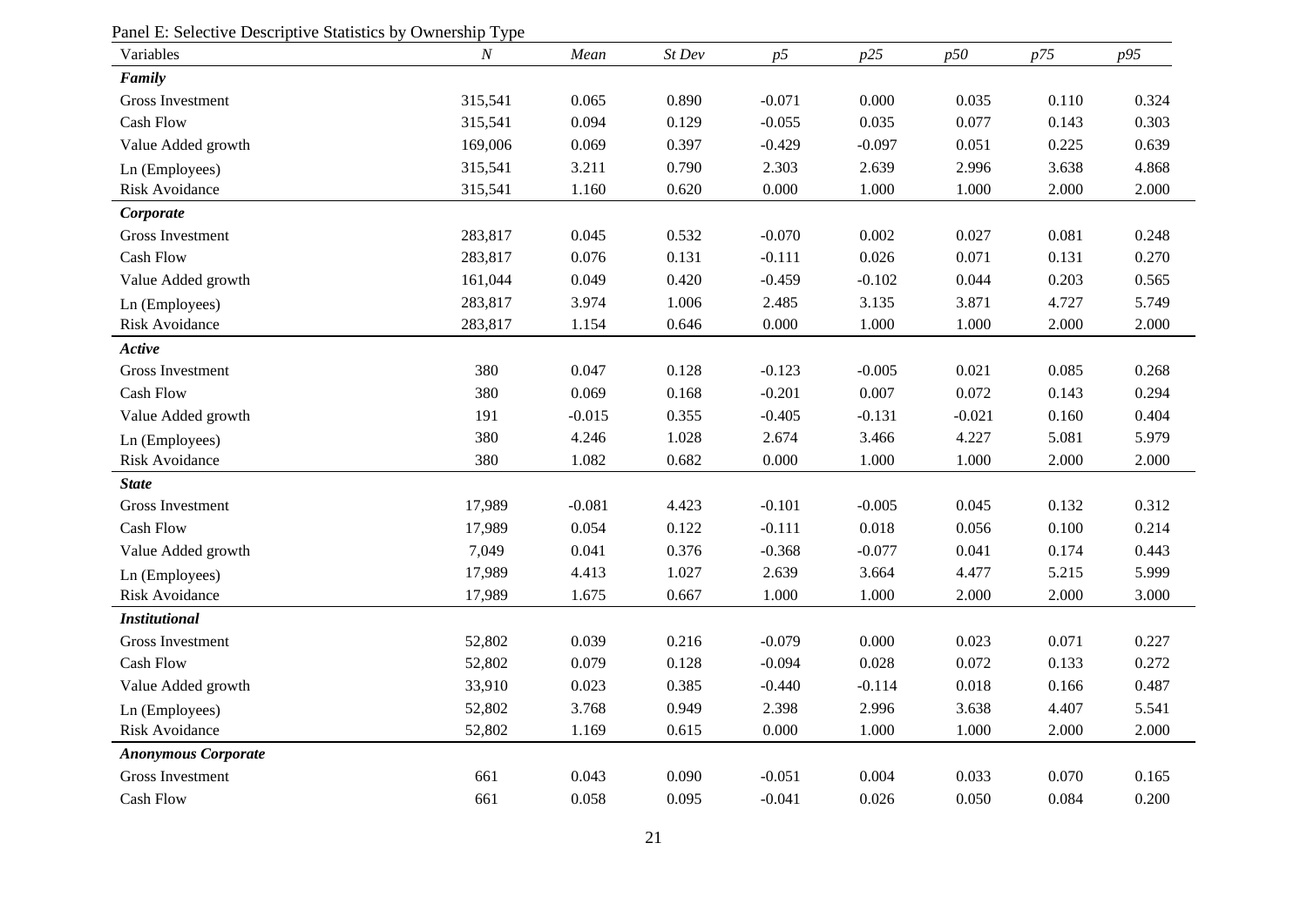| Value Added growth       | 406 | 0.021    | 0.277 | $-0.329$ | $-0.088$ | 0.024    | 0.154 | 0.351 |
|--------------------------|-----|----------|-------|----------|----------|----------|-------|-------|
| Ln (Employees)           | 661 | 3.679    | 0.942 | 2.398    | 2.890    | 3.555    | 4.317 | 5.389 |
| Risk Avoidance           | 661 | 1.234    | 0.686 | 0.000    | 1.000    | 1.000    | 2.000 | 2.000 |
| <b>Anonymous Private</b> |     |          |       |          |          |          |       |       |
| Gross Investment         | 826 | 0.008    | 0.160 | $-0.144$ | $-0.042$ | 0.010    | 0.045 | 0.188 |
| <b>Cash Flow</b>         | 826 | 0.072    | 0.130 | $-0.080$ | 0.021    | 0.052    | 0.102 | 0.266 |
| Value Added growth       | 455 | $-0.018$ | 0.268 | $-0.308$ | $-0.133$ | $-0.025$ | 0.075 | 0.328 |
| Ln (Employees)           | 826 | 3.712    | 1.018 | 2.398    | 2.944    | 3.434    | 4.394 | 5.778 |
| Risk Avoidance           | 826 | 1.184    | 0.857 | 0.000    | 000.1    | 1.000    | 2.000 | 3.000 |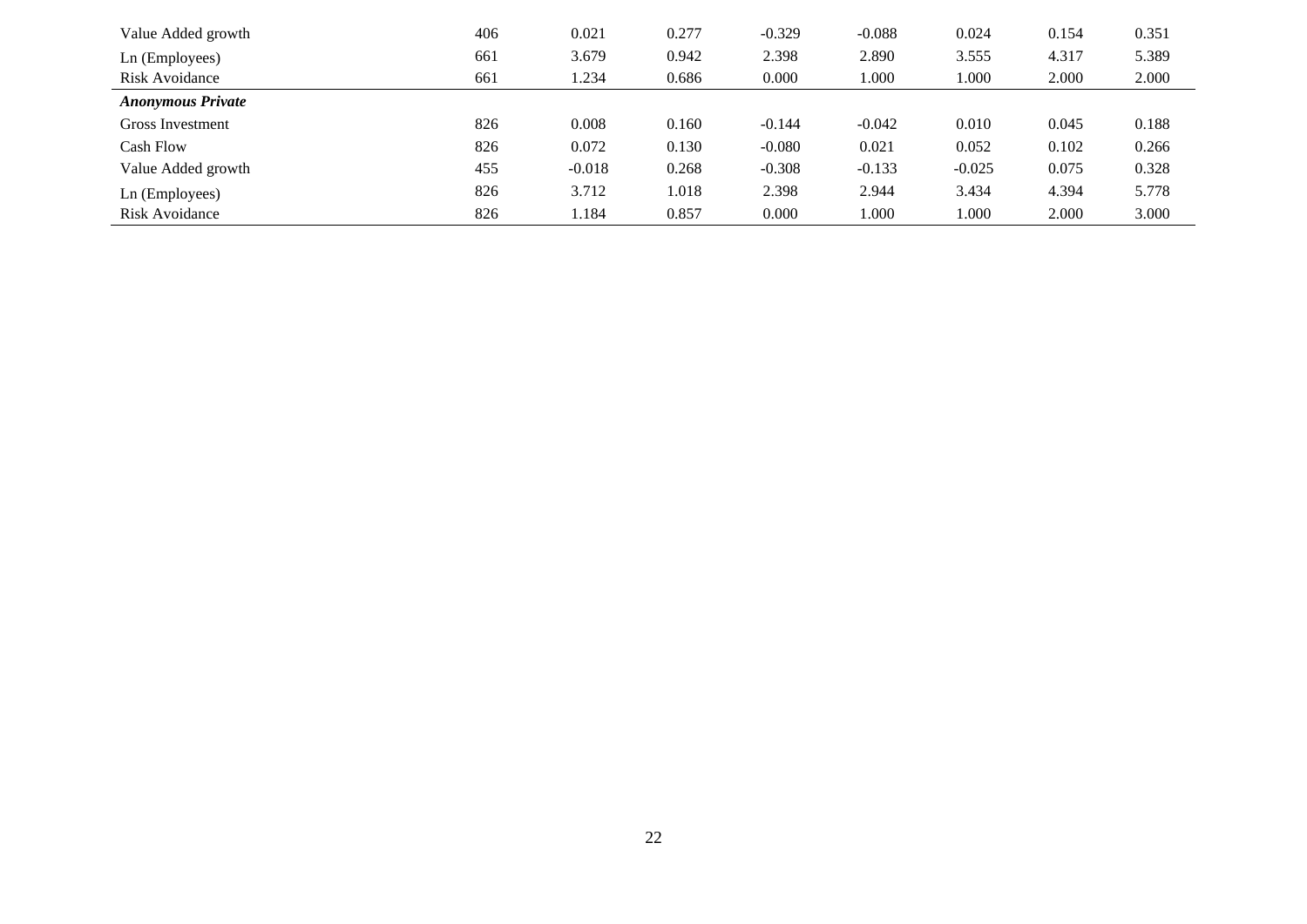### **Table 2 Correlation matrices for selected variables**

| Variables               |             |             |             | (4)         | (5)        | (6)         |            | (8)   |
|-------------------------|-------------|-------------|-------------|-------------|------------|-------------|------------|-------|
| (1) Gross Investment    | 000.1       |             |             |             |            |             |            |       |
| $(2)$ Cash Flow         | $0.017***$  | 000.1       |             |             |            |             |            |       |
| $(3)$ Ln (Employees)    | 0.001       | $-0.002$    | 000.1       |             |            |             |            |       |
| $(4)$ Ln (Total Assets) | $0.004***$  | $-0.082***$ | $0.592***$  | 1.000       |            |             |            |       |
| (5) Sales Growth        | $0.031***$  | $0.137***$  | $0.028***$  | $-0.019***$ | 1.000      |             |            |       |
| $(6)$ Ln $(Age)$        | $0.009***$  | $-0.013***$ | $0.105***$  | $0.114***$  | $0.029***$ | 1.000       |            |       |
| $(7)$ ROA               | $0.020***$  | $0.798***$  | $-0.016***$ | $-0.034***$ | $0.146***$ | $-0.008***$ | 1.000      |       |
| (8) Risk Avoidance      | $-0.004***$ | $0.043***$  | $0.030***$  | $0.013***$  | 0.000      | $-0.005***$ | $0.047***$ | 1.000 |

This table contains the selected correlations for the entire sample. See Appendix I for variable definitions.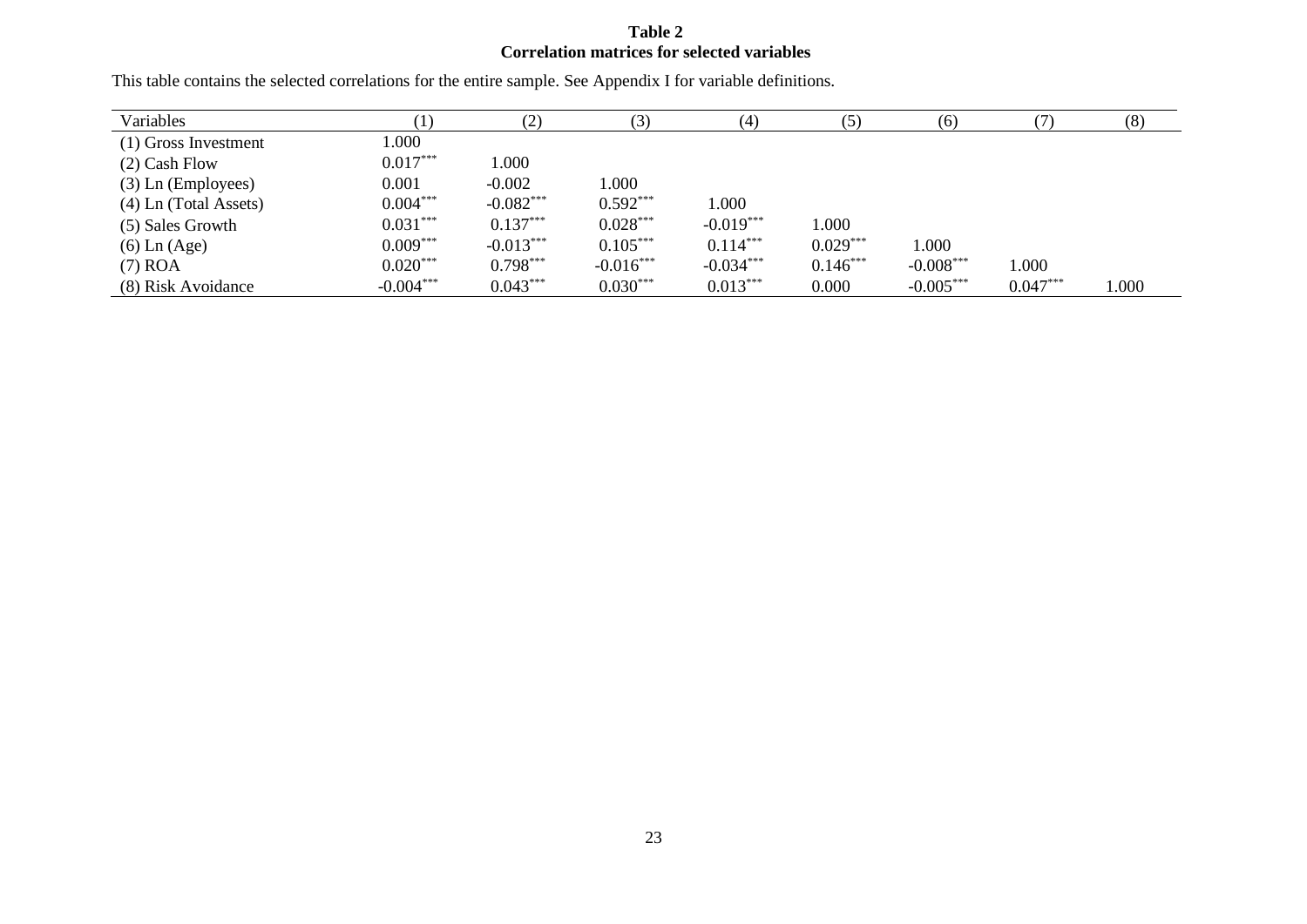#### **Table 3 Impact of Ownership type on Firm investment: Simple Augmented Model**

This table presents regression results of augmented investment equation. Macro-variables consist of private credit to GDP, stock market capitalization to GDP, GDP growth, GDP in constant USD, and GDP per capita (constant USD). Firm specific control variables are ln (Total Assets) and its square, cash flow, ln(number of employees), sales growth, leverage, firm age, and a dummy variable for the missing age of the firm. \*,\*\*, and\*\*\*\* indicate statistical significance at the 10%, 5%, and 1% levels, respectively. Heteroskedasticity consistent standard errors are in brackets Full estimation results are provided in the Online Appendix Table IA.3.

|                                                      | Dependent Variable = $Gross$ Investment |             |               |             |             |             |              |              |            |               |
|------------------------------------------------------|-----------------------------------------|-------------|---------------|-------------|-------------|-------------|--------------|--------------|------------|---------------|
|                                                      |                                         |             | Pooled        |             |             | Corporate   |              | <b>State</b> |            | Institutional |
|                                                      | Transitory                              | Permanent   | Transitory    | Permanent   | Transitory  | Permanent   | Transitory   | Permanent    | Transitory | Permanent     |
|                                                      | (1)                                     | (2)         | (3)           | (4)         | (5)         | (6)         | (7)          | (8)          | (9)        | (10)          |
| Ownership Type (vs Family)                           |                                         |             |               |             |             |             |              |              |            |               |
| Corporate                                            | 0.004                                   | $-0.188***$ | 0.004         | $-0.188***$ | 0.002       | $-0.053***$ |              |              |            |               |
|                                                      | (0.012)                                 | (0.003)     | (0.012)       | (0.003)     | (0.005)     | (0.001)     |              |              |            |               |
| Active                                               | 0.038                                   | $-0.302***$ | 0.039         | $-0.312***$ |             |             |              |              |            |               |
|                                                      | (0.100)                                 | (0.053)     | (0.100)       | (0.053)     |             |             |              |              |            |               |
| <b>State</b>                                         | $-0.034$                                | $-0.272***$ | $-0.034$      | $-0.258***$ |             |             | $-0.056$     | $-0.230***$  |            |               |
|                                                      | (0.030)                                 | (0.009)     | (0.030)       | (0.009)     |             |             | (0.132)      | (0.013)      |            |               |
| <i>Institutional</i>                                 | 0.011                                   | $-0.182***$ | 0.011         | $-0.182***$ |             |             |              |              | 0.014      | $-0.049***$   |
|                                                      | (0.017)                                 | (0.005)     | (0.017)       | (0.005)     |             |             |              |              | (0.008)    | (0.001)       |
| Anonymous Individual                                 | $-0.000$                                | $-0.290***$ | $-0.001$      | $-0.291***$ |             |             |              |              |            |               |
|                                                      | (0.102)                                 | (0.035)     | (0.102)       | (0.035)     |             |             |              |              |            |               |
| <b>Anonymous Corporate</b>                           | $-0.009$                                | $-0.301***$ | $-0.009$      | $-0.309***$ |             |             |              |              |            |               |
|                                                      | (0.095)                                 | (0.031)     | (0.095)       | (0.031)     |             |             |              |              |            |               |
| Structure Type (vs Stand-alone)                      |                                         |             |               |             |             |             |              |              |            |               |
| <b>Business Group</b>                                | $-0.002$                                | $-0.084***$ | $-0.002$      | $-0.053***$ | $-0.004**$  | $-0.021***$ | $-0.003$     | $-0.159***$  | $-0.002$   | $-0.020***$   |
|                                                      | (0.004)                                 | (0.002)     | (0.012)       | (0.006)     | (0.002)     | (0.001)     | (0.009)      | (0.005)      | (0.002)    | (0.001)       |
| Risk-avoidance score vs $0$ (=lowest risk avoidance) |                                         |             |               |             |             |             |              |              |            |               |
| $\overline{\text{Risk}}$ -avoidance score =1         |                                         |             | 0.005         | $-0.073***$ | $-0.011$    | $-0.012***$ | 0.033        | $-0.181***$  | $-0.023*$  | $-0.004***$   |
|                                                      |                                         |             | (0.017)       | (0.004)     | (0.007)     | (0.002)     | (0.041)      | (0.007)      | (0.013)    | (0.001)       |
| Risk-avoidance score $=2$                            |                                         |             | 0.026         | $-0.102***$ | 0.000       | $-0.032***$ | 0.059        | $-0.221***$  | $-0.017$   | $-0.021***$   |
|                                                      |                                         |             | (0.018)       | (0.004)     | (0.007)     | (0.002)     | (0.043)      | (0.008)      | (0.013)    | (0.001)       |
| Risk-avoidance score $=3$                            |                                         |             | $0.049*$      | $-0.260***$ | 0.003       | $-0.063***$ | $0.106*$     | $-0.536***$  | $-0.015$   | $-0.041***$   |
|                                                      |                                         |             | (0.025)       | (0.010)     | (0.011)     | (0.005)     | (0.060)      | (0.020)      | (0.017)    | (0.004)       |
| Constant                                             | $-12.214***$                            | 0.053       | $-12.221$ *** | 0.03        | $-1.151***$ | 0.014       | $-16.040***$ | $-0.128$     | $-0.244$   | $-0.031$      |
|                                                      | (0.275)                                 | (0.034)     | $-0.275$      | $-0.034$    | (0.137)     | (0.016)     | (0.560)      | (0.125)      | (0.210)    | (0.024)       |
| <b>Macro Variables</b>                               | Yes                                     |             | Yes           |             | Yes         |             | Yes          |              | Yes        |               |
| Firm-level controls                                  | Yes                                     |             | Yes           |             | Yes         |             | Yes          |              | Yes        |               |
| Firm & Time FE                                       | Yes                                     |             | Yes           |             | Yes         |             | Yes          |              | Yes        |               |
| Country & Industry FE                                |                                         | Yes         |               | Yes         |             | Yes         |              | Yes          |            | Yes           |
| R-squared                                            | 0.019                                   | 0.182       | 0.019         | 0.175       | 0.038       | 0.142       | 0.023        | 0.271        | 0.075      | 0.608         |
| $\boldsymbol{N}$                                     | 672,016                                 | 672,016     | 672,016       | 672,016     | 473,997     | 473,997     | 145,132      | 145,132      | 162,467    | 162,467       |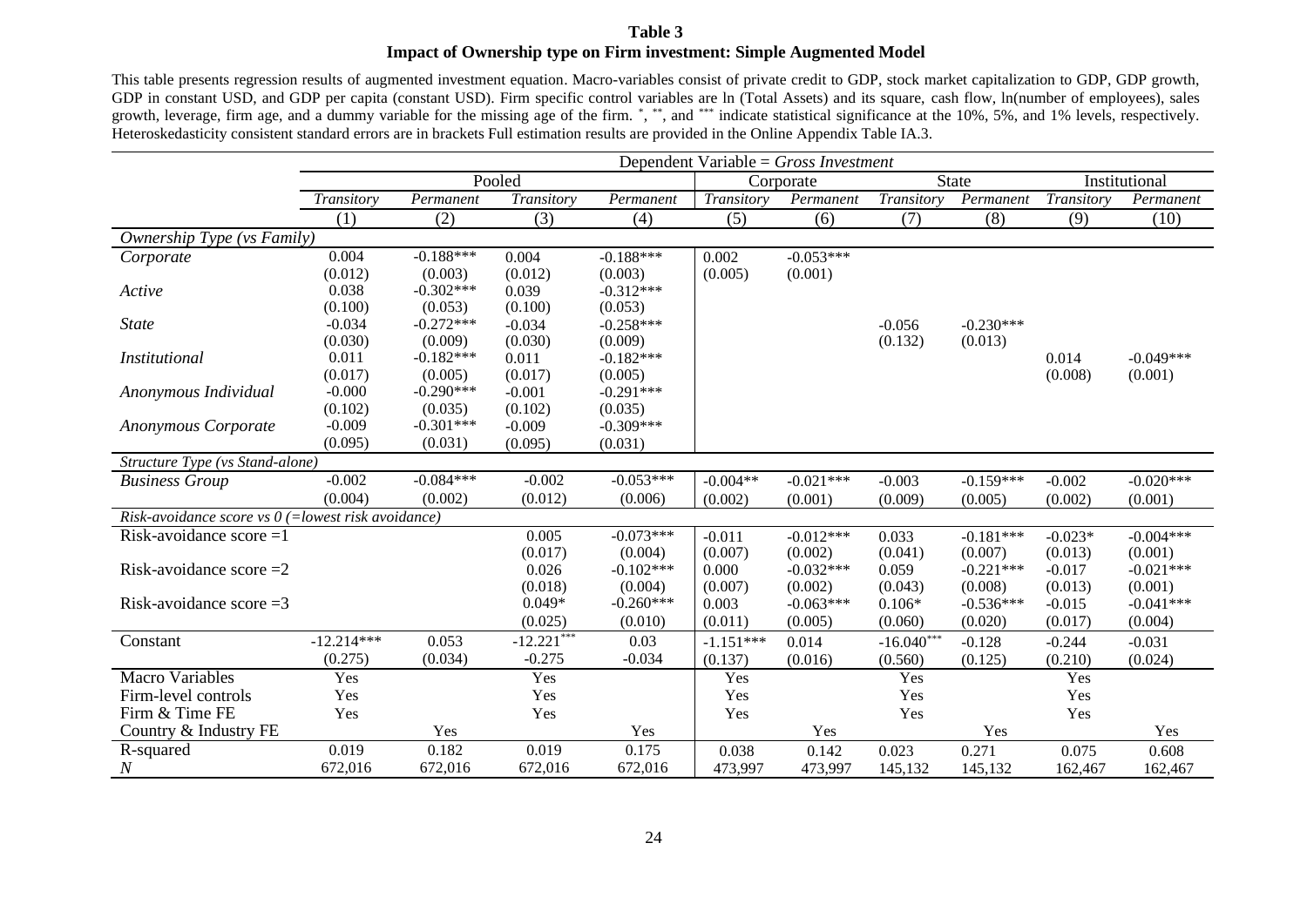#### **Table 4 Investment sensitivity to Investment Opportunities and Profitability**

Control firm-level variables, macro includes the standard set of variables used in previous tables. Base (omitted) category is Family-owned firm. \*, \*\*, and \*\*\* indicate statistical significance at the 10%, 5%, and 1% levels, respectively. Heteroskedasticity consistent standard errors are in brackets.

|                                              | Dependent Variable = $Gross$ Investment |                 |             |             |                 |              |             |               |  |  |
|----------------------------------------------|-----------------------------------------|-----------------|-------------|-------------|-----------------|--------------|-------------|---------------|--|--|
|                                              |                                         | Original sample |             |             | Matched samples |              |             |               |  |  |
|                                              |                                         | Pooled          |             | Corporate   |                 | <b>State</b> |             | Institutional |  |  |
|                                              | (1)                                     | (2)             | (3)         | (4)         | (5)             | (6)          | (7)         | (8)           |  |  |
| Inv. Opportunities                           | $0.029***$                              | $0.029***$      | $0.025***$  | $0.025***$  | $0.019***$      | $0.019***$   | $0.018***$  | $0.018***$    |  |  |
|                                              | (0.004)                                 | (0.004)         | (0.002)     | (0.002)     | (0.006)         | (0.006)      | (0.002)     | (0.002)       |  |  |
| Interactions with Ownership Type (vs Family) |                                         |                 |             |             |                 |              |             |               |  |  |
| Inv. Opportunities x Corporate               | $-0.016***$                             | $-0.016***$     | $-0.003$    | $-0.003$    |                 |              |             |               |  |  |
|                                              | (0.006)                                 | (0.006)         | (0.002)     | (0.002)     |                 |              |             |               |  |  |
| Inv. Opportunities x Active                  | $-0.026$                                | $-0.026$        |             |             |                 |              |             |               |  |  |
|                                              | (0.151)                                 | (0.151)         |             |             |                 |              |             |               |  |  |
| Inv. Opportunities x State                   | $0.293***$                              | $0.293***$      |             |             | $0.291***$      | $0.291***$   |             |               |  |  |
|                                              | (0.016)                                 | (0.016)         |             |             | (0.023)         | (0.023)      |             |               |  |  |
| Inv. Opportunities x Institutional           | $-0.016$                                | $-0.016$        |             |             |                 |              | $-0.002$    | $-0.002$      |  |  |
|                                              | (0.013)                                 | (0.013)         |             |             |                 |              | (0.003)     | (0.003)       |  |  |
| Inv. Opportunities x                         | $-0.008$                                | $-0.008$        |             |             |                 |              |             |               |  |  |
| Anonymous Individual                         | (0.115)                                 | (0.115)         |             |             |                 |              |             |               |  |  |
| Inv. Opportunities x                         | $-0.013$                                | $-0.013$        |             |             |                 |              |             |               |  |  |
| Anonymous Corporate                          | (0.085)                                 | (0.085)         |             |             |                 |              |             |               |  |  |
| Structure Type (vs Stand-alone)              |                                         |                 |             |             |                 |              |             |               |  |  |
| <b>Business Group</b>                        | $-0.003$                                | $-0.003$        | $-0.004**$  | $-0.004**$  | $-0.004$        | $-0.004$     | $-0.001$    | $-0.001$      |  |  |
|                                              | (0.004)                                 | (0.004)         | (0.002)     | (0.002)     | (0.009)         | (0.009)      | (0.002)     | (0.002)       |  |  |
| Profitability (ROA)                          | $-0.090***$                             | $-0.091***$     | $-0.095***$ | $-0.095***$ | $-0.039$        | $-0.040$     | $-0.072***$ | $-0.072***$   |  |  |
|                                              | (0.024)                                 | (0.024)         | (0.011)     | (0.011)     | (0.046)         | (0.046)      | (0.014)     | (0.014)       |  |  |
| Interactions with Ownership Type (vs Family) |                                         |                 |             |             |                 |              |             |               |  |  |
| Profitability x Corporate                    | 0.026                                   | 0.025           | $-0.027**$  | $-0.027**$  |                 |              |             |               |  |  |
|                                              | (0.023)                                 | (0.023)         | (0.011)     | (0.011)     |                 |              |             |               |  |  |
| Profitability x Active                       | 0.077                                   | 0.077           |             |             |                 |              |             |               |  |  |
|                                              | (0.456)                                 | (0.456)         |             |             |                 |              |             |               |  |  |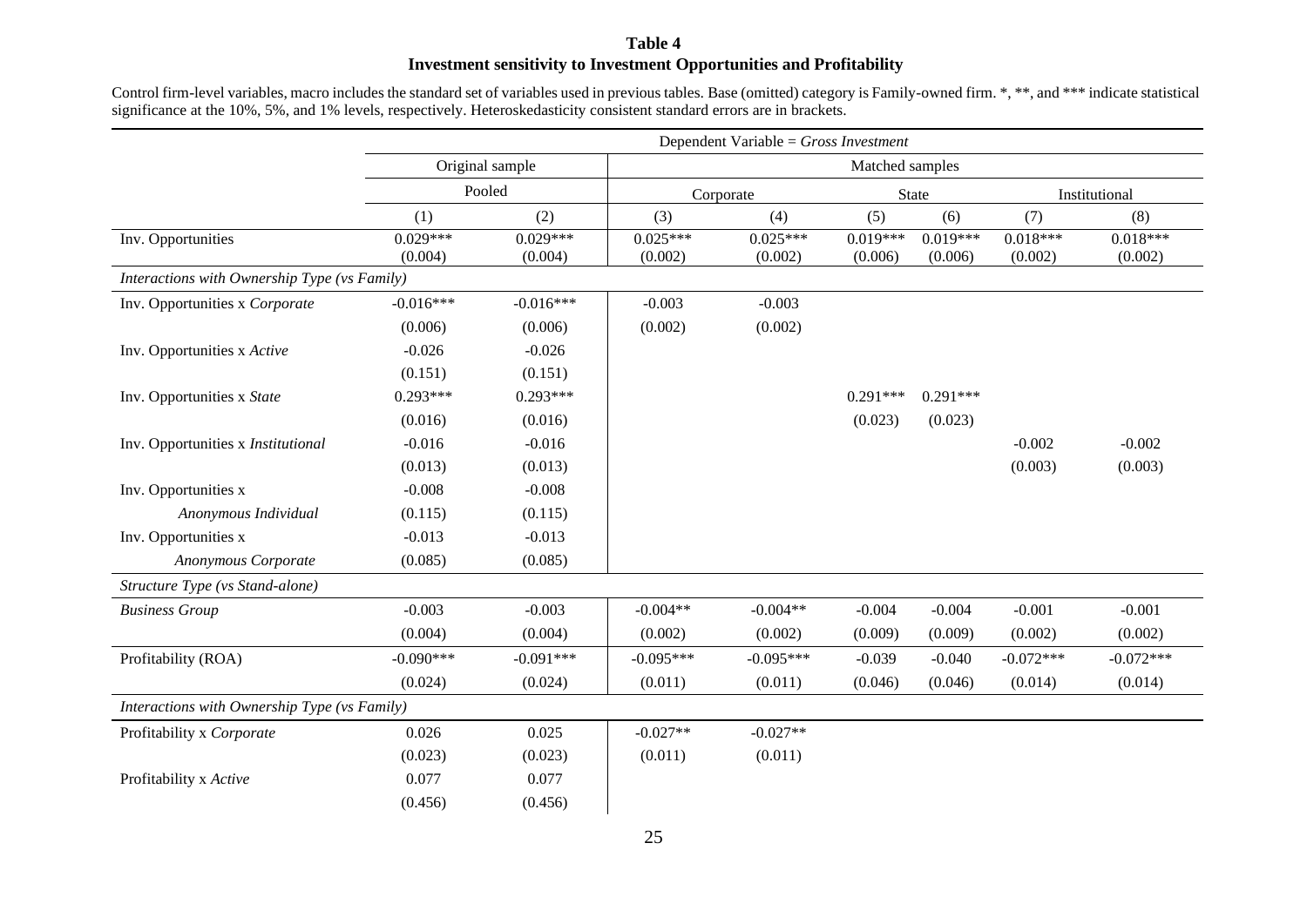| Profitability x State                                | $3.152***$   | $3.152***$   |             |             | 3.336*** | $3.336***$ |             |             |
|------------------------------------------------------|--------------|--------------|-------------|-------------|----------|------------|-------------|-------------|
|                                                      | (0.084)      | (0.084)      |             |             | (0.121)  | (0.121)    |             |             |
| Profitability x Institutional                        | $-0.008$     | $-0.009$     |             |             |          |            | $-0.050***$ | $-0.050***$ |
|                                                      | (0.046)      | (0.046)      |             |             |          |            | (0.014)     | (0.014)     |
| Profitability x                                      | $-0.041$     | $-0.034$     |             |             |          |            |             |             |
| Anonymous Individual                                 | (0.494)      | (0.494)      |             |             |          |            |             |             |
| Profitability x                                      | 0.121        | 0.121        |             |             |          |            |             |             |
| Anonymous Corporate                                  | (0.391)      | (0.391)      |             |             |          |            |             |             |
| Risk-avoidance score vs $0$ (=lowest risk avoidance) |              |              |             |             |          |            |             |             |
| Risk-avoidance score $=1$                            |              | 0.004        |             | $-0.014**$  |          | 0.032      |             | $-0.029**$  |
|                                                      |              | (0.017)      |             | (0.007)     |          | (0.041)    |             | (0.013)     |
| Risk-avoidance score $=2$                            |              | 0.018        |             | $-0.010$    |          | 0.051      |             | $-0.031**$  |
|                                                      |              | (0.018)      |             | (0.008)     |          | (0.043)    |             | (0.013)     |
| Risk-avoidance score $=3$                            |              | 0.034        |             | $-0.013$    |          | 0.090      |             | $-0.039**$  |
|                                                      |              | (0.025)      |             | (0.011)     |          | (0.060)    |             | (0.017)     |
| Constant                                             | $-12.174***$ | $-12.199***$ | $-1.310***$ | $-1.303***$ |          |            | $-0.566***$ | $-0.534**$  |
|                                                      | (0.276)      | (0.277)      | (0.138)     | (0.138)     | (0.560)  | (0.125)    | (0.212)     | (0.212)     |
| Macro Variables                                      | Yes          | Yes          | Yes         | Yes         | Yes      | Yes        | Yes         | Yes         |
| Firm-level controls                                  | Yes          | Yes          | Yes         | Yes         | Yes      | Yes        | Yes         | Yes         |
| Firm & Time FE                                       | Yes          | Yes          | Yes         | Yes         | Yes      | Yes        | Yes         | Yes         |
| R-squared                                            | 0.019        | 0.019        | 0.029       | 0.029       | 0.023    | 0.023      | 0.055       | 0.055       |
| $\cal N$                                             | 671,781      | 671,781      | 473,824     | 473,824     | 145,083  | 145,083    | 162,430     | 162,430     |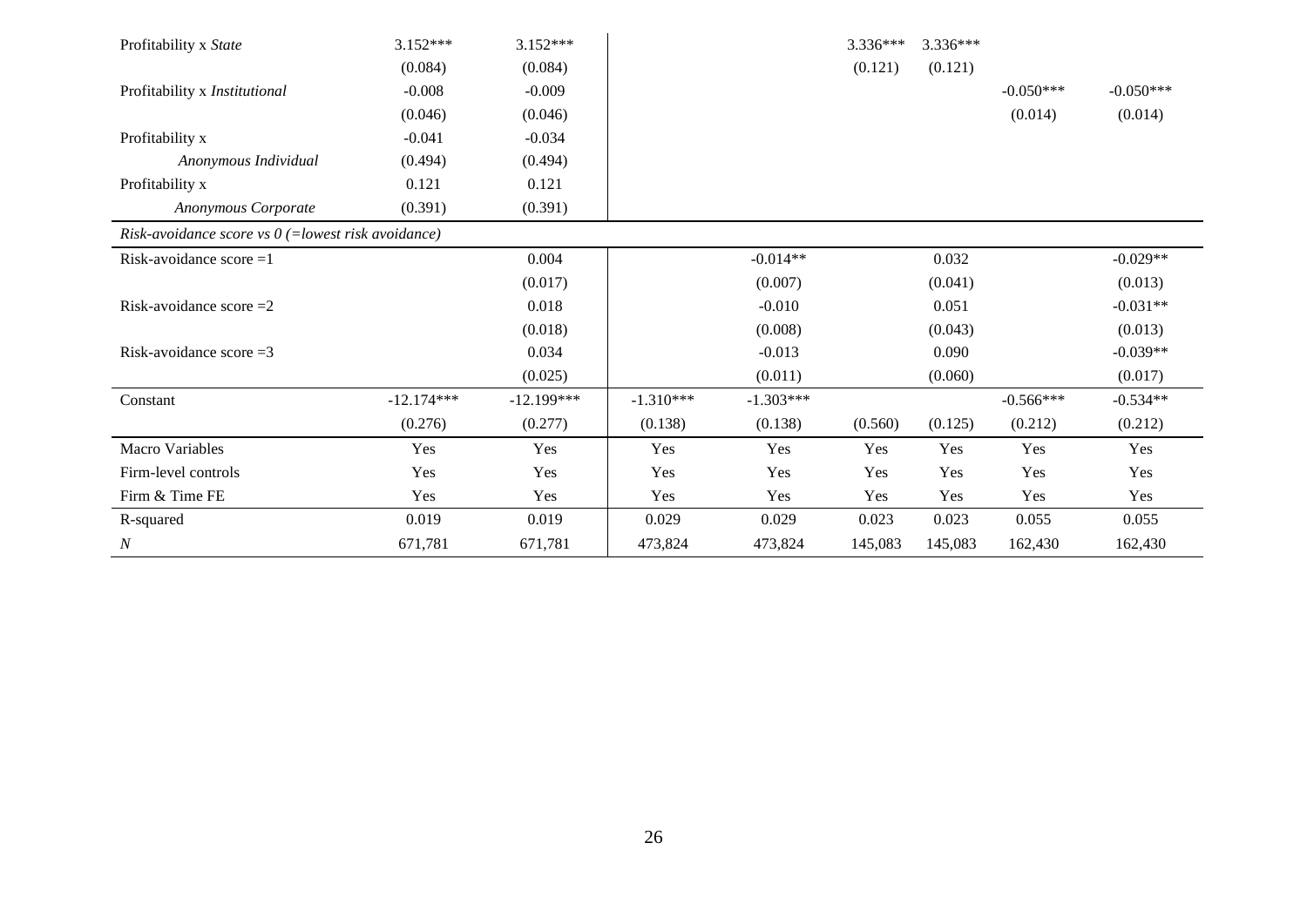#### **Table 5 Investment sensitivity to Investment Opportunities and Cash Flow**

Control firm-level variables, macro includes the standard set of variables used in previous tables. Base (omitted) category is Family-owned firm. \*, \*\*, and \*\*\* indicate statistical significance at the 10%, 5%, and 1% levels, respectively. Heteroskedasticity consistent standard errors are in brackets.

|                                              | Dependent Variable = $Gross$ Investment |                 |             |             |                 |             |               |            |  |
|----------------------------------------------|-----------------------------------------|-----------------|-------------|-------------|-----------------|-------------|---------------|------------|--|
|                                              |                                         | Original sample |             |             | Matched samples |             |               |            |  |
| <b>Independent Variables</b>                 |                                         | Pooled          |             | Corporate   |                 | State       | Institutional |            |  |
|                                              | (1)                                     | (2)             | (3)         | (4)         | (5)             | (6)         | (7)           | (8)        |  |
| Inv. Opportunities                           | $0.026***$                              | $0.026***$      | $0.022***$  | $0.022***$  | $0.014**$       | $0.014**$   | $0.017***$    | $0.017***$ |  |
|                                              | (0.004)                                 | (0.004)         | (0.002)     | (0.002)     | (0.006)         | (0.006)     | (0.002)       | (0.002)    |  |
| Interactions with Ownership Type (vs Family) |                                         |                 |             |             |                 |             |               |            |  |
| Inv. Opportunities x Corporate               | $-0.014***$                             | $-0.014**$      | $-0.002$    | $-0.002$    |                 |             |               |            |  |
|                                              | (0.006)                                 | (0.006)         | (0.002)     | (0.002)     |                 |             |               |            |  |
| Inv. Opportunities x Active                  | $-0.022$                                | $-0.022$        |             |             |                 |             |               |            |  |
|                                              | (0.151)                                 | (0.151)         |             |             |                 |             |               |            |  |
| Inv. Opportunities x State                   | $0.390***$                              | $0.390***$      |             |             | $0.393***$      | $0.393***$  |               |            |  |
|                                              | (0.016)                                 | (0.016)         |             |             | (0.023)         | (0.023)     |               |            |  |
| Inv. Opportunities x Institutional           | $-0.014$                                | $-0.015$        |             |             |                 |             | $-0.003$      | $-0.003$   |  |
|                                              | (0.012)                                 | (0.012)         |             |             |                 |             | (0.003)       | (0.003)    |  |
| Inv. Opportunities x                         | $-0.014$                                | $-0.014$        |             |             |                 |             |               |            |  |
| Anonymous Individual                         | (0.114)                                 | (0.114)         |             |             |                 |             |               |            |  |
| Inv. Opportunities x                         | $-0.011$                                | $-0.011$        |             |             |                 |             |               |            |  |
| Anonymous Corporate                          | (0.085)                                 | (0.085)         |             |             |                 |             |               |            |  |
| Structure Type (vs Stand-alone)              |                                         |                 |             |             |                 |             |               |            |  |
| Inv. Opportunities x                         | $-0.003$                                | $-0.003$        | $-0.004**$  | $-0.004**$  | $-0.004$        | $-0.004$    | $-0.001$      | $-0.001$   |  |
| <b>Business Group</b>                        | (0.004)                                 | (0.004)         | (0.002)     | (0.002)     | (0.009)         | (0.009)     | (0.002)       | (0.002)    |  |
| Cash flow                                    | $-0.069***$                             | $-0.070***$     | $0.018*$    | $0.018*$    | $-0.096***$     | $-0.098***$ | $0.023**$     | $0.023**$  |  |
|                                              | (0.018)                                 | (0.018)         | (0.010)     | (0.010)     | (0.026)         | (0.026)     | (0.011)       | (0.011)    |  |
| Interactions with Ownership Type (vs Family) |                                         |                 |             |             |                 |             |               |            |  |
| Cash flow x Corporate                        | 0.012                                   | 0.011           | $-0.048***$ | $-0.048***$ |                 |             |               |            |  |
|                                              | (0.025)                                 | (0.025)         | (0.012)     | (0.012)     |                 |             |               |            |  |
| Cash flow x Active                           | 0.054                                   | 0.054           |             |             |                 |             |               |            |  |
|                                              | (0.468)                                 | (0.468)         |             |             |                 |             |               |            |  |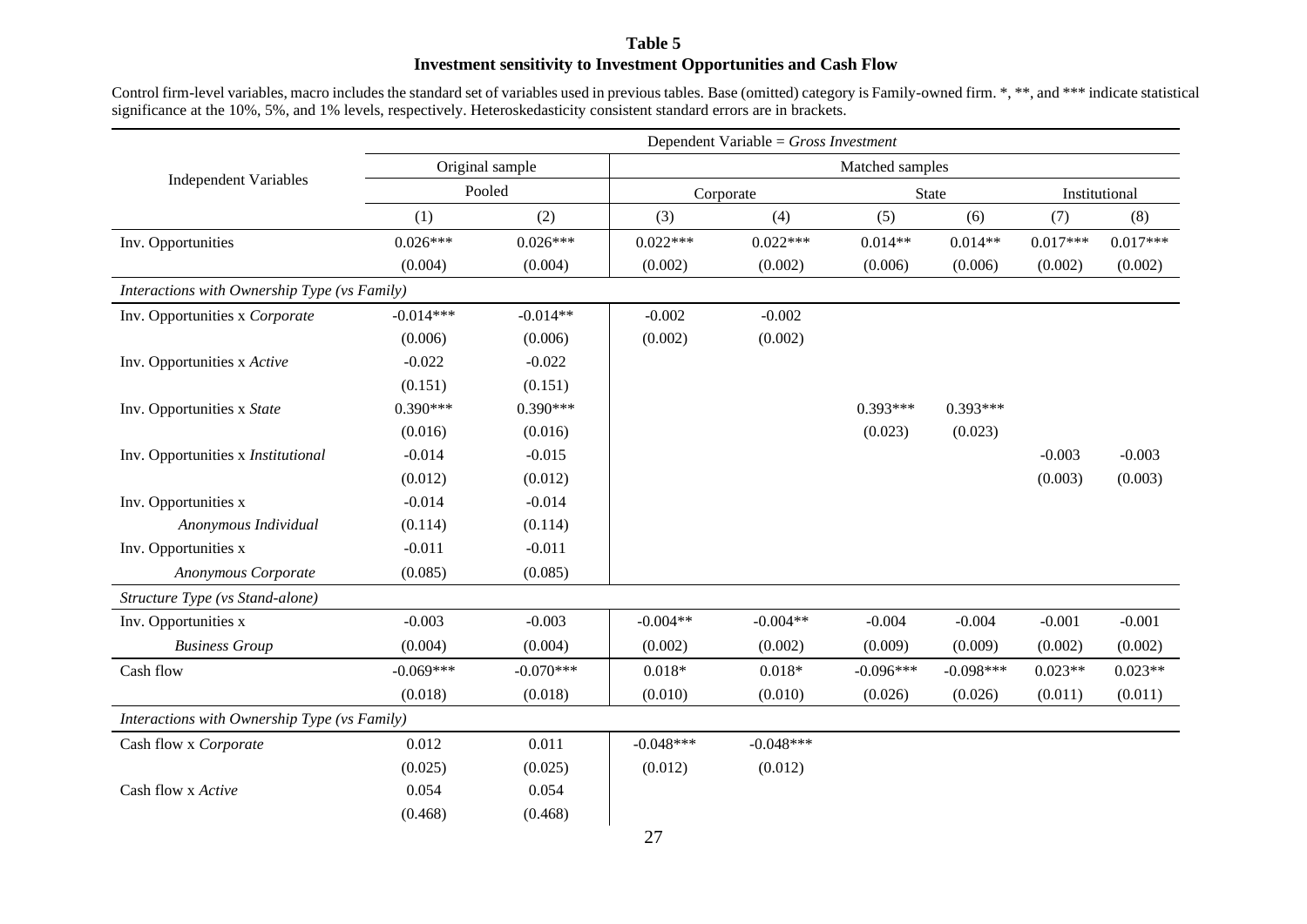| Cash flow x State                                    | $0.318***$   | $0.317***$   |             |             | $0.341***$   | $0.341***$   |             |             |
|------------------------------------------------------|--------------|--------------|-------------|-------------|--------------|--------------|-------------|-------------|
|                                                      | (0.090)      | (0.090)      |             |             | (0.129)      | (0.129)      |             |             |
| Cash flow x Institutional                            | $-0.030$     | $-0.030$     |             |             |              |              | $-0.062***$ | $-0.062***$ |
|                                                      | (0.051)      | (0.051)      |             |             |              |              | (0.015)     | (0.015)     |
| Cash flow x                                          | 0.235        | 0.241        |             |             |              |              |             |             |
| Anonymous Individual                                 | (0.469)      | (0.469)      |             |             |              |              |             |             |
| Cash flow x                                          | 0.122        | 0.121        |             |             |              |              |             |             |
| <b>Anonymous Corporate</b>                           | (0.378)      | (0.378)      |             |             |              |              |             |             |
| Risk-avoidance score vs $0$ (=lowest risk avoidance) |              |              |             |             |              |              |             |             |
| Risk-avoidance score $=1$                            |              | 0.002        |             | $-0.015**$  |              | 0.030        |             | $-0.029**$  |
|                                                      |              | (0.017)      |             | (0.007)     |              | (0.041)      |             | (0.013)     |
| Risk-avoidance score $=2$                            |              | 0.017        |             | $-0.011$    |              | 0.050        |             | $-0.032**$  |
|                                                      |              | (0.018)      |             | (0.008)     |              | (0.043)      |             | (0.013)     |
| Risk-avoidance score $=3$                            |              | 0.033        |             | $-0.015$    |              | 0.090        |             | $-0.039**$  |
|                                                      |              | (0.025)      |             | (0.011)     |              | (0.060)      |             | (0.017)     |
| Constant                                             | $-12.274***$ | $-12.297***$ | $-1.267***$ | $-1.258***$ | $-16.068***$ | $-16.135***$ | $-0.512**$  | $-0.479**$  |
|                                                      | (0.276)      | (0.277)      | (0.137)     | (0.138)     | (0.557)      | (0.560)      | (0.212)     | (0.212)     |
| <b>Macro Variables</b>                               | Yes          | Yes          | Yes         | Yes         | Yes          | Yes          | Yes         | Yes         |
| Firm-level controls                                  | Yes          | Yes          | Yes         | Yes         | Yes          | Yes          | Yes         | Yes         |
| Firm & Time FE                                       | Yes          | Yes          | Yes         | Yes         | Yes          | Yes          | Yes         | Yes         |
| R-squared                                            | 0.016        | 0.016        | 0.028       | 0.028       | 0.02         | 0.02         | 0.054       | 0.054       |
| $\boldsymbol{N}$                                     | 672,016      | 672,016      | 473,997     | 473,997     | 145,127      | 145,127      | 162467      | 162467      |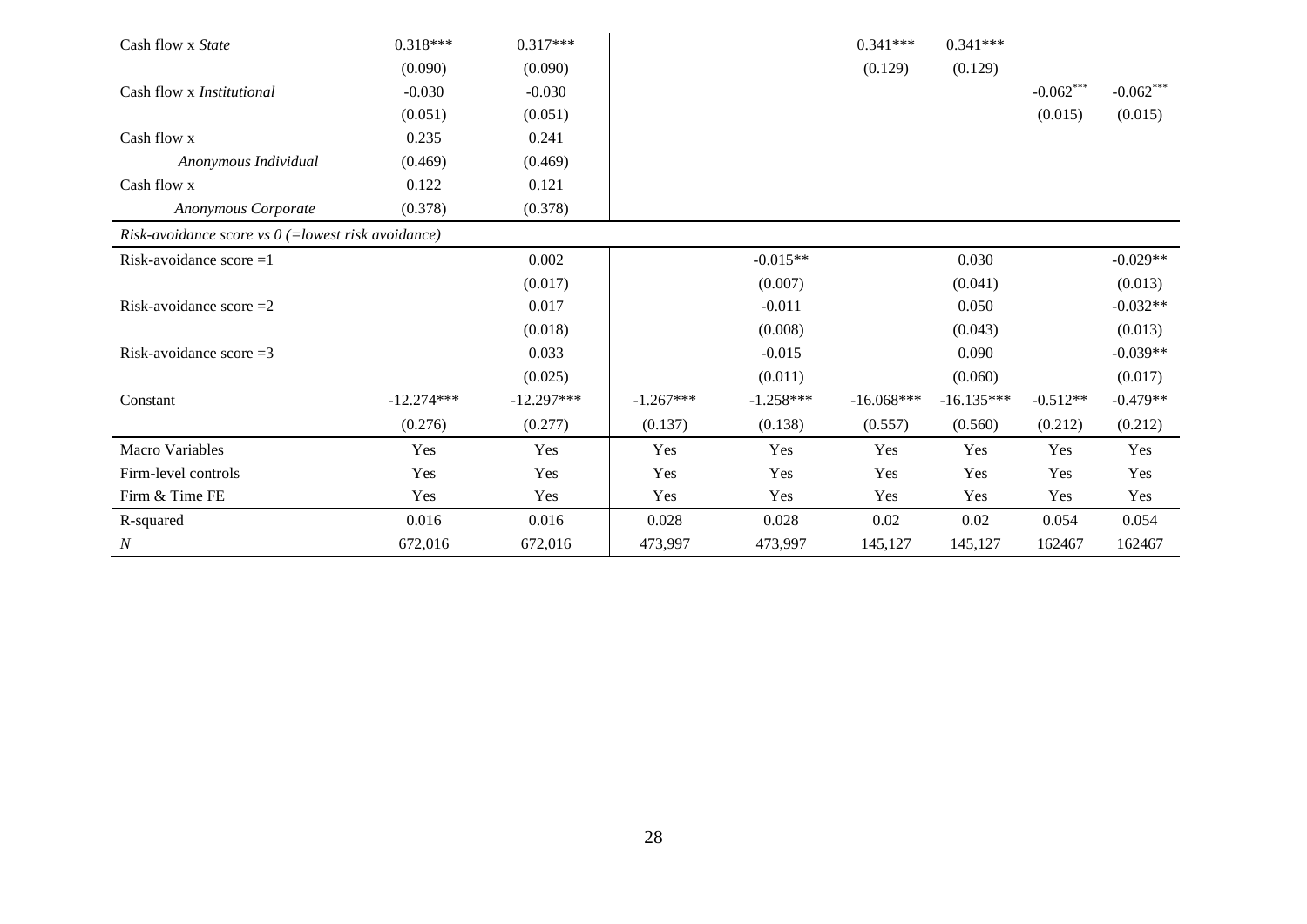### **Table 6 Investment Efficiency and Owner Type**

This table presents regression results for investment efficiency using value-added growth. Base categories are Family-owned firm, the stand-alone firm, and firm with lowest risk-avoidance score. For definition of macro and firm -level variables see Table 3 or Table A.1 in the appendix. \*,\*\*, and \*\*\* indicate statistical significance at the 10%, 5%, and 1% levels, respectively. Heteroskedasticity consistent standard errors are in brackets.

|                                                   | Dependent Variable = $Gross$ Investment |             |                 |             |            |            |               |           |
|---------------------------------------------------|-----------------------------------------|-------------|-----------------|-------------|------------|------------|---------------|-----------|
|                                                   | Original sample                         |             | Matched samples |             |            |            |               |           |
| <b>Independent Variables</b>                      | Pooled                                  |             | Corporate       |             | State      |            | Institutional |           |
|                                                   | (1)                                     | (2)         | (3)             | (4)         | (5)        | (6)        | (7)           | (8)       |
| <b>Investment Efficiency</b>                      | $0.047***$                              | $0.034***$  | $0.046***$      | $0.032***$  | $0.044***$ | $0.036***$ | $0.033***$    | 0.016     |
| (proxied by VA Growth)                            | (0.003)                                 | (0.007)     | (0.002)         | (0.005)     | (0.004)    | (0.013)    | (0.006)       | (0.014)   |
| Interactions with Ownership Type (vs Family)      |                                         |             |                 |             |            |            |               |           |
| Value added x Corporate                           | $-0.019***$                             | $-0.019***$ | $-0.024***$     | $-0.024***$ |            |            |               |           |
|                                                   | (0.003)                                 | (0.003)     | (0.002)         | (0.002)     |            |            |               |           |
| Value added x Active                              | 0.145                                   | 0.146       |                 |             |            |            |               |           |
|                                                   | (0.115)                                 | (0.115)     |                 |             |            |            |               |           |
| Value added x State                               | $0.179***$                              | $0.179***$  |                 |             | $0.178***$ | $0.177***$ |               |           |
|                                                   | (0.015)                                 | (0.015)     |                 |             | (0.019)    | (0.019)    |               |           |
| Value added x Institutional                       | $-0.009$                                | $-0.009$    |                 |             |            |            | $-0.002$      | $-0.002$  |
|                                                   | (0.007)                                 | (0.007)     |                 |             |            |            | (0.006)       | (0.006)   |
| Value addeds x                                    | $-0.004$                                | $-0.004$    |                 |             |            |            |               |           |
| Anonymous Individual                              | (0.062)                                 | (0.062)     |                 |             |            |            |               |           |
| Value added x                                     | 0.033                                   | 0.035       |                 |             |            |            |               |           |
| Anonymous Corporate                               | (0.066)                                 | (0.066)     |                 |             |            |            |               |           |
| Interactions with Structure Type (vs Stand-alone) |                                         |             |                 |             |            |            |               |           |
| Value added x                                     | $0.007**$                               | $0.007**$   | 0.002           | 0.002       | 0.006      | 0.005      | 0.004         | 0.004     |
| <b>Business Group</b>                             | (0.003)                                 | (0.003)     | (0.002)         | (0.002)     | (0.006)    | (0.006)    | (0.006)       | (0.006)   |
| Risk-avoidance score $0$ (=lowest risk avoidance) |                                         |             |                 |             |            |            |               |           |
| Risk-avoidance score $=1$                         |                                         | $0.013*$    |                 | $0.013***$  |            | 0.009      |               | 0.017     |
|                                                   |                                         | (0.007)     |                 | (0.004)     |            | (0.013)    |               | (0.013)   |
| Risk-avoidance score $=2$                         |                                         | $0.013*$    |                 | $0.020***$  |            | 0.009      |               | 0.019     |
|                                                   |                                         | (0.007)     |                 | (0.005)     |            | (0.014)    |               | (0.014)   |
| Risk-avoidance score $=3$                         |                                         | 0.008       |                 | 0.009       |            | 0.005      |               | $0.094**$ |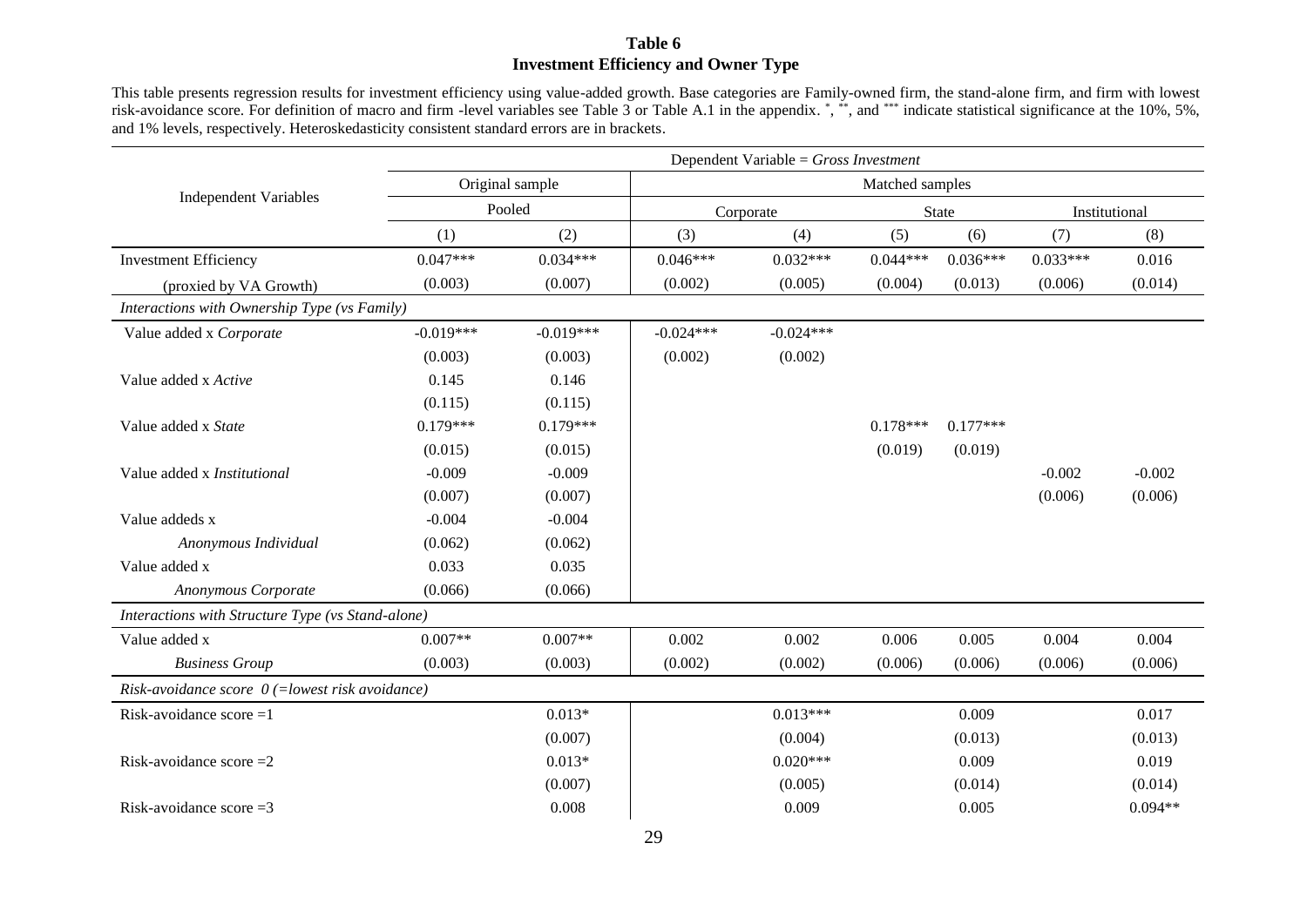|                                                  |             | (0.019)     |             | (0.012)     |        | (0.040)     |             | (0.042)  |
|--------------------------------------------------|-------------|-------------|-------------|-------------|--------|-------------|-------------|----------|
| Constant                                         | $-2.586***$ | $-2.578***$ | $-1.936***$ | $-1.927***$ |        | $-3.004***$ | $-2.976***$ | $-0.445$ |
|                                                  | (0.149)     | (0.150)     | (0.112)     | (0.112)     |        | (0.269)     | (0.271)     | (0.370)  |
| Macro Variables                                  | Yes         | Yes         | Yes.        | Yes         | Yes    | Yes         | <b>Yes</b>  | Yes      |
| Ownership, Structure &<br>Risk avoidance dummies | Yes         | Yes         | Yes         | Yes         | Yes    | Yes         | Yes         | Yes      |
| Firm-level controls                              | Yes         | Yes         | Yes         | Yes         | Yes    | Yes         | Yes         | Yes      |
| Firm & Time FE                                   | Yes         | Yes         | Yes         | Yes         | Yes    | Yes         | Yes         | Yes      |
| R-squared                                        | 0.038       | 0.038       | 0.097       | 0.097       | 0.039  | 0.039       | 0.040       | 0.040    |
| $\boldsymbol{N}$                                 | 368,521     | 368,521     | 261,826     | 261,826     | 80,181 | 80,181      | 95,959      | 95,959   |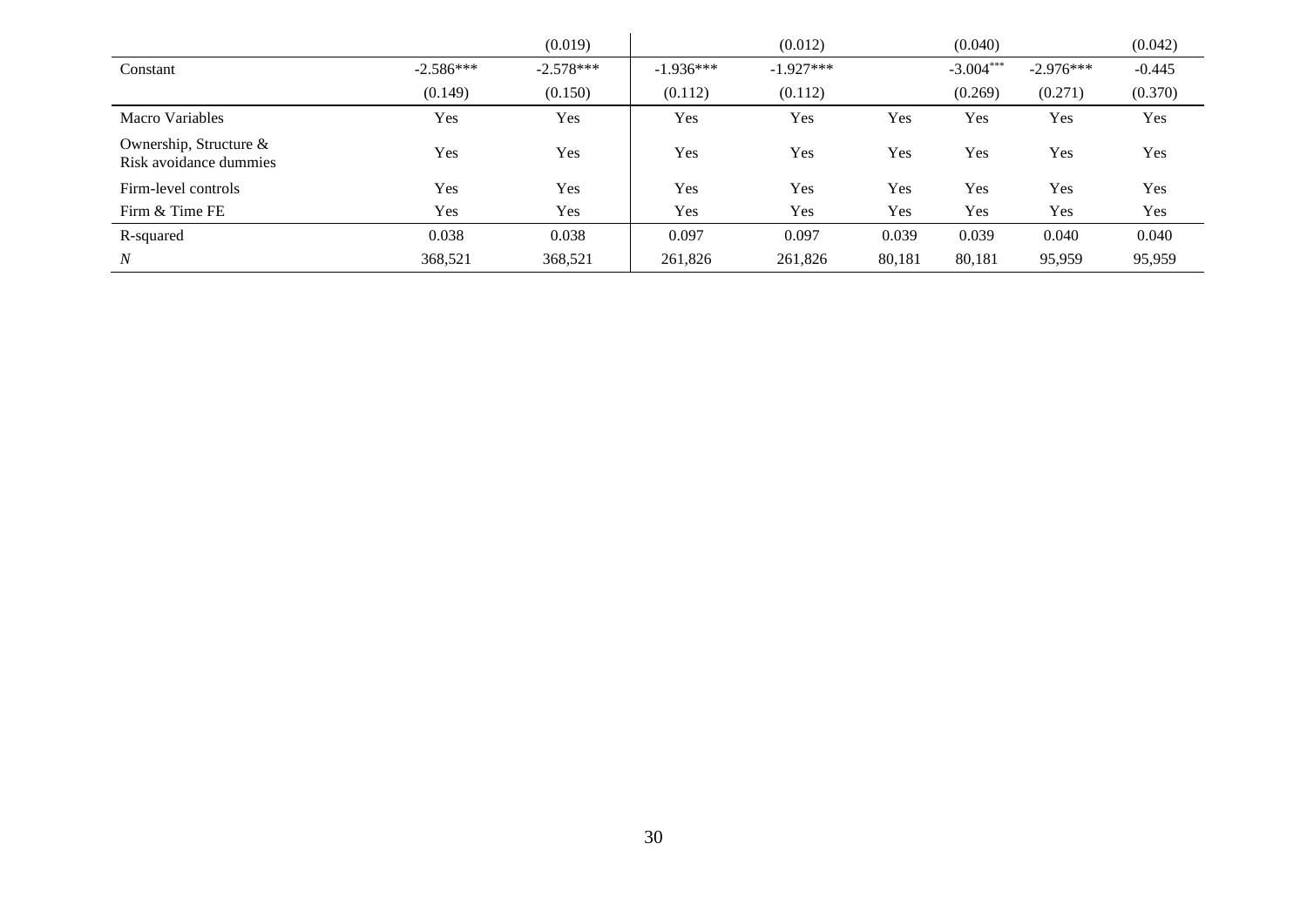### **Table 7. Sensitivity to Investment Opportunities and Profitability After Owner Type Change**

Panel A. Changes from Family to Corporate Owner

|                                 | Dependent Variable = Gross Investment |             |             |                             |             |            |  |
|---------------------------------|---------------------------------------|-------------|-------------|-----------------------------|-------------|------------|--|
|                                 | Control group $=$ Family              |             |             | Control group $=$ Corporate |             |            |  |
|                                 | (1)                                   | (2)         | (3)         | (4)                         | (5)         | (6)        |  |
| After                           | $-0.005$                              | $-0.007*$   | $-0.006***$ | $-0.006$                    | $-0.003$    | 0.003      |  |
|                                 | (0.005)                               | (0.004)     | (0.002)     | (0.005)                     | (0.004)     | (0.003)    |  |
| <b>Investment Opportunities</b> | $0.027***$                            | $0.029***$  | $0.013*$    | $0.033***$                  | $0.036***$  | $0.028***$ |  |
| (proxied by Sales Growth)       | (0.003)                               | (0.003)     | (0.007)     | (0.003)                     | (0.004)     | (0.005)    |  |
| Sales Growth x After            | 0.005                                 | 0.005       | 0.014       | 0.001                       | $-0.001$    | $-0.001$   |  |
|                                 | (0.009)                               | (0.010)     | (0.011)     | (0.010)                     | (0.010)     | (0.011)    |  |
| Casf flow                       | $0.133***$                            |             |             | $0.067***$                  |             |            |  |
|                                 | (0.009)                               |             |             | (0.009)                     |             |            |  |
| Cash flow x After               | $-0.052**$                            |             |             | 0.037                       |             |            |  |
|                                 | (0.024)                               |             |             | (0.041)                     |             |            |  |
| <b>ROA</b>                      |                                       | $0.063***$  |             |                             | 0.010       |            |  |
|                                 |                                       | (0.008)     |             |                             | (0.022)     |            |  |
| ROA x After                     |                                       | $-0.038**$  |             |                             | 0.026       |            |  |
|                                 |                                       | (0.018)     |             |                             | (0.030)     |            |  |
| Efficiency                      |                                       |             | $0.044***$  |                             |             | $0.046**$  |  |
|                                 |                                       |             | (0.006)     |                             |             | (0.020)    |  |
| Efficiency x After              |                                       |             | $-0.024*$   |                             |             | $-0.016$   |  |
|                                 |                                       |             | (0.014)     |                             |             | (0.024)    |  |
| Business group                  | $-0.004**$                            | $-0.004***$ | $-0.006***$ | $-0.006**$                  | $-0.008***$ | $-0.006$   |  |
|                                 | (0.001)                               | (0.002)     | (0.002)     | (0.003)                     | (0.003)     | (0.004)    |  |
| Constant                        | $-0.090$                              | $-0.057$    | $-0.080$    | $-0.067$                    | $-0.580$    | $-0.281$   |  |
|                                 | (0.103)                               | (0.103)     | (0.124)     | (0.114)                     | (0.494)     | (0.269)    |  |
| <b>Macro Variables</b>          | Yes                                   | Yes         | Yes         | Yes                         | Yes         | Yes        |  |
| Firm-level controls             | Yes                                   | Yes         | Yes         | Yes                         | Yes         | Yes        |  |
| Country, Industry & Time FE     | Yes                                   | Yes         | Yes         | Yes                         | Yes         | Yes        |  |
| R-squared                       | 0.185                                 | 0.176       | 0.203       | 0.046                       | 0.036       | 0.034      |  |
| $\cal N$                        | 38,185                                | 38,274      | 21,773      | 44,150                      | 44,692      | 25,342     |  |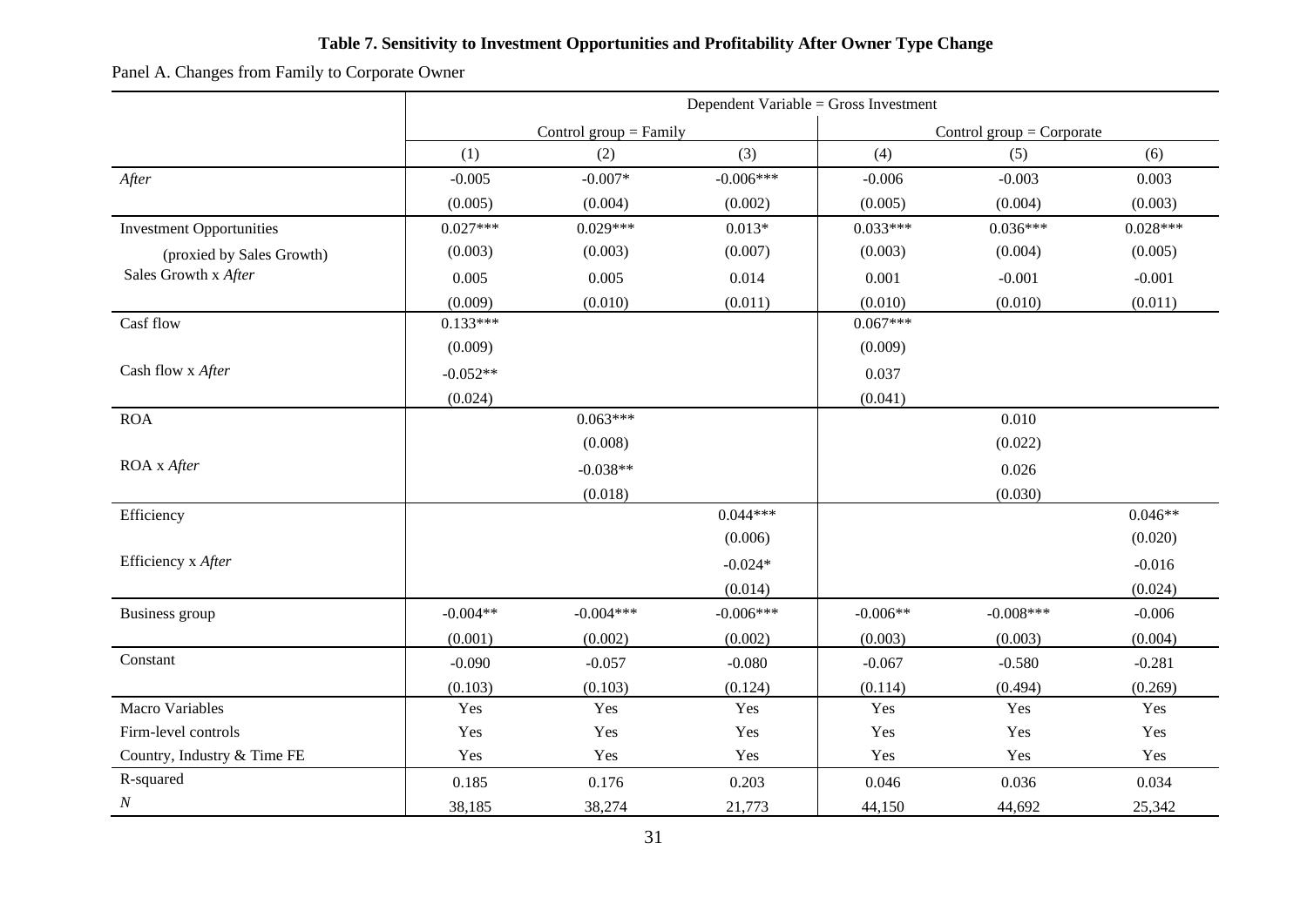### Panel B. Changes from Family to Institutional Owner

|                                 | Dependent Variable = Gross Investment |                          |                                 |           |           |           |  |  |
|---------------------------------|---------------------------------------|--------------------------|---------------------------------|-----------|-----------|-----------|--|--|
| <b>Independent Variables</b>    |                                       | Control group $=$ Family | Control group $=$ Institutional |           |           |           |  |  |
|                                 | (1)                                   | (2)                      | (3)                             | (4)       | (5)       | (6)       |  |  |
| After                           | 0.005                                 | 0.002                    | $-0.006$                        | 0.004     | 0.005     | 0.005     |  |  |
|                                 | (0.004)                               | (0.004)                  | (0.004)                         | (0.005)   | (0.004)   | (0.006)   |  |  |
| <b>Investment Opportunities</b> | $0.021***$                            | $0.022***$               | $-0.005$                        | $0.040**$ | $0.041**$ | $0.037**$ |  |  |
| (proxied by Sales Growth)       | (0.007)                               | (0.007)                  | (0.021)                         | (0.016)   | (0.016)   | (0.017)   |  |  |
| Sales Growth x After            | $-0.010$                              | $-0.009$                 | 0.018                           | $-0.026$  | $-0.025$  | $-0.010$  |  |  |
|                                 | (0.012)                               | (0.011)                  | (0.025)                         | (0.023)   | (0.023)   | (0.022)   |  |  |
| Casf flow                       | $0.117***$                            |                          |                                 | 0.035     |           |           |  |  |
|                                 | (0.020)                               |                          |                                 | (0.022)   |           |           |  |  |
| Cash flow x After               | $-0.098***$                           |                          |                                 | $-0.002$  |           |           |  |  |
|                                 | (0.036)                               |                          |                                 | (0.037)   |           |           |  |  |
| <b>ROA</b>                      |                                       | $0.054***$               |                                 |           | $-0.004$  |           |  |  |
|                                 |                                       | (0.012)                  |                                 |           | (0.015)   |           |  |  |
| ROA x After                     |                                       | $-0.071***$              |                                 |           | $-0.010$  |           |  |  |
|                                 |                                       | (0.027)                  |                                 |           | (0.029)   |           |  |  |
| Efficiency                      |                                       |                          | $0.039***$                      |           |           | 0.101     |  |  |
|                                 |                                       |                          | (0.011)                         |           |           | (0.085)   |  |  |
| Efficiency x After              |                                       |                          | $-0.048**$                      |           |           | $-0.104$  |  |  |
|                                 |                                       |                          | (0.020)                         |           |           | (0.085)   |  |  |
| Business group                  | $-0.002$                              | $-0.002$                 | 0.002                           | $-0.008$  | $-0.008$  | $-0.010$  |  |  |
|                                 | (0.002)                               | (0.002)                  | (0.003)                         | (0.006)   | (0.006)   | (0.008)   |  |  |
| Constant                        | $-0.389$                              | $-0.338$                 | 0.117                           | $-0.041$  | 0.000     | 0.612     |  |  |
|                                 | (0.319)                               | (0.317)                  | (0.211)                         | (0.590)   | (0.585)   | (0.625)   |  |  |
| <b>Macro Variables</b>          | Yes                                   | Yes                      | Yes                             | Yes       | Yes       | Yes       |  |  |
| Firm-level controls             | Yes                                   | Yes                      | Yes                             | Yes       | Yes       | Yes       |  |  |
| Country, Industry & Time FE     | Yes                                   | Yes                      | Yes                             | Yes       | Yes       | Yes       |  |  |
| R-squared                       | 0.192                                 | 0.186                    | 0.216                           | 0.034     | 0.033     | 0.032     |  |  |
| $\cal N$                        | 11,564                                | 11,586                   | 7,111                           | 10,327    | 10,399    | 6,475     |  |  |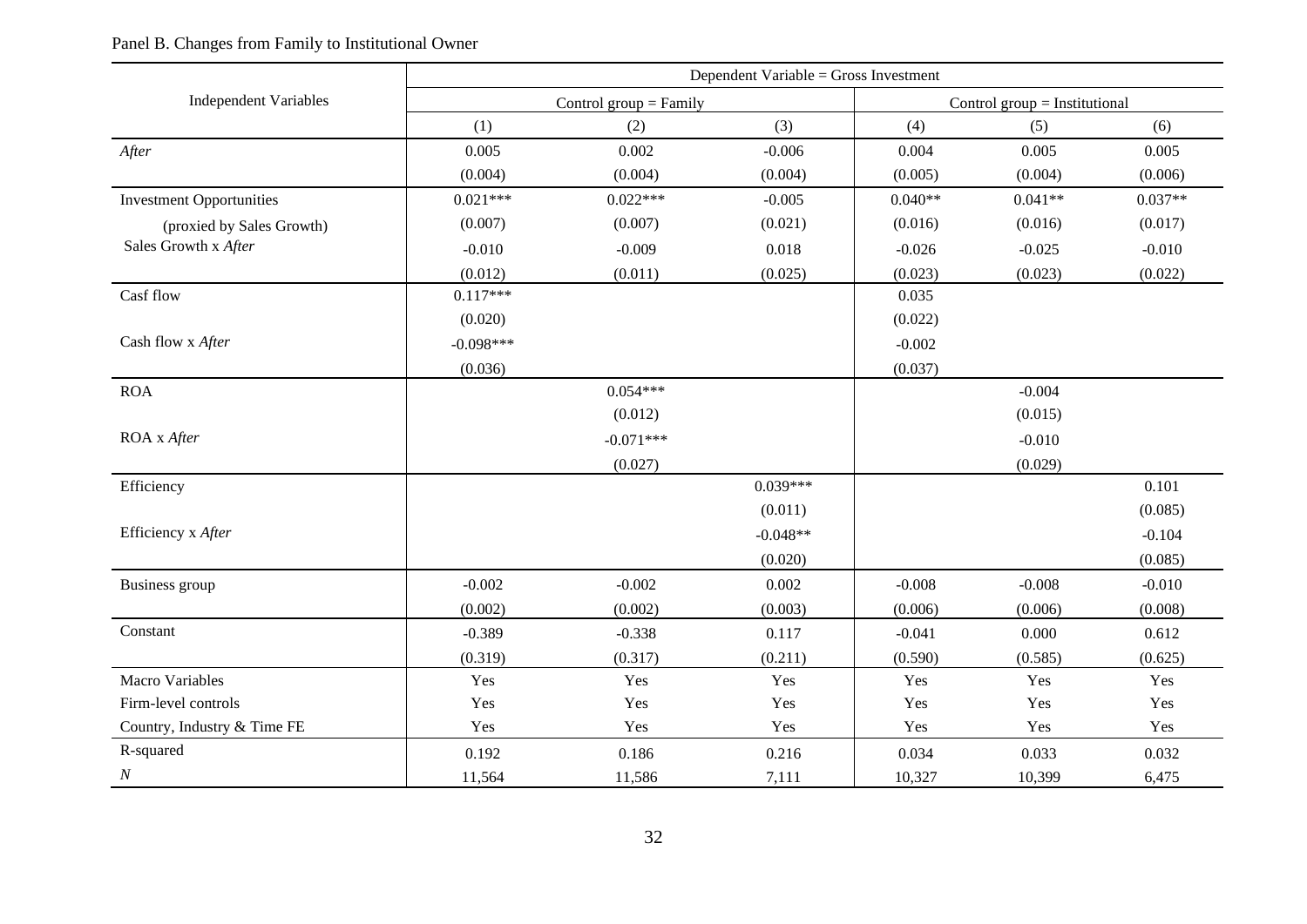# **Appendix I**

| <b>Variable</b>                     | <b>Definition</b>                                                                                                                                                                                                                                                                                                                                                                                                                |
|-------------------------------------|----------------------------------------------------------------------------------------------------------------------------------------------------------------------------------------------------------------------------------------------------------------------------------------------------------------------------------------------------------------------------------------------------------------------------------|
| <b>Firm-level control variables</b> |                                                                                                                                                                                                                                                                                                                                                                                                                                  |
| <b>Cash Flow</b>                    | Profits/loss plus depreciation $(=CF)$ scaled by total assets ( <i>TOAS</i> ).<br>Source: Amadeus database provided by the Bureau van Dijk                                                                                                                                                                                                                                                                                       |
| Ln (Employees)                      | Natural logarithm of the number of employees (EMPL).<br>Source: Amadeus database provided by the Bureau van Dijk                                                                                                                                                                                                                                                                                                                 |
| Ln (Total Assets)                   | Natural logarithm of total assets (TOAS) in million USD.<br>Source: Amadeus database provided by the Bureau van Dijk                                                                                                                                                                                                                                                                                                             |
| <b>Sales Growth</b>                 | Sales $(TURN)$ <sub>t</sub> minus lagged sales $(TURN)$ <sub>t-1</sub> scaled by lagged sales<br>$(TURN)_{t-1}.$<br>Source: Amadeus database provided by the Bureau van Dijk                                                                                                                                                                                                                                                     |
| Value Added Growth                  | Value Added $(VA)$ <sub>t</sub> minus lagged value added $(VA)$ <sub>t-1</sub> scaled by lagged<br>value added $(VA)_{t-1}$ .<br>Source: Amadeus database provided by the Bureau van Dijk                                                                                                                                                                                                                                        |
| Leverage                            | Long-term debt (LTDB) plus bank loans (BL) scaled by total assets<br>$(TOAS)$ .<br>Source: Amadeus database provided by the Bureau van Dijk                                                                                                                                                                                                                                                                                      |
| Ln(Age)                             | Firm age, since the (local) incorporation. Computed as year minus<br>year of incorporation plus 1.<br>Source: Amadeus database provided by the Bureau van Dijk                                                                                                                                                                                                                                                                   |
| Missing Age                         | If age is missing, then missing age is equal to $1$ , otherwise $0$ .                                                                                                                                                                                                                                                                                                                                                            |
| <b>Risk Avoidance</b>               | Risk-avoidance is an index ranges from $0$ to $3$ , with higher scores<br>denoting greater risk avoidance. It is constructed by adding 1 when<br>$(1)$ a firm's leverage is in the bottom 20% of the distribution; (2) the<br>volatility of firm-level profitability is in the bottom 20% of the<br>distribution; and (3) if the firm survives at least 5 years.<br>The index Source: Definition taken from (Faccio et al, 2016) |

Table A.1. Definitions of variables and sources of data

## *Country-level macroeconomic variables*

| Private Credit/GDP | Private credit scaled by GDP. Private credit is the deposit by money<br>banks and other financial institutions.<br>Source: WDI (World Bank) |
|--------------------|---------------------------------------------------------------------------------------------------------------------------------------------|
| Market Cap/GDP     | Total value of all listed shares on the national stock exchange as a<br>percentage of GDP.<br>Source: WDI (World Bank)                      |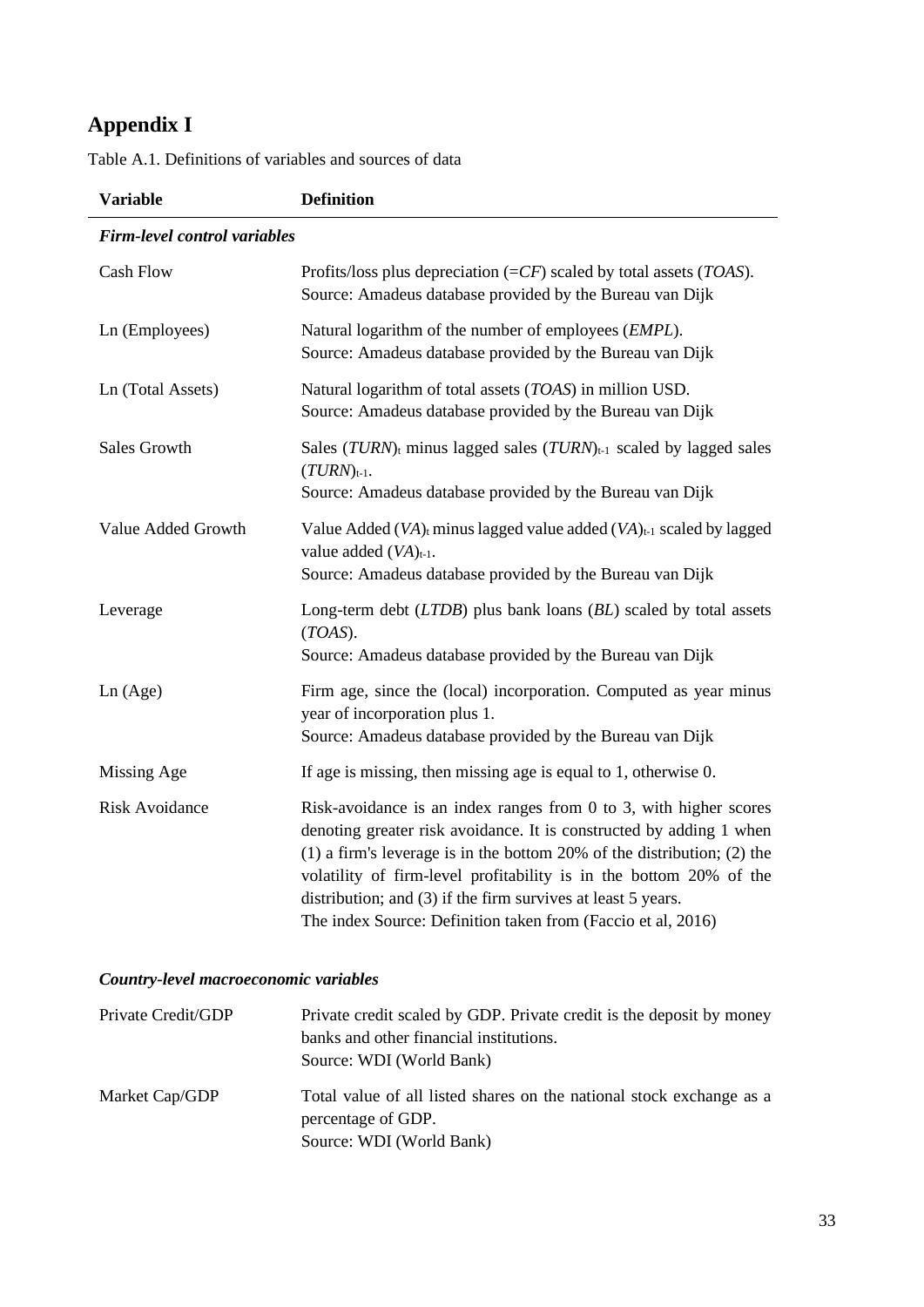| <b>GDP</b> Growth | The annual percentage nominal growth rate of GDP denominated in<br>the local currency.<br>Source: WDI (World Bank) |
|-------------------|--------------------------------------------------------------------------------------------------------------------|
| GDP Per Capita    | Real GDP per capita in 2010 USD (a proxy for country income)<br>Source: WDI (World Bank)                           |
| <b>GDP</b>        | Real GDP in 2010 USD (a proxy for country size)<br>Source: WDI (World Bank)                                        |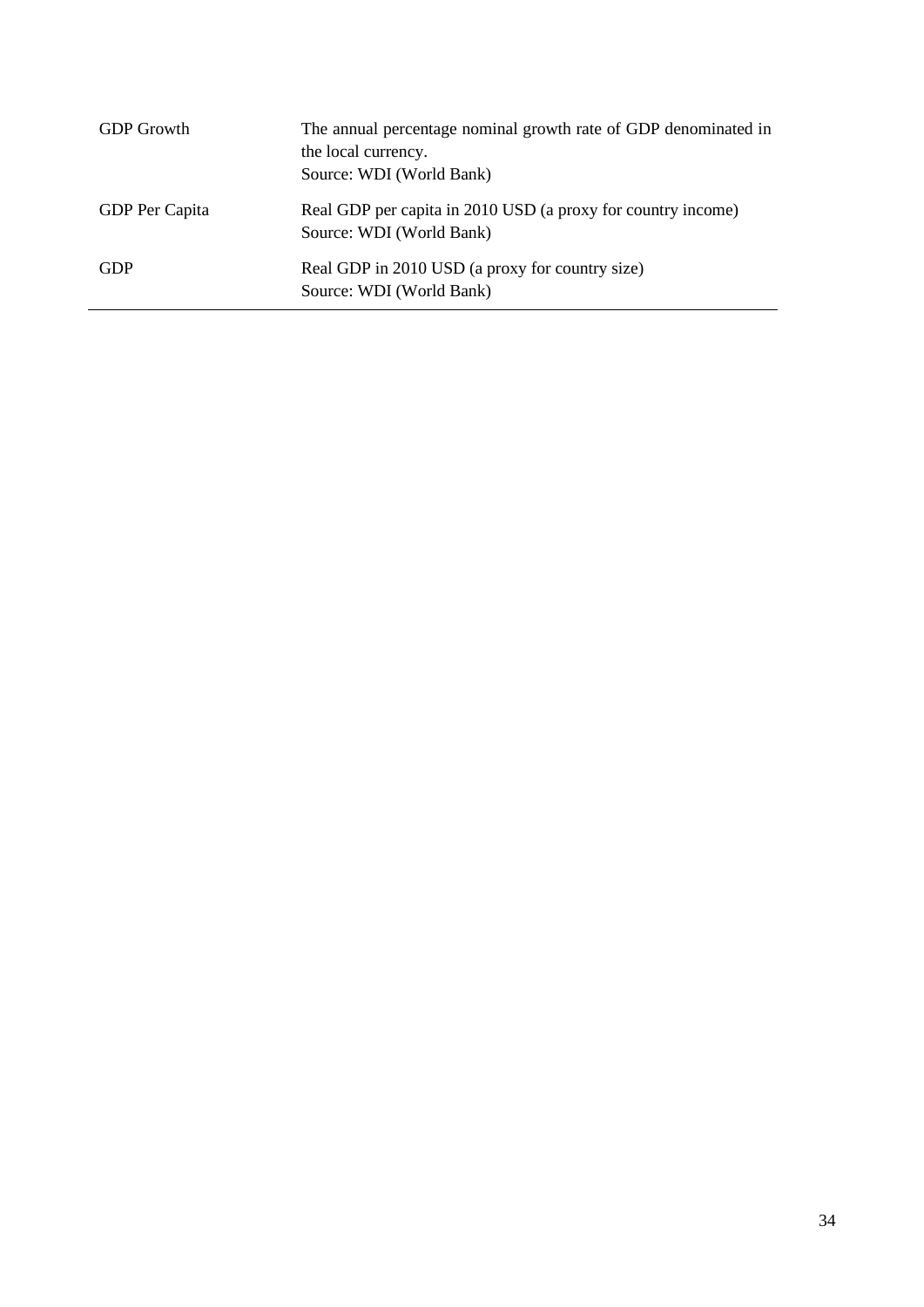#### **Pyramid (Business Group) Construction**

We start with the panel of annual direct ownership links between firms in Amadeus and employ the algorithm described in Figure 1 of the Appendix to create the unique identification for owners without the tax/business ID in the Amadeus database. Because of excessive data size, we identify and create the business groups using top-down approach.<sup>9</sup> Potential top of the pyramids are the subjects listed as firm owners for which we do not have an ownership report. Therefore, as the first step we identify the ultimate owners as either individuals or firms that are not owned directly or indirectly by other firms and/or individuals. As a result, we either have individuals/families or widely held firms at the top of a pyramid. From the top, we repeat a searching algorithm that identify firms owned by the ultimate owner — level 1 firms that are directly owned by top of the pyramid (level 0), level 2 firms that are directly owned by level 1 firms, etc. The procedure is repeated until we are left only with firms that are never recorded as owners. Figure A.2 in the Appendix illustrates the algorithm schematically and Figure A.3 provides visualization of a complex (vertical) pyramidal structure.

Using the algorithm, we sort each firm into the following structural ownership categories: 1) Stand-alone firms and business groups. To account for possible effect of the complexity of the pyramidal structure, we distinguish between 2) horizontal pyramid or subsidiary structure and 3) vertical pyramid or complex business group. For horizontal pyramid we assume that all controlled firms are located in the level 1, while vertical pyramid represents a more complex structure with more levels that vary in shape. See Figure 1 and Figure 2 for typical examples.

Figure 1: Visualization of the ownership links for the horizontal pyramid (subsidiary-type structure)



<sup>&</sup>lt;sup>9</sup> Alternatively, ownership chain in pyramids could be constructed from the bottom-up (e.g., Belenzon and Berkovitz (2010)).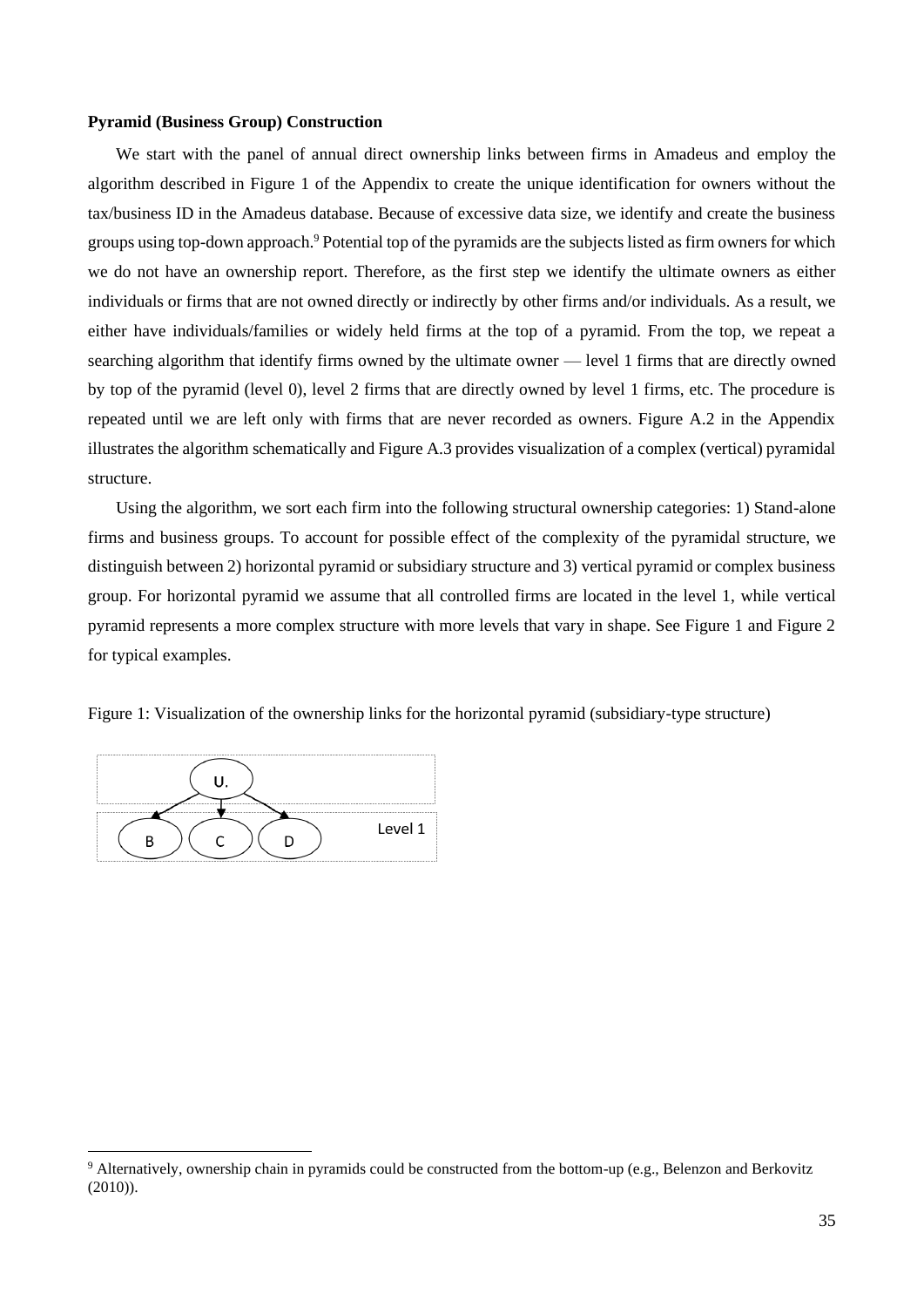### Figure 2: Visualization of the ownership links for a complex pyramid



While we keep identification of different business group structures, we will primarily distinguish between stand-alone firms and firms that belong to a business group.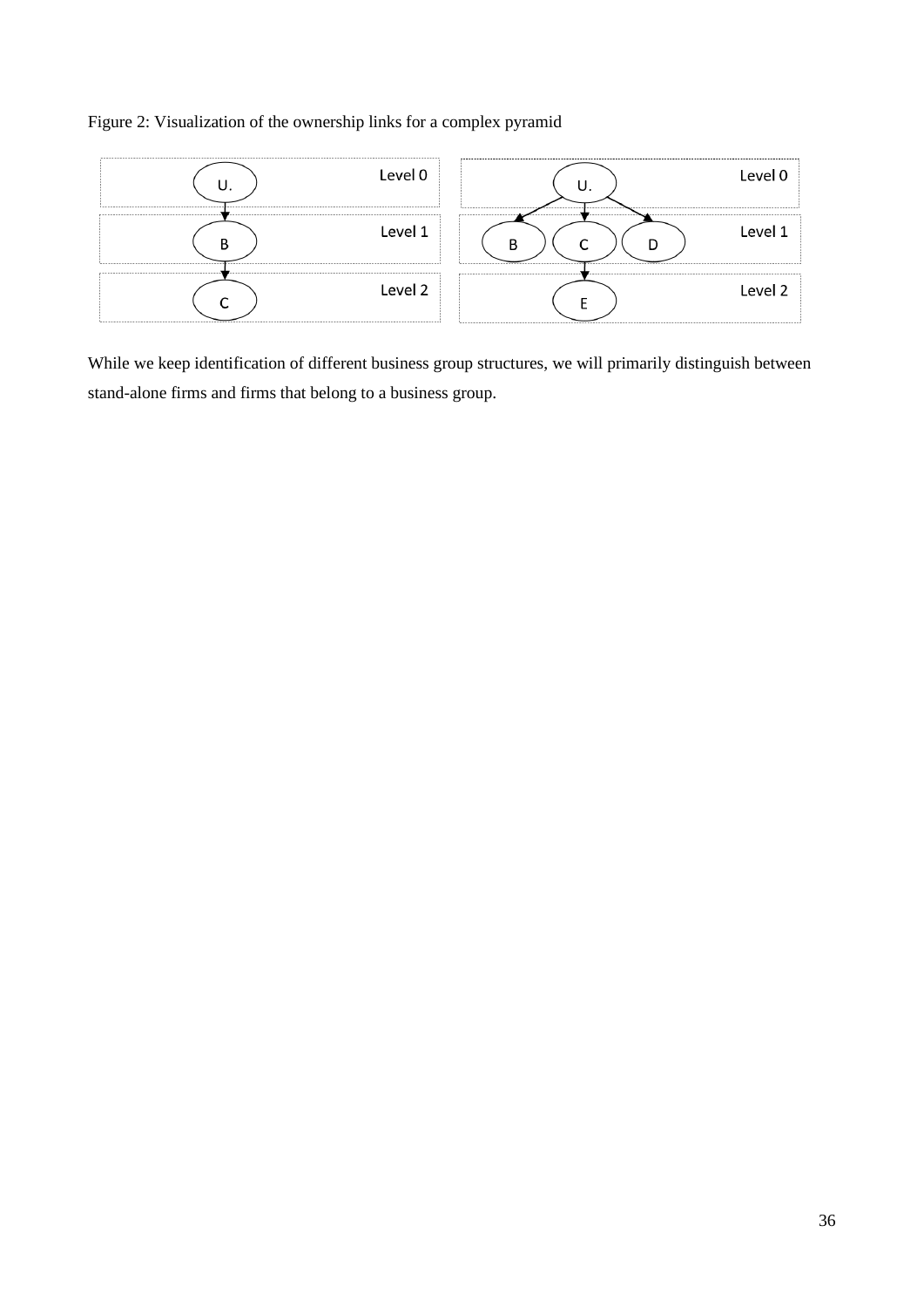



Figure A.2: Scheme of the pyramid construction algorithm, year-by-year